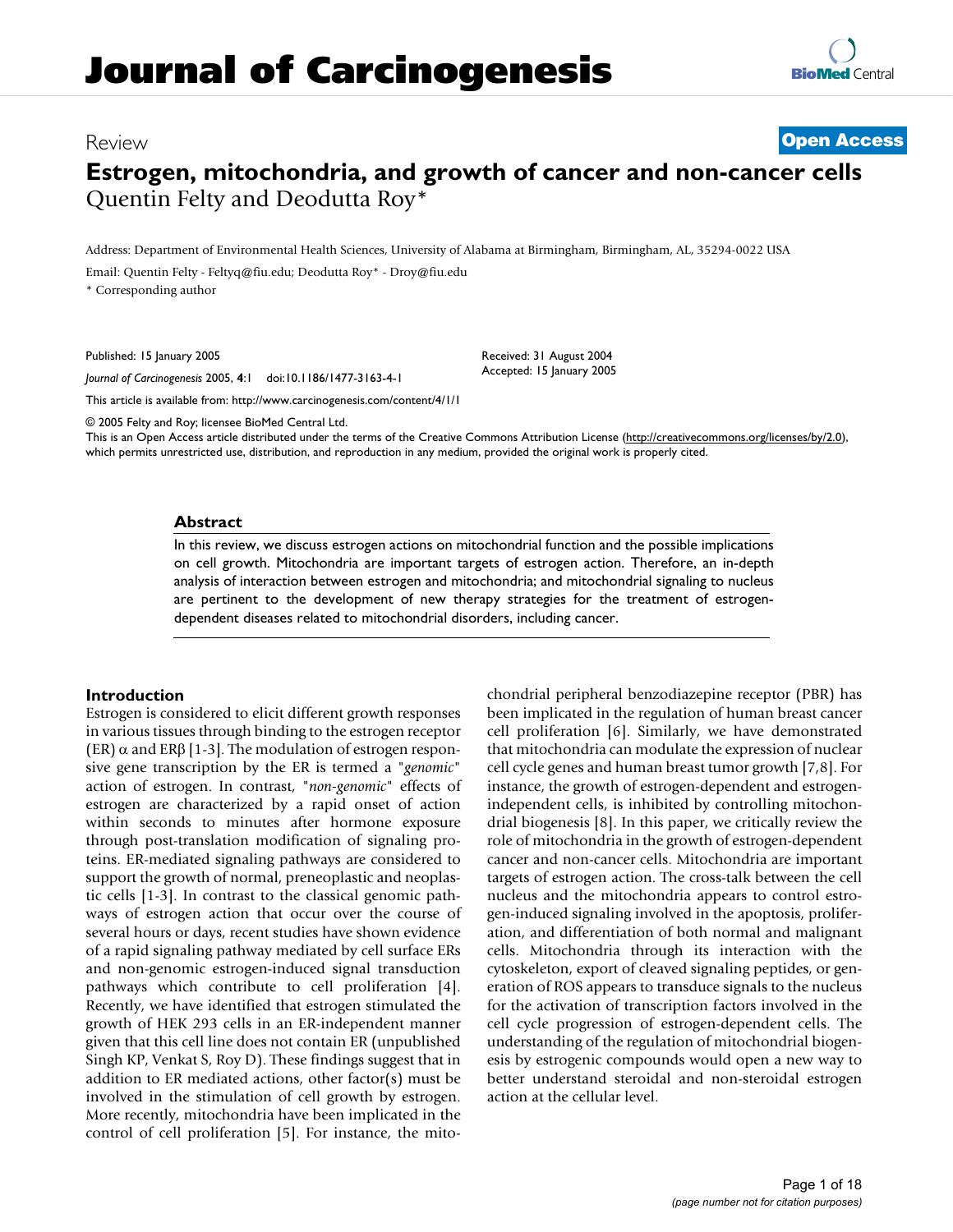#### *Estrogen actions at the mitochondria*

Besides apoptosis, respiration, and oxidative phosphorylation; mitochondria also control ion homeostasis and the synthesis of heme, lipids, amino acids, and nucleotides. Steroidogenesis is also controlled by mitochondria. Estrogen biosynthesis-related enzymes, 3 βhydroxysteroid dehydrogenase and aromatase, have been demonstrated in the mitochondria of ovarian tumor epithelial cells [9].

#### *Estrogen transport to mitochondria*

Although estrogen synthesis occurs in the mitochondria, exogenously added estrogen is also transported to this organelle. For instance, *in vivo* exposure of ovariectomized rats to tritiated 17-β-estradiol (E2) showed with increasing time, the translocation of this hormone from the plasmalemma mainly to the mitochondria (75%) rather than the nuclei in liver, adrenal gland, and spleen tissues [10]. The lipophilic property of E2 allows this molecule to easily diffuse into lipid bilayers. Since mitochondria are enriched with lipids, the organelle has the ability to act as an estrogen-sink within the cell. Although passive diffusion of estrogen into the mitochondria exists, a rapid delivery of E2 via receptor-mediated endocytosis from the plasma membrane to the mitochondria has been reported as a potential new pathway in HepG2 cells [11]. The uptake of E2-BSA from the medium by HepG2 cells occurred as early as 30 min. post-exposure and the ligand could be viewed in organelles that resembled vesiculated mitochondria found in steroid producing cells of the adrenal cortex and testes [11-13].

#### *Estrogen effects on mitochondria morphology*

The impact of estrogen on mitochondrial morphology has previously been reported in the human breast cancer cell line MCF7. Transmission electron microscopy (TEM) revealed that an 8 day treatment of MCF7 cells with E2 (10 nM) resulted in large, clear mitochondria [14]. These alterations in mitochondria structure were observed as early as 2 days after treatment with a physiologically relevant dose of estrogen. The delamellated cristae of E2 treated mitochondria resemble an early anaerobic state of mitochondria development seen in embryonic rats and primates in which the cell depends on glycolysis [15]. However, it is not known whether the reported estrogen induced morphological changes had an affect on mitochondrial function.

#### *Estrogen receptor localization in mitochondria*

The function of estrogen at the mitochondria is not clear, however, recent studies have identified ERα and ERβ within the mitochondria implicating its role in the regulation of mitochondrial genome transcription. Subcellular fractionation of rabbit ovarian and uterine tissue revealed isoforms of ERα and ERβ in the mitochondrial enriched

fraction as detected by western Blot analysis using ER specific antibodies [16]. More recently, ERβ was shown to be localized in the mitochondria of human lens epithelial cells (HLE-B3), human heart, rat primary neuron and primary cardiomyocyte, and in a murine hippocampal cell line HT-22 [17,18]. Western blot analysis using polyclonal antibodies against human ERα and -β showed both ERs present in purified mitochondria isolated from the human breast cancer cell line MCF7 [19]. Using immunohistochemistry with confocal microscopy and immunogold electron microscopy, ERα and ERβ were identified in the MCF7 mitochondrial matrix. Mitochondrial ERα and ERβ were reported to account for 10% and 18%, respectively, of total cellular ER-α and -β when MCF7 cells were treated with E2. Treatment of MCF7 with E2 (10-8 M and 10-9 M) significantly increased the mitochondrial level of ERα and ERβ by 2.5-fold.

#### *Estrogen influence on mitochondrial gene expression*

An increasing body of evidence has shown that mitochondrial transcription is enhanced by estrogen treatment. For instance, a 16-fold increase in cytochrome oxidase II (CO II) mRNA is reported in the GH4C1 rat pituitary tumor cell line when treated for 6 days with E2 (0.5 nM) [20]. The mitochondrial gene for subunit III of cytochrome oxidase (CO III) is induced as early as 3 h following a single dose of E2 in the hippocampus of ovariectomized female rats [21]. Other mitochondrial transcripts have also been reported to increase in the human hepatoma cell line, HepG2, and rat hepatocytes when exposed to ethinyl estradiol (EE). A 40 h exposure to an EE concentration ranging from 0.5 to 10 µM resulted in a 2- to 3-fold induction of CO I, CO II, and NADPH dehydrogenase subunit 1 (NADPH-DH1) mRNA [22]. E2 (20 µM), although less potent than EE, showed a similar effect of induction from 1.5- to 1.8-fold in mitochondrial transcripts CO I, CO II, and NADPH-DH1 when treated for 12 h. The E2 catechol metabolite 4-OH-E2 caused a greater response in CO I and CO II transcript levels as compared to E2 after 24 h of treatement with a dose of 10 µM. The mitochondrial gene for ATP synthase subunit 6 (ATPase 6) was also elevated in female rat liver tissue exposed to EE  $(5 \mu g/day)$  for 42 days. An increase in the transcript level of COX7RP (cytochrome c oxidase subunit IV-related protein) was reported after a 6 h E2 (100 nM) treatment in MCF7 cells [23]. It is not known whether the COX7RP transcript is translated to a functional protein in the mitochondria, but the study proposed that COX7RP may represent a regulatory subunit of cytochrome c oxidase that modulates a high state of energy production in estrogen sensitive target tissues. More recently, a 12 h E2 (0.3  $\mu$ M) treatment of MCF7 cells was demonstrated to enhance the mitochondrial transcript levels of CO I approximately fourfold and CO  $II \sim 2.5$ -fold [19].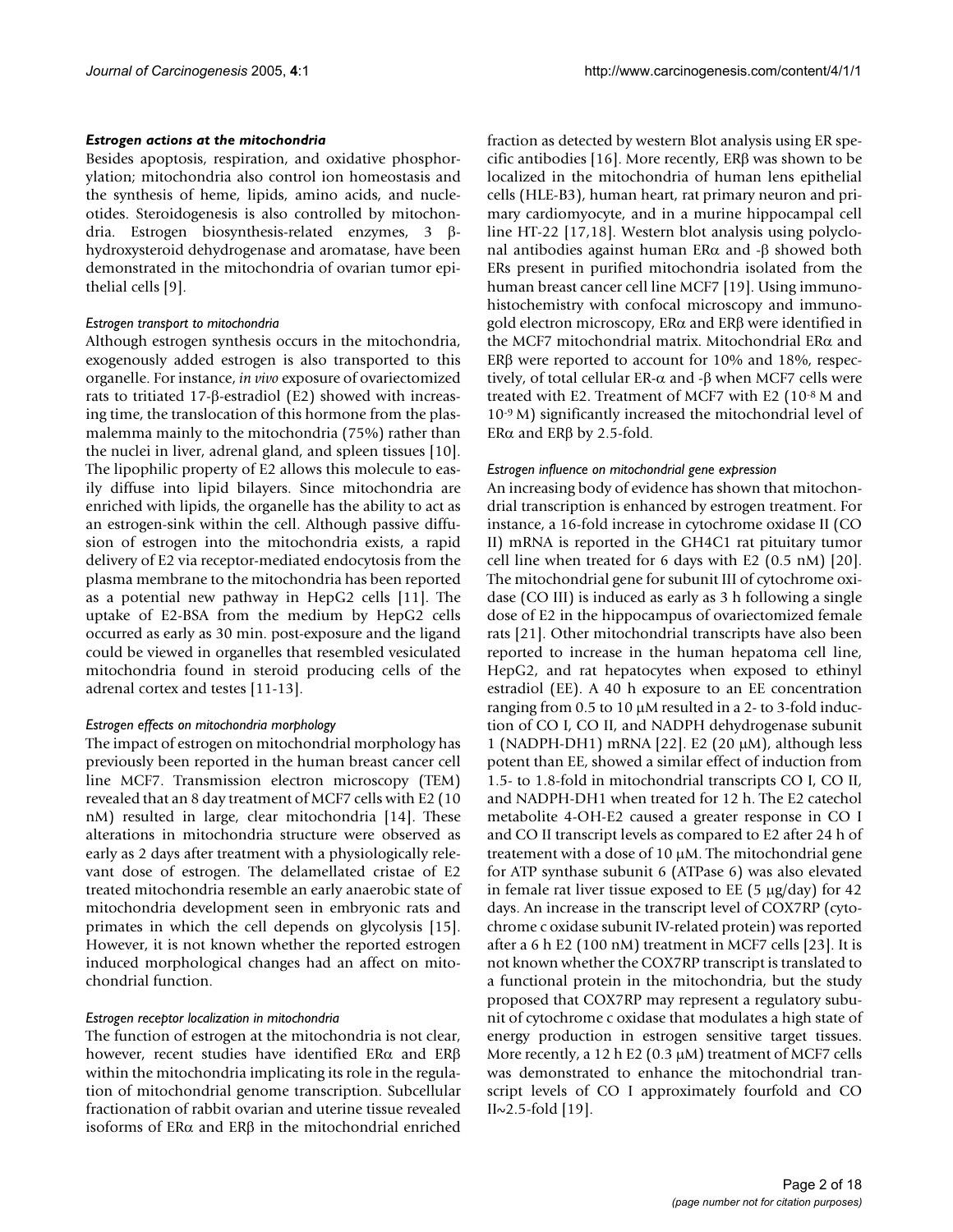The mechanism of estrogen-induced mitochondrial gene transcription is not clearly understood. The involvement of estrogen responsive elements (EREs) and/or the ER may be a possible mechanism in the increase of these mitochondrial transcripts. Sequences with partial similarity to the ERE consensus sequence, (AGGTCANNNT-GACCT), have been reported in the mouse mitochondrial genome [24]. These partial EREs were detected in genes CO I and CO II which may account for the observed increases in these two transcripts in rat GH4C1 pituitary cells and rat hepatocytes [20,22]. Other genes in which the various EREs were detected include 12S rRNA, 16S rRNA, tRNA-gln, cytochrome oxidase b, unidentified reading frame (URF) 4, URF5, and the D-loop region [24]. In the human mitochondrial genome, we identified partial or ERE 1/2 sites in the D-loop region, CO II, tRNAmet, 12S rRNA, 7S rRNA, URF1, and URF5 (unpublished Felty Q and Roy D). The presence of these partial EREs in the mitochondrial genome may lend support to a novel ER signal transduction pathway. A mechanism of ER translocation into the mitochondria and ER binding to mitochondrial EREs remains unclear. Using electrophoresis mobility shift assay (EMSA) and plasmon resonance analysis, the recombinant human ERα- and ERβ-containing mitochondrial proteins were demonstrated to specifically bind putative EREs in the mtDNA D-Loop, and this ER binding was enhanced by E2 treatment and inhibited by ICI 182780 [19]. Based on this evidence, it is biologically plausible that ER mediates mitochondrial transcription in the same manner as the glucocorticoid receptor (GR) which is translocated into the mitochondria and binds glucocorticoid response elements (GRE) after treatment with glucocorticoid [25,26]. Whether estrogeninduced mitochondrial transcription participates in the development and growth of estrogen dependent breast cancer is not known. Long-term stilbene estrogen (diethylstilbestrol = DES) treatment of Syrian hamsters produced tumors in the kidney with a 5- to 10-fold higher transcript level of CO III than age-matched control kidneys [27].

## *Estrogen and the electron transport chain*

Besides transcription of mitochondrial genes, estrogen has also been demonstrated to effect mitochondria at the protein level. Estrogen has been demonstrated in several studies to inhibit mitochondrial respiratory complex I, II, III, IV, and mitochondrial ATP synthase  $(F_0F_1$ -ATPase) [28-31]. Several studies have reported estrogen specific inhibition of mitochondrial respiratory proteins, but it is not clear whether estrogen can modify mitochondrial proteins at the post-translational level. However, there is a report that E2 increased the phosphorylation of a 76 kDa protein in the mitochondrial fraction of the rat corpus luteum [32]. The presence of protein kinases within the mitochondria together with evidence for estrogeninduced phosphorylation of mitochondrial proteins suggest that estrogen may regulate mitochondrial respiratory physiology at the post-translational level [33]. Besides a direct interaction with mitochondrial proteins, estrogen may indirectly effect the electron transport chain (ETC) through an increase of membrane fluidity. Given that thyroid hormone increases mitochondrial membrane fluidity [34] and that physiologic concentrations of estrogen can alter the fluidity of human red blood cell membranes [35], it is likely that a low dose of estrogen may facilitate electron transfer by increasing respiratory protein interactions through more membrane fluidity. Thus, the rate of electron transfer may increase as a consequence of more frequent collisions/interactions between respiratory chain complexes and electron carriers. The three proton pumps of the ETC depend on electron flow to generate the mitochondrial membrane potential  $(\Delta \Psi_m)$ . In human neuroblastoma cells, the following ER ligands: tamoxifen (30.2  $\mu$ M), clomiphene (10.6  $\mu$ M), and nafoxidine (2.8  $\mu$ M); were reported to modulate  $\Delta \Psi_m$  while E2 did not change  $Δ\Psi_m$  at concentrations up to 100 μM [36]. Assuming that estrogen can effect the fluidity of the inner mitochondrial membrane, a rise in  $\Delta\Psi_m$  could result from an increased rate of electron transfer. The formation of ROS in mitochondria is reported to occur at high  $\Delta \Psi_{\text{m}}$  [37,38] and therefore suggests that estrogen modulation of  $\Delta \Psi_m$  may be a possible mechanism for the generation of ROS. Whether physiologic concentrations of estrogen can increase  $\Delta \Psi_m$  in target tissues is not clear, but these lines of evidence suggest that estrogen may modulate  $\Delta \Psi_m$  in a dose- and tissue-specific manner. This effect is significant because estrogen-induced mitochondrial reactive oxygen species (ROS) may participate in cell signaling. In the following section, we provide a detailed review of the effects of E2 on mitochondrial respiratory complexes.

## *NADH dehydrogenase (complex I)*

The effect of natural estrogens and synthetic estrogens on the mitochondrial ETC has been demonstrated in several studies. Human NADH dehydrogenase (complex I) is the largest respiratory chain complex consisting of 7 mitochondrial genome encoded subunits and more than 41 subunits encoded from the nuclear genome. This integral membrane protein is located within the mitochondrial inner membrane and the matrix. Two electrons enter the ETC from the oxidation of NADH by ubiquinone (CoQ) at complex I which is coupled with proton movement across the inner membrane from the matrix to the intermembrane space. Natural estrogens, 17-α-estradiol, E2, and estrone, at concentrations of approximately 10  $\mu$ M were demonstrated to inhibit mitochondrial electron transport in homogenates of rat uterus, liver, and skeletal muscle [39]. The synthetic estrogen DES was also reported to inhibit electron transfer from complex I to CoQ at a half-maximal inhibitory concentration range of 0.2–2.6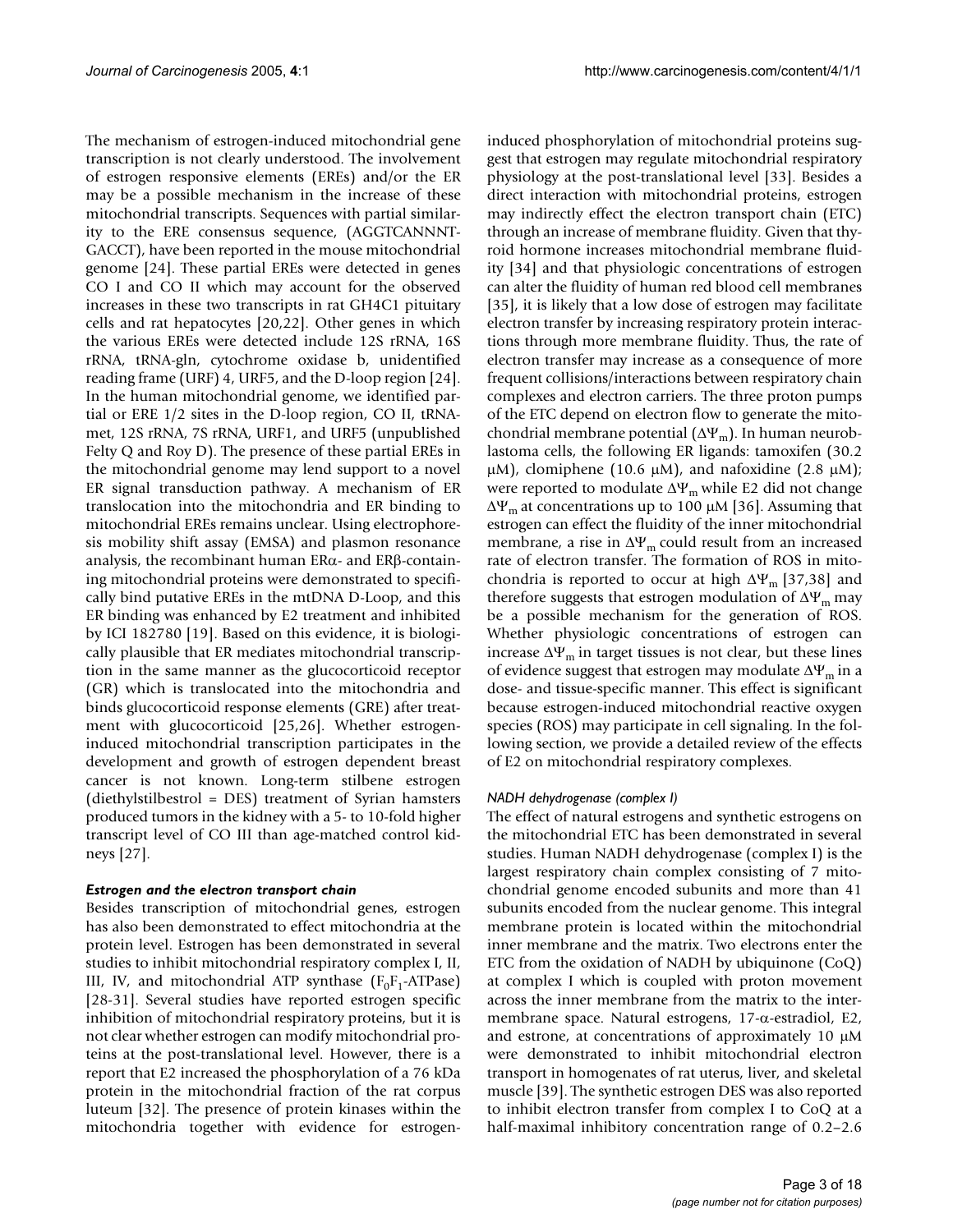µM [28]. Although DES at a dose of 20–30 µM could inhibit electron transfer by 90% it was much less effective than rotenone and piericidin A which could inhibit electron tranfer by 90–95% at a dose of 30–50 nM due to a tighter binding affinity to complex I. The researchers postulated that at relatively low doses, DES reversibly inhibits electron transfer at complex I. Additionally, DES displayed specific binding to a site in which rotenone and piercidin A bind to complex I. Since photoreactive analogues of rotenone have been reported to label complex I [40], these results implicate estrogen specific binding to respiratory complex I. Another class of compounds, phytoestrogens, which are found in our diet can also inhibit the activity of complex I. Phytoestrogens, genistein (found in soy beans) and resveratrol (found in red wine), can inhibit the activity of complex I, but are considered less active than rotenoid compounds [41].

There are very few reports that have investigated co-treatment of estrogen with mitochondrial inhibitors of oxidative phosphorylation (OXPHOS). Complex I inhibitors rotenone, piericidin A, and amytal have been used in cotreatment with DES and/or estrogens to elucidate the site of estrogen action on electron transfer [28,39]. In MCF7 cells, it was demonstrated that co-treatment with rotenone (10 nM) and E2 (10 nM) strongly inhibited ornithine decarboxylase activity by 86% [42]. More recently, a study reported that treatment with 10 µM of 2-methoxyestradiol (2-Me) induced apoptosis in Ewing sarcoma cells through hydrogen peroxide  $(H<sub>2</sub>O<sub>2</sub>)$  production [43]. Since a 2 h prior treatment of rotenone  $(6 \mu M)$  inhibited 2-Me induced apoptosis and  $H_2O_2$  production, it was suggested that the  $H_2O_2$  source was the mitochondria. Although the biological significance of estrogen interaction with complex I is unknown, evidence of estrogen inhibition of electron transfer support a novel role of estrogen in the formation of mitochondrial ROS.

#### *Succinate dehydrogenase (complex II)*

Human succinate dehydrogenase (complex II) is a membrane bound protein located on the matrix side of the inner mitochondrial membrane. Complex II consists of 4 subunits all encoded from the nuclear genome. Two electrons enter the mitochondrial ETC from the oxidation of  $FADH<sub>2</sub>$  by CoQ at complex II. Although previous studies have reported complex I and cytochrome  $bc_1$  reductase (complex III) as the major sites of ROS generation, ubiquinone radicals have been reported to contribute to basal levels of ROS at complex II [44]. Physiologically relevant ROS generation supported by the complex II substrate succinate occurs at complex I through reversed electron transfer [45]. Research studies of the protective effect of estrogen on the brain use the complex II inhibitor, 3 nitroproprionic acid (3-NPA) to model the condition of ischemia. Although the mechanism of estrogen neuroprotection is not clearly understood, estrogen has been proposed to modulate cerebral energy/glucose metabolism. Both 17-β-E2 and 17-α-E2 have been demonstrated in vivo to reduce ischemic brain damage induced by middle cerebral artery occlusion in ovariectomized rats [46,47]. To model an in vitro state of interrupted energy metabolism as seen in cerebral ischemia and chronic neurodegenerative disease, the human neuroblastoma cell line SK-N-SH was treated with 3-NPA (10 mM) [48]. This study demonstrated that pretreatment of SK-N-SH with E2 (2 µM) restored ATP levels to 80% at 12 h as compared to the control cells treated with 3-NPA alone. Whether mitochondrial function can be preserved with a physiological concentration of estrogen is not clear as this study used a high dose  $(2 \mu M)$  which can be cytotoxic in certain tissues. The maintenance of  $\Delta \Psi_m$  and ATP levels by estrogen when faced with 3-NPA toxicity was proposed to be due to the antioxidant effect and/or ATP increasing effects. At the 2 µM E2 dose an antioxidant effect is likely because estrogen is reported to be an effective neuroprotective antioxidant in the micromolar dose range [49]. However, another possibility may be due to an estrogen-induced increase in complex II activity which would overcome inhibition by 3-NPA as succinate dehydrogenase activity has been reported to increase in the brain of E2 treated rats [29]. Estrogen has been shown to cause multiple effects at the level of complex II that include the inhibition of electron transfer, maintenance of  $\Delta \Psi_m$  and ATP levels, and the enhancement of succinate dehydrogenase activity.

## *Cytochrome bc1 reductase (complex III)*

The human cytochrome  $bc_1$  reductase (complex III) is an integral membrane protein located in the inner mitochondrial membrane consisting of 10 subunits encoded from the nuclear genome and 1 subunit encoded from the mitochondria. Complex III transfers electrons from ubiquinol  $(CoQH<sub>2</sub>)$  to cytochrome c which is coupled to proton movement across the inner membrane. The synthetic stilbene estrogen, DES (10  $\mu$ M-50  $\mu$ M), is reported to inhibit complex III at the site of electron flow from ubiquinone to cytochrome  $c_1$  [50]. The ER ligand tamoxifen is also reported to inhibit electron transfer at the site of complex III in isolated rat liver mitochondria [30]. The phytoestrogen resveratrol has been reported to bind both ER  $\alpha/\beta$ , increase expression of estrogen responsive genes, and stimulate cell proliferation of MCF7 and T47D breast cancer cells [51,52]. Interestingly, resveratrol has been shown to inhibit complex III activity (20%) by competition with ubiquinol  $(CoQH<sub>2</sub>)$  and preserve mitochondrial function by its action on complex III in isolated rat brain mitochondria [53,54]. Besides the inhibition of electron transfer at complex III, the phytoestrogen genistein  $(50 \mu M)$ induced mitochondrial permeability transition (MPT) in isolated rat liver mitochondria. Since estrogen can inhibit electron transfer at complex III, the potential of estrogen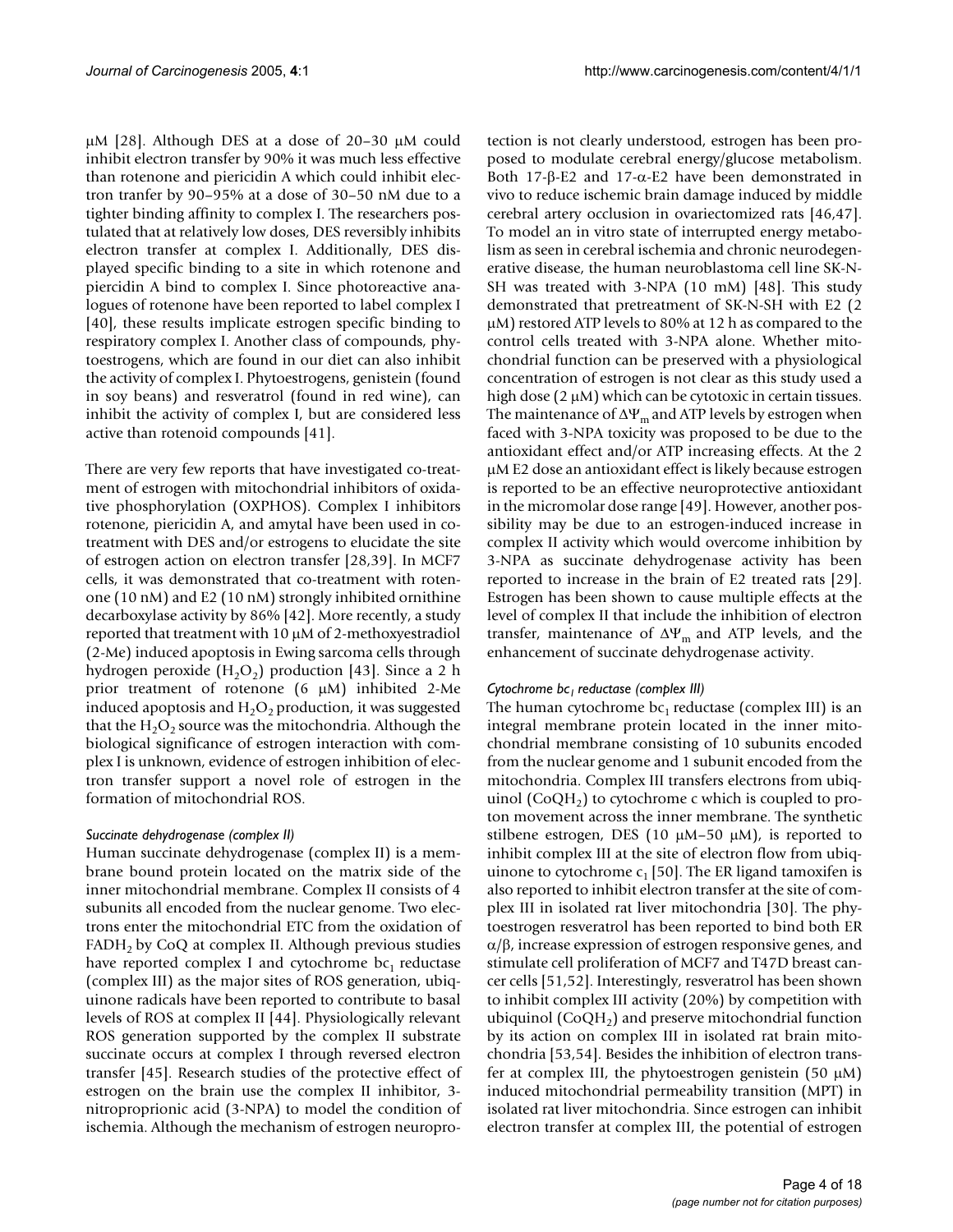to modulate the formation of mitochondrial ROS exists at multiple respiratory complexes.

## *Cytochrome c oxidase (complex IV)*

In humans, the mitochondrial cytochrome c oxidase (Complex IV) is located in the inner membrane and catalyzes the transfer of electrons to oxygen with water being the final product of the reduction reaction coupled with proton movement across the inner membrane. The mitochondria genome encodes 3 subunits of complex IV while the other 10 subunits are encoded from the nuclear genome. The effect of estrogen and ER ligands on complex IV has been reported to increase and decrease enzymatic activity. During the oestrus cycle in rats, E2 decreased complex IV activity in brown adipose tissue, which suggests a role for E2 in the modulation of oxidative capacity [55]. The ER ligand tamoxifen was reported to restore complex IV activity to normal levels in disrupted rat liver mitochondria [56]. In rat liver mitochondria, tamoxifen was demonstrated to have a biphasic effect on complex IV in which a low concentration of 10–15 µM increased enzyme activity while a higher concentration of 50 µM inhibited activity by 50% [30]. Although the biological effect of estrogen actions on complex IV remains to be elucidated, it has been suggested that estrogen modulation of complex IV activity may increase energy production in estrogen sensitive tissues [23]. Furthermore, it has been proposed that  $\Delta \Psi_m$  and ROS formation may be controlled by a hormone mediated reversible phosphorylation of complex IV [57]. Thus, the possibility for estrogen control of ROS formation by modulating complex IV activity may provide a mechanism of estrogen-induced redox signaling by the mitochondria.

## *Mitochondrial ATP synthase (F<sub>0</sub>F<sub>1</sub>-ATPase/Complex V)*

Mitochondrial ATP synthase  $(F_0F_1$ -ATPase/Complex V) is composed of two distinct parts: 1) the  $F_1$ -ATPase portion which protrudes into the matrix and synthesizes ATP when protons pass through it down their electrochemical gradient. 2) the  $F_0$ -ATPase which forms a transmembrane proton channel through the inner membrane.  $F_0F_1$ -ATPase is encoded by 2 mitochondrial genome encoded subunits and 14 nuclear encoded subunits.  $F_0F_1$ -ATPase like respiratory chain complexes I-IV represents another enzyme in the mitochondrial inner membrane that is sensitive to estrogen. Inhibition of rat liver  $F_0F_1$ -ATPase by DES (10  $\mu$ M) has been demonstrated and the F<sub>0</sub> portion was reported to contain a distinct binding site for DES [58]. This specific binding site for the  $F_0$  portion has made DES a unique probe for the rapid isolation of functional  $F<sub>0</sub>$  from rat liver mitochondria [59]. Using E2-BSA conjugates, a 23 kDa estrogen binding protein was identified in rat brain mitochondria [60]. The 23 kDa protein was identified as the oligomycin-sensitivity conferring protein (OSCP) which forms the stalk region between  $F_0$  and  $F_1$ 

subunits of  $F_0F_1$ -ATPase in mitochondria. The OSCP was proposed to be the specific site on  $F_0F_1$ -ATPase where estrogen modulates ATPase activity. Differential effects of estrogen on  $F_0F_1$ -ATPase activity in isolated rat heart, liver, and brain mitochondria were observed when treated with E2, DES, and resveratrol [31]. E2 (13 nM) stimulated  $F_0F_1$ -ATPase activity in the heart by 10%, but not in the liver and brain. The phytoestrogen resveratrol  $(13-15 \mu M)$ inhibited  $F_0F_1$ -ATPase activity in the heart and liver while lower doses (133 pM–1.3 nM) stimulated  $F_0F_1$ -ATPase activity in the liver by 10%. Both phytoestrogens resveratrol (19  $\mu$ M) and genistein (55  $\mu$ M) can inhibit  $F_0F_1$ -ATPase activity in rat brain mitochondria [61]. In rat heart, liver, and brain the mitochondrial  $F_0F_1$ -ATPase activity was inhibited by DES (6.7  $\mu$ M) 61%–67% [31]. In rat brain mitochondria, 17α-estradiol and E2 partly inhibited  $F_0F_1$ -ATPase activity at low concentrations of 15 nM and 3.4 nM, respectively, while 17α-E2 preserved mitochondrial function altered by the stress of anoxia-reoxygenation [62]. Although these studies of estrogen effects on  $F_0F_1$ -ATPase have been shown in isolated mitochondrial preparations,  $F_0F_1$ -ATPase inhibition by E2 was demonstrated to occur with intact human osteolclastic FLG 29.1 cells [63]. These studies of  $F_0F_1$ -ATPase activity demonstrate that estrogens and estrogen-like compounds possess cell-type and dose-specific effects on mitochondrial function.

#### *Modulation of mitochondrial ROS by estrogens*

Within the cell, mitochondria are considered to be a major source of ROS, which include superoxide anion  $(O_2^{\bullet\bullet})$ , H<sub>2</sub>O<sub>2</sub>, and the hydroxyl free radical ( $\bullet$ OH) [64-66]. Since mitochondria consume 85% of the oxygen used by the cell, the mitochondrial ETC generates a substantial amount of intracellular ROS [67]. As electrons pass through the mitochondrial ETC, some electrons leak out to molecular oxygen  $(O_2)$  to form  $O_2$ <sup>\*</sup> which is dismutated by manganese superoxide dismutase (MnSOD) to form  $H_2O_2$  [64,68]. During mitochondrial respiration, 2% of the electron flow is reported to result in the formation of  $H_2O_2$  [66]. However, lower values of free radical leak were reported in the range of 0.4%–0.8% for heart mitochondria respiring on physiological concentrations of succinate (<0.5 mM) [37]. In support of these findings, intact rat skeletal muscle, heart, and liver mitochondria were reported not to produce measurable amounts of ROS when respiring on complex I and complex II substrates [69]. In addition, this study reported a lower estimate of electron flow (0.15%) that contributed to  $H_2O_2$  production under resting conditions. These results suggest that mitochondria produce low levels of ROS that can be effectively scavenged by the cell's antioxidant defenses at resting conditions. It is this point, the low basal level of ROS produced by the mitochondria at rest, which makes mitochondrial ROS ideal signaling molecules since its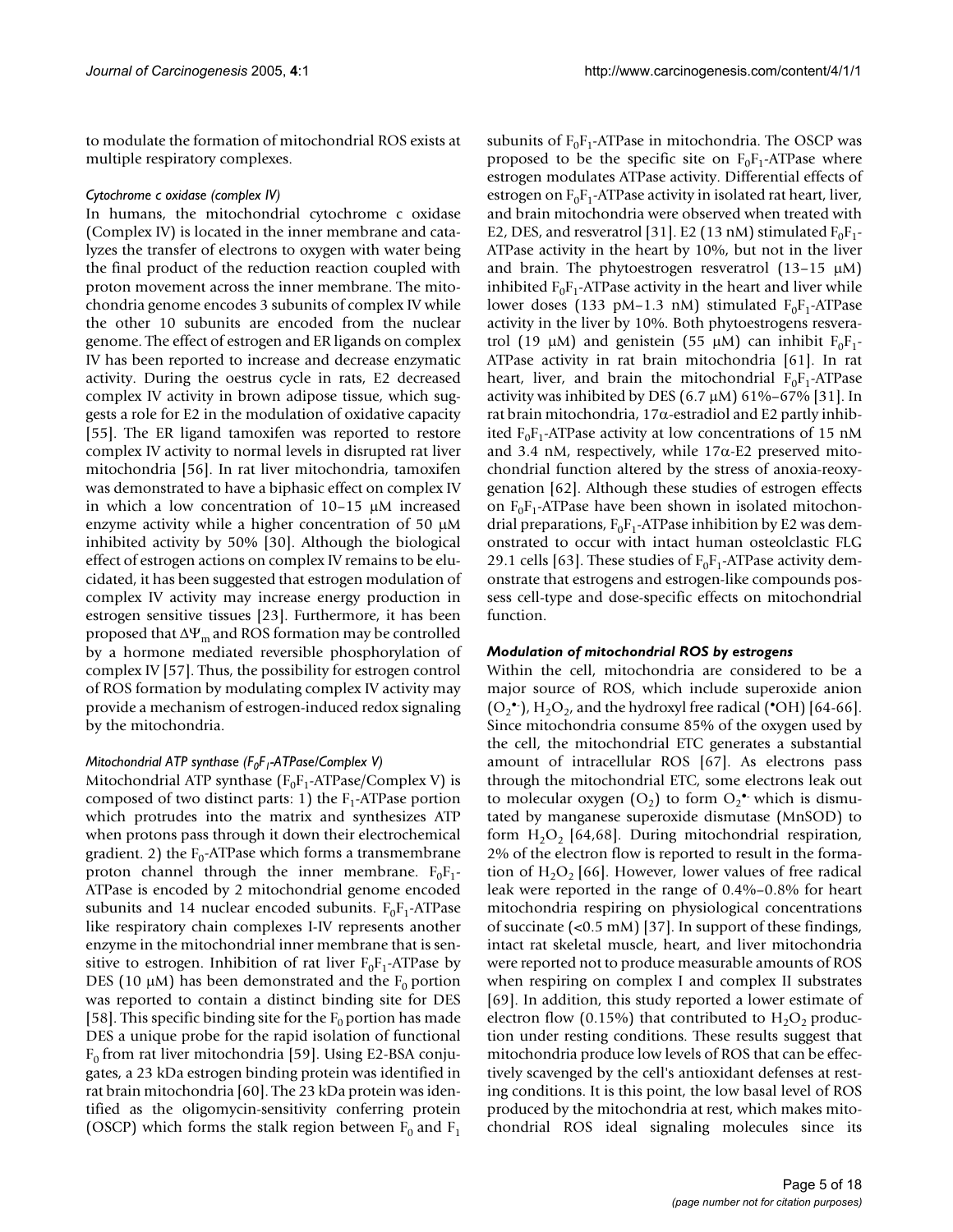contribution to the intracellular level of ROS is not at so high a level to induce oxidative stress; instead, a low oxidant level provides a physiologically safe window for redox signaling which allows the cell to regulate mild to moderate oxidative changes and critically respond to them by activating cellular processes such as proliferation and differentiation rather than triggering cell death.

## *Characteristics of mitochondrial ROS*

Mitochondria are a predominant source of ROS in most cell types with unique characteristics that may allow it to participate in growth signal transduction. First, mitochondria are unique because they are a regulatable source of ROS in response to external stimuli. For example, cortical neurons exposed to N-methyl-D-aspartate (NMDA) were reported to couple a rise in intracellular calcium with mitochondrial  $O_2$ <sup>\*</sup> production [70]. Tumor necrosis factor alpha (TNF- $\alpha$ ) is another example of stimulated mitochondrial generation of  $O_2$ <sup>\*</sup> in L929 cells and this ROS generation is coupled to the cytokine by the TNF-α receptor [71,72]. Few other examples exist of mitochondria producing ROS in response to external stimuli, but more recently integrins (cell surface receptors that interact with the extracellular matrix) were reported to modulate mitochondrial ROS production for signal transduction [73]. Although signal pathways involved in triggering mitochondrial ROS remain largely unknown, it has been proposed that mitochondria participate in integrin signaling in a nonapoptotic manner, which leads to gene expression and cell differentiation.

Mitochondrial ROS can enter the cytosol as either  $H_2O_2$  or  $O_2$ • where it can participate in redox signaling. Within the mitochondria, MnSOD can dismutate  $O_2$  • to  $H_2O_2$  which is a highly diffusible signaling molecule that can exit the mitochondria. In addition to  $H_2O_2$ ,  $O_2$ <sup>•</sup> was demonstrated to be released by mitochondria to the cytosol via the voltage-dependent anion channels (VDACs) [74]. In regard to turning the mitochondria ROS signal off, cellular antioxidant defenses such as SOD, catalase, and glutathione peroxidase easily degrade ROS, which terminates the signal. Therefore, mitochondrial ROS fulfill the prerequisites of a 2nd messenger since they are short-lived (rapidly generated and degraded), produced in response to a stimulus, highly diffusible, and ubiquitously present in most cell types.

Mitochondria are highly dynamic structures capable of changing their shape (by elongation, branching, swelling) and their location inside a living cell [75]. It is becoming clear that the morphological, functional, and genetic differences (heteroplasmy) that exist within the mitochondria population may reflect a division of labor within the cell. Mitochondria have been reported to be morphologically heterogeneous and unconnected within individual

cells [76]. Pancreatic acinar cells were reported to contain distinct groups of mitochondria classified by their cellular location that included perinuclear, subplasmalemmal, and perigranular mitochondria [77]. In light of this finding, the highly diffusible  $H_2O_2$  generated by mitochondria may become a specific signaling molecule as a function of location. For example, perinuclear mitochondria may generate  $H_2O_2$  that only transduces signals to the nucleus or the subplasamlemmal mitochondria may only activate signal cascades of plasma membrane origin. Additionally, perinuclear, subplasmalemmal, and perigranular mitochondria were independently activated by intracellular calcium signals in their immediate environment, which supports distinct calcium functions for each type of mitochondria.

It is significant that mitochondria can create subcompartments or 'microzones' within the cytoplasm because signal transduction depends on the close proximity of substrates and effector molecules to be an efficient process. In addition, given the presence of other endogenous ROS sources besides the mitochondria such as NADPH oxidase, peroxisomes, cytochrome p450, xanthine oxidase, cyclooxygenase, lipooxygenase, and γ-glutamyl transpeptidase [78]; and because ROS is involved in a variety of signal cascades, understanding how mitochondrial ROS is activated at the right place and at the right time is vital in understanding the organelle's role in signal transduction. Compartmentalization has already been reported to play a key role in redox signaling and we consider this attribute when describing the mitochondria as a signal transducer [79]. In adult cells, mitochondrial clustering functions to create steep gradients of low molecular weight species such as  $O_{2}$ , ATP, and pH resulting in specialized microzones that may facilitate signal specificity [80]. In the cytosol, the volume occupied by mitochondria in cells is highly variable and ranges from 15% to 50%. Based on volume, mitochondria compose a significant compartment within the cytosol that harbors signaling molecules.  $H_2O_2$  produced within the mitochondria is highly diffusible in contrast to  $O_2^{\bullet}$ , which cannot diffuse through membranes making it easily compartmentalized. Thus, mitochondrial generated  $\mathrm{O_{2}}^{\bullet \bullet}$  may be kept separated from the cytosol until an appropriate stimulus releases it through VDACs. Another route for  $O_2^{\bullet}$  release may be through the mitochondrial permeability transition pore (MPTP) as low molecular weight compounds up to molecular weight 1500, can be exchanged between the mitochondrial matrix and the cytosol via this pore [81]. Since the MPTP is reported to reversibly open/close naturally in intact cells without resulting in apoptosis, mitochondrial signaling molecules could be exchanged with the cytosol by the transient 'flickering' (open/closing) of the MPTP in response to certain stimuli [82].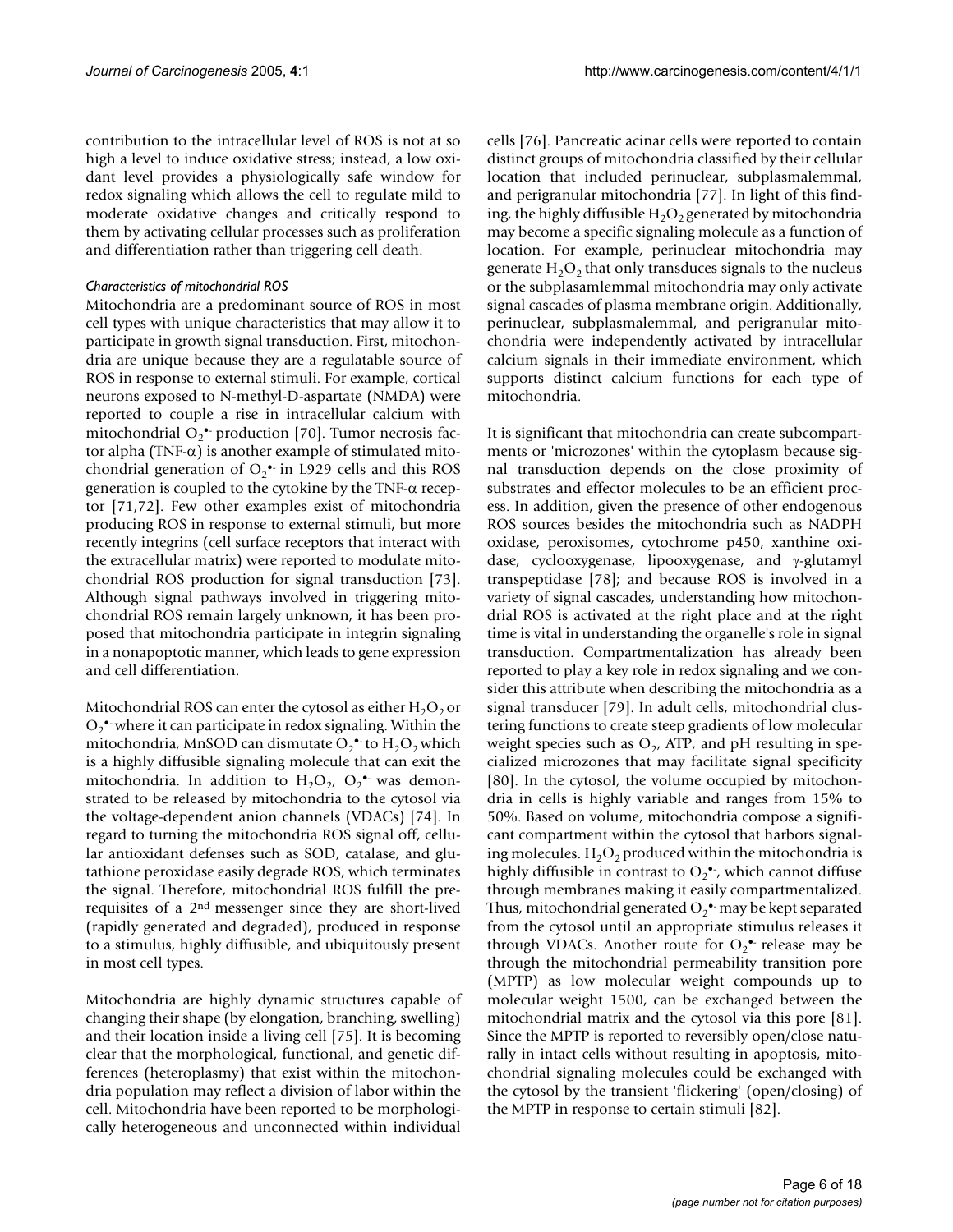In addition to location and compartmentalization, protein scaffolds mediate the selective activation of the mitogen activated protein kinase (MAPK) signaling pathway which raises the question of whether mitochondria may also act as a protein scaffold for signaling complexes [83]. A-kinase anchoring protein (AKAP) is reported to tether protein kinase A (PKA) to the mouse mitochondrial outer membrane [84,85]. What makes AKAPs unique is their ability to simultaneously bind multiple signaling enzymes such as other kinases and phosphatases [86]. This multivalent scaffold has been described as a 'transduceosome' capable of integrating signals from multiple pathways [87]. Whether these multivalent scaffolds exist on mitochondria is not clear at this time, but these signaling complexes could be a mediator of signals between the mitochondria and the nucleus during cell division. For example, AKAP84/121 has been demonstrated to concentrate on mitochondria in interphase and on mitotic spindles during metaphase transition alluding to its role in the cell cycle [88]. In addition to AKAP, a mitochondrial signaling complex has been reported to activate MAPKs. The PKCε can form signaling complexes with ERKs, JNKs, and p38 MAPKs in the murine heart [89]. Activated PKCε was shown to increase phosphorylation of mitochondrial ERK and p38 MAPKs. Whether the anchoring of PKC to mitochondria depends on AKAP is not known at this time.

#### *Mechanisms of estrogen-induced mitochondrial ROS*

Studies of the mitochondrial ETC have reported only two ROS forming sites, the FMN group of complex I and the ubiquinone site in complex III [45,90]. The topology of ROS production, on which side of the mitochondrial inner membrane  $O_2$ <sup>\*</sup> is produced, was reported to occur on the cytosolic side by complex III and on the martix side of the inner membrane by complex I [69]. Estrogen is known to act as either an antioxidant or pro-oxidant depending on the concentration [91]. Whether physiological concentrations of estrogen can stimulate mitochondrial ROS at complex I and complex III is not clear since most studies have been performed with cytotoxic doses. In the following section, we provide evidence for potential mechanisms of estrogen induced mitochondrial ROS.

Electrons feed into the mitochondrial ETC at complex I and complex II. At complex I and complex II, ubiquinone or co-enzyme  $Q_{10}$  (CoQ) oxidizes NADH and FADH<sub>2</sub>, respectively. CoQ functions as a mobile electron carrier within the mitochondrial inner membrane and transfers 2 electrons from both NADH and  $FADH<sub>2</sub>$  to complex III [92]. CoQ is known to offer protection from heart disease by increased ATP production and antioxidant actions [93]. It is a highly lipophillic compound due to its structure which includes an isoprenoid tail of usually 10 isoprene units in length, hence the designation  $Q_{10}$ . Other than its role as an electron carrier and antioxidant, CoQ is

also reported to act as a pro-oxidant. Although the prooxidative action of CoQ within the mitochondria is a matter of debate,  $O_2$  formation occurs from a single electron transfer from ubisemiquinone to molecular oxygen. Exogenously added CoQ has been demonstrated to enhance  $O_2$ • generation in isolated respiratory complex I and III [94]. Further evidence in support of CoQ redox-cycling come from a study that demonstrated  $H_2O_2$  derived from decomposing  $O_2^{\bullet}$  was inhibited after the removal of CoQ [90]. Upon the re-addition of CoQ,  $H_2O_2$  was detected again which indirectly demonstrated that the  $O_2$ <sup>\*</sup> may originate from CoQ. Although some reports make a case for  $O_2^{\bullet}$  formation by CoQ redox cycling in mitochondria, arguments against its role as a source of  $O_2$ <sup>•</sup> come from a study which demonstrated that  $O_2$  formation did not occur in a water-free nonpolar reaction system that mimics the lipophilic nature of the inner mitochondrial membrane [95]. However, pretreatment of the membrane with toluene which increased its permeability to protons provided conditions in favor of  $O_2^{\bullet}$  formation by CoQ. Thus, it was proposed that under certain pathological conditions in which the inner mitochondrial membrane is protonated, CoQ becomes a significant source of  $O_2^{\bullet -}[96]$ . In line with this result, a study demonstrated that CoQ (100  $\mu$ M) enhanced the release of H<sub>2</sub>O<sub>2</sub> from mitochondria in the presence of antimycin A  $(2 \mu M)$  and to a lesser extent with Ca<sup>2+</sup> (10  $\mu$ M) [97]. The antimycin A and Ca<sup>2+</sup> pretreatment was thought to induce a leaky inner mitochondrial membrane thereby allowing protons to interact with CoQ and enhance ROS production by redox cycling.

Interestingly, CoQ shares similar characteristics to catechol metabolites of estrogen. The catechol metabolites 2 and 4-OH-E2 contain hydroxyl groups that can be oxidized to semiquinones, which in the presence of molecular oxygen can be further oxidized to quinones with the formation of  $O_2$ <sup>\*</sup> [98]. Since CoQ undergoes reduction/ oxidation (redox) reactions which result in the radical semiquinone intermediate (semiubiquinone) and quinone, it is biologically possible for catechol estrogens to participate in shuttling electrons and to act as a pro-oxidant like CoQ. Given that MCF7 cells treated with the oquinone form of estrogen and NADPH produce significant amounts of  $H_2O_2$  in the mitochondrial subfraction [99]; and that mitochondrial enzymes catalyze redox reactons of stilbene estrogen in the mitochondria [100], the capacity of catechol estrogens to redox cycle within mitochondria suggests that these metabolites could facilitate mitochondrial ROS formation. Assuming that estrogen is a weak electron carrier compared to CoQ, it may have a tendency to leak electrons to molecular oxygen instead of transferring its electrons to complex III. The phytoestrogen and dietary flavinoid quercetin is reported to act as a pro-oxidant. Foods of plant origin contain flavinoids known to act as antioxidants or pro-oxidants depending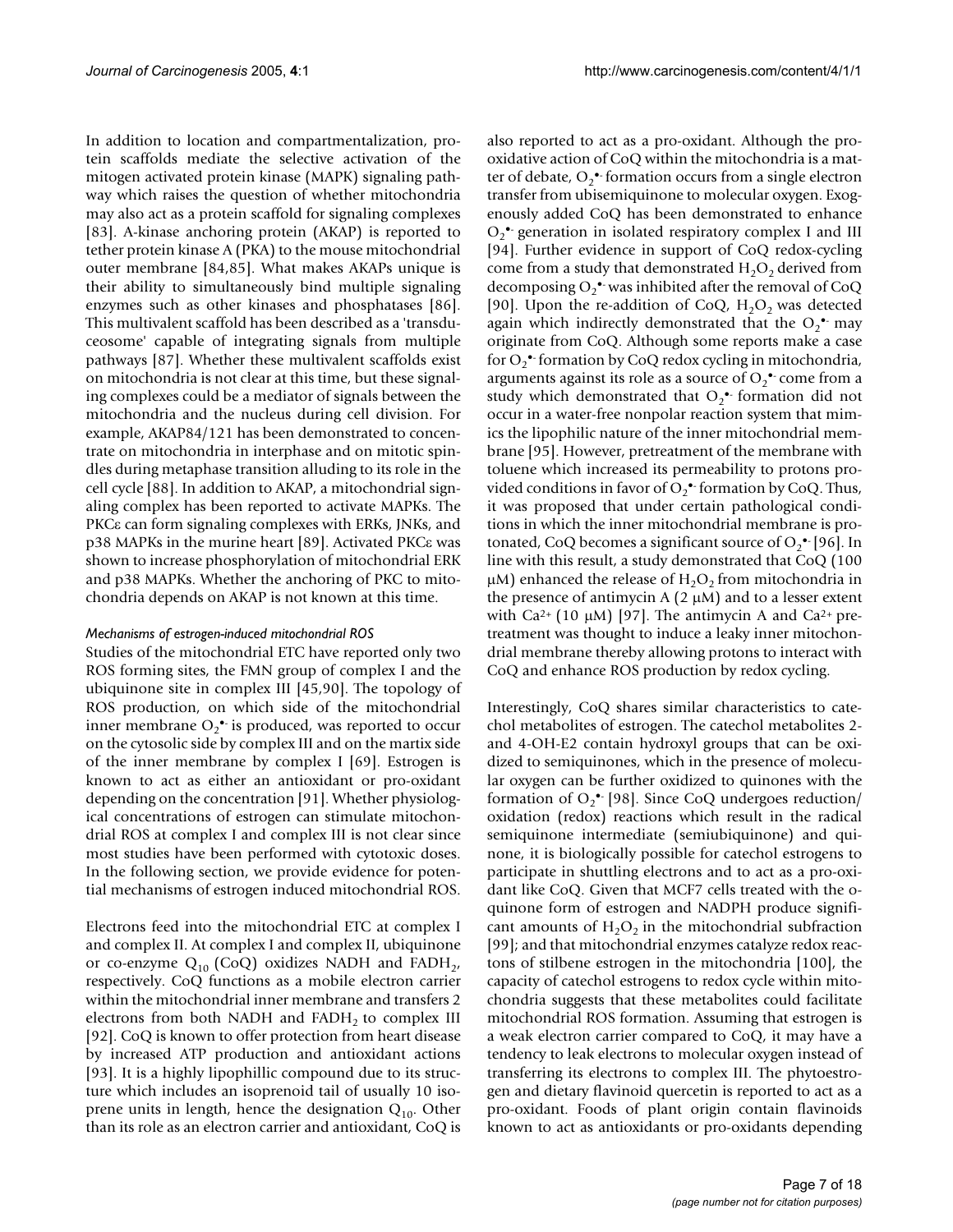on the concentration and metal chelates which catalyze the oxidative process [101]. Estrogen is similar to some flavinoids with respect to inhibition of the mitochondrial respiratory chain at complex I and complex II [102,103]. Based on these reports, the formation of  $O_2^{\bullet-}$  by estrogen at the level of electron transport could be one mechanism of increased mitochondrial ROS.

Mitochondrial Ca<sup>2+</sup>,  $\left[Ca^{2+}\right]_{m}$ , accumulation is reported to promote the generation of ROS [104]. For example, an increase in  $\left[Ca^{2+}\right]_{m}$  was reported to stimulate  $H_{2}O_{2}$  production by rat brain mitochondria in the presence of rotenone [105]. Using confocal microscopy, we have shown a time-dependent increase in  $\left[Ca^{2+}\right]_{m}$  with E2 (100 pg/ml) treatment of MCF7 cells [106]. Another study reported an increase in  $\left[Ca^{2+}\right]_m$  with E2 (10 ng/ml) treatment of hippocampal neurons [107]. The mechanism for these increases in  $\left[Ca^{2+}\right]_{m}$  is not clear, however, the inhibition of Na-dependent Ca<sup>2+</sup> efflux from mitochondria was reported to increase calcium retention in E2 (1 nM) treated synaptosomal mitochondria [108]. There is some evidence which suggests allosteric inhibition of a respiratory complex may be a mechanism for hormone induced ROS formation. Allosteric inhibition of the respiratory complex IV (COIV) or cytochrome c oxidase is reported to occur by cAMP-dependent phosphorylation; and this inhibition is turned-off by Ca2+-activated dephosphorylation [109]. A study proposed that a hormone stimulated increase of cellular Ca2+ may activate a mitochondrial protein phosphatase which dephosphorylates cytochrome c oxidase. In turn, cytochrome c oxidase is activated which results in a rise of  $\Delta \Psi_m$  and ROS [57]. Interestingly, the ER ligand tamoxifen (15  $\mu$ M) showed a slight stimulatory effect on cytochrome c oxidase [30]. Since estrogen is capable of increasing  $\left[Ca^{2+}\right]_{m}$ , it is possible for estrogen to signal the formation of mitochondrial ROS through a similar mechanism.

The inhibition of respiratory complex I is known to favor ROS generation. Rat brain mitochondria that respired on complex I substrates produced a substantial level of ROS when inhibited with rotenone concentrations as low as 20 nM [110]. Since estrogen is known to inhibit respiratory complex I, we speculate that complex I interactions with the hormone could favor ROS production in a manner similar to rotenone. The phytoestrogen genistein is another flavinoid besides quercetin that acts like a prooxidant at the level of mitochondria. Genistein (50 µM) treatment of rat liver mitochondria was shown to increase ROS formation through interaction with respiratory complex III which resulted in the opening of the membrane transition pore [111]. Besides hormone interactions with respiratory enzymes, post-translational modifications such as phosphorylation-/-dephosphorylation that affect the activity of mitochondrial proteins should also be considered in ROS generation. The cAMP-dependent protein kinase is reported to phosphorylate 6-, 18-, 29-, 42-kDa mitochondrial proteins in bovine heart and phosphorylate the human 18-kDa subunit which promotes the activity of complex I [112-115]. Since estrogen is reported to stimulate cAMP-dependent protein kinase activity in hippocampal neurons, it raises the possibility for estrogen to induce cAMP accumulation in mitochondria [116,117]. If estrogen increased cAMP levels within mitochondria, then cAMP-dependent phosphorylation of mitochondrial respiratory complexes may modulate  $\Delta \Psi_m$ and/or  $\left[Ca^{2+}\right]_{m}$  in favor of ROS generation.

Several isoforms of the enzyme nitric oxide synthase (NOS) are reported to exist which include inducible-(i), endothelial-(e), neuronal-(n), and mitochondrial-(mt) NOS. Estrogen has been reported to induce various isoforms of NOS. The activity of eNOS is modulated by estrogen in human aortic endothelial cells, uterine artery, heart, and skeletal muscle [118,119]. Estrogen has also been shown to stimulate protein expression of nNOS in human neutrophils and the transcription of iNOS in rat macrophages [120,121]. These effects are not limited to E2 because the estrogen-like chemical bisphenol A and the phytoestrogen resveratrol are also reported to stimulate NO synthesis [122,123]. These lines of evidence demonstrate a significant role of estrogen compounds in the modulation of NOS and NO. In regards to redox signaling, a NO-dependent inhibition of cytochrome c oxidase has been proposed to generate  $O_2$ <sup>•</sup> which is dismutated into the membrane permeable second messenger  $H_2O_2$ [124]. Since estrogen is capable of inducing NOS activity and expression, we postulate that an estrogen induced rise in NO could participate in a similar manner whereby generating mitochondrial  $H_2O_2$ . Interestingly, NO induced mitochondrial biogenesis has been demonstrated in several cell lines, which include brown adipocytes, 3T3-L1, U937, and HeLa cells [125]. We have shown that estrogen can influence mitochondrial biogenesis (data unpublished) and postulate that estrogen-induced NO could be one possible mechanism. More specifically, since mtNOS activity is dependent on  $Ca^{2+}$ , we propose that an estrogen-induced rise in  $\left[Ca^{2+}\right]_{m}$  could stimulate mtNOS activity ultimately leading to the generation of ROS via NOdependent inhibition of cytochrome c oxidase [126].

## *Estrogen-induced growth of cells in relation to mitochondria*

The rapid stimulation of intracellular ROS by plateletderived growth factor (PDGF), epidermal growth factor (EGF), and nerve growth factor (NGF) suggests that this underlying mechanism of cell growth may be shared with other growth factors including estrogen [127]. Exogenous addition of low concentrations of  $H_2O_2$  and/or  $O_2^{\bullet -}$  has been demonstrated to stimulate cell growth in a variety of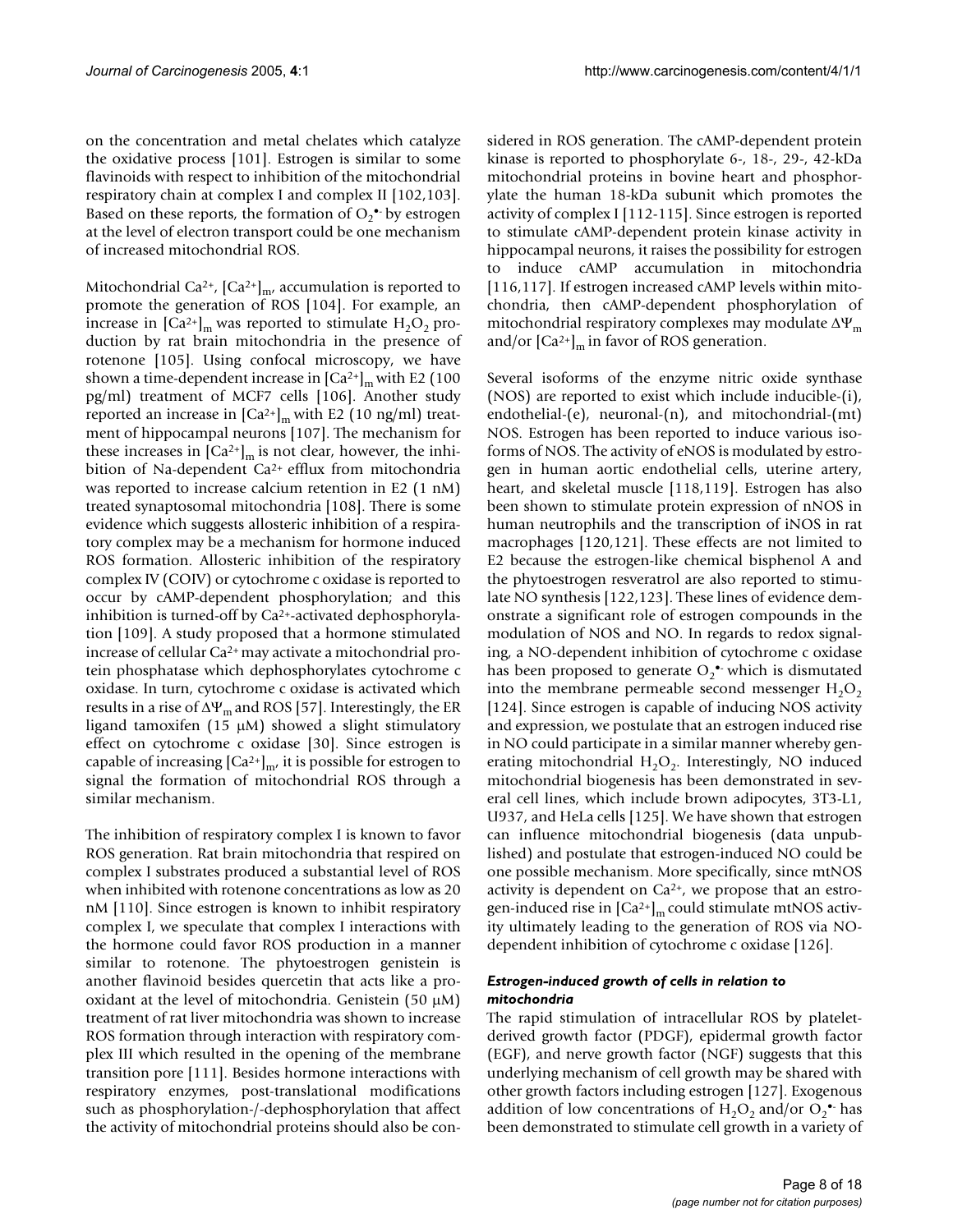cell types including muscle cells, fibroblasts, amnion cells, prostate cancer cells, and aortic endothelial cells [78]. The molecular signaling mechanism that initiates ROS production by mitochondria is not clear, however, other cell processes besides apoptosis may be coupled to this signaling event. Tumor necrosis factor alpha (TNF- $\alpha$ ) induces gene expression via mitochondrial respiratory chain dependent activation of NF-κB, AP-1, JNK, and MAPKK [73]. The proliferative response of endothelial cells to hypoxia was demonstrated to be initiated upstream by mitochondrial ROS which activated the MEK/ERK pathway [128]. Although other endogenous ROS sources besides mitochondria such as NAD(P)H oxidase exist, mitochondria will be the focus of this paper for the following reasons: (*i*) mitochondria are the principal source of intracellular ROS in epithelial cells. (*ii*) the growth of adenocarcinomas occur in tissue of epithelial cell origin.

A characteristic of rapidly dividing cancer cells is their capacity to produce significant amounts of intracellular ROS, which has been implicated in the promotion of accelerated cell cycle activity in neoplastic cells. Mitochondria have long been suspected to play a role in the development and progression of cancers. The ROS molecules  $H_2O_2$  and NO have been demonstrated to stimulate mitochondrial biogenesis, a process that depends on the flow of molecules into and out of the organelle [125,129]. Since mitochondrial proteins are encoded in two separate genomes (mitochondria and nuclear genome), biogenesis is a coordinated effort in which mitochondria transmit signals to the nucleus and vice versa. The question of how mitochondria transmit these signals in the process of cell proliferation has risen from reports of its involvement in cell growth. Cerebral granular cells isolated from newborn rats with high mtNOS activity were reported to exhibit maximal proliferation rates which depended on NO and  $H_2O_2$  levels. In addition, MnSOD displayed an increased pattern of activity similar to mtNOS [130]. NO has been proposed to inhibit cytochrome c oxidase in favor of  $O_2^{\bullet\bullet}$ production and therefore MnSOD may dismutate  $O_2^{\bullet}$ generated by NO-dependent inhibition into the signaling molecule  $H_2O_2$ . Ethinyl estradiol, E2, and estrogen catechol metabolites at a dose of 0.25 to 5 µM are reported to increase mitochondrial  $O_2^{\bullet}$  in cultured rat hepatocytes and HepG2 cells [131]. Although the biological significance of the estrogen-induced mitochondrial  $O_2$ <sup>\*</sup> is not known at this time, ROS has been demonstrated to modulate ER protein expression in various cell lines. Treatment of human breast cancer cells MCF7 and T-47D with H<sub>2</sub>O<sub>2</sub> (2.5 μM) increased the protein level of ERβ [132]. In addition, PMA (100 ng/ml) treatment increased the expression of ERβ in the macrophage cell line J774A.1.

Evidence for the involvement of redox signaling with estrogen-induced cell proliferation has been demonstrated in several studies. Liposomes containing SOD or catalase inhibited *in vitro* estrogen-induced proliferation of Syrian hamster renal proximal tubular cells [133]. The cytokines IL-1β and TNF-α are known to cause the release of  $O_2$ <sup>•</sup> from human fibroblast cells. Co-treatment with an inhibitor of IL-1 $\beta$  and TNF- $\alpha$  synthesis, pentoxifylline, inhibited stilbene estrogen-induced increase in myeloperoxidase activities, 8-hydroxydeoxyguanosine (8-OHdG) formation, mutations in the testicular genome, and prevented estrogen-induced testicular preneoplastic lesions [3]. Recently, we have shown that estrogen-induced stimulation of macrophage cells and MCF7 cells in part occurs through ROS [134,135]. We have also observed inhibition of estrogen-induced MCF7 cell growth by ROS scavengers such as N-acetylcysteine, ebselen, and catalase (unpublished Singh M, Felty Q and Roy D). ROS can modulate effector molecules such as PKC, p53, extracellular regulated kinase (ERK), nuclear factor-κB (NF-κB), and the c-fos/c-jun heterodimer (AP-1); and these effector molecules are known to participate in growth signal transduction [136]. Therefore, estrogen-induced production of mitochondrial ROS may activate cell growth in estrogensensitive tissues.

Oxidative stress has been shown to affect mitochondrial proteins of chronically estrogenized Syrian hamster kidney. A decrease in thiol/sulfhydryl groups was reported in the mitochondrial fraction at a preneoplastic stage of carcinogenesis [137]. Estrogen-induced oxidative stress may be responsible for these post-translational modifications in mitochondrial proteins. This finding is significant in the context of cell signaling because redox reactions involving cysteine thiol groups transduce signals by breaking or forming protein dithiol/disulfide bridges [138]. Since estrogen can induce mitochondrial ROS, we infer that the oxidation of thiols in response to estrogen converts the oxidative stress to a change in protein function involved in cell growth. Oxidative stress modifies mitochondrial matrix protein thiols [139]. Similarly, thiols on protein subunits 51-kDa and 75-kDa of NADH dehydrogenase (complex I) have been reported to form mixed disulfides with glutathione (glutathionylation) in response to mitochondrial oxidative stress. This posttranslational modification was reversible and correlated with an increase in mitochondrial  $O_2^{\bullet}$  production [140]. Evidence in support of a ROS signal transduction pathway originating from complex I comes from a study which reported that the mitochondrial complex I inhibitor, rotenone, blocked ROS mediated signaling. Interestingly, this study demonstrated that a co-treatment of rotenone (10 nM) and E2 (10 nM) inhibited ornithine decarboxylase activity by 86% in MCF7 cells [42]. Since ornithine decarboxylase activity is a marker for cell growth, it appears that a signal transduction pathway for estrogeninduced cell growth may originate from the mitochondria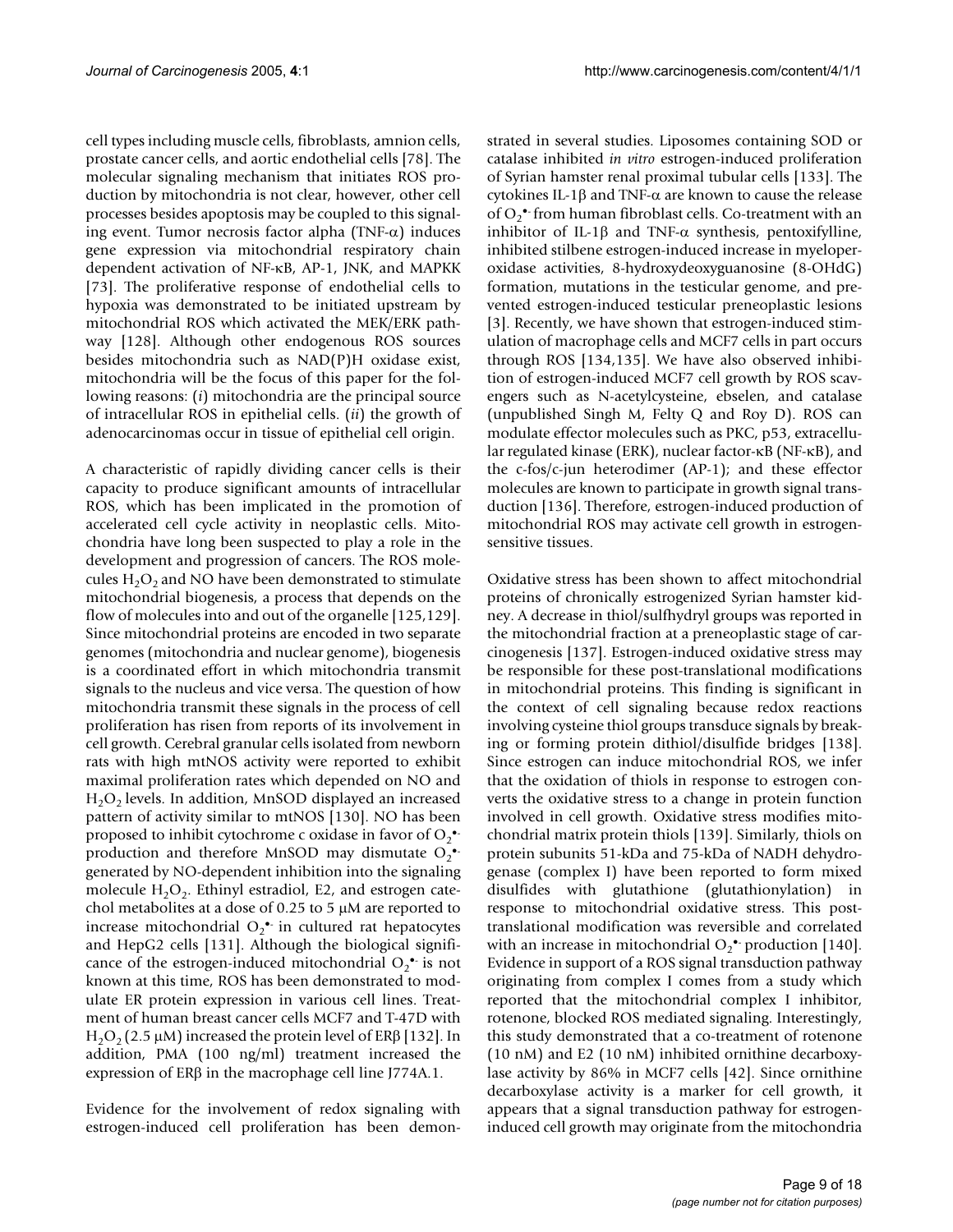assuming that rotenone inhibition is specific to complex I. The antitumor arotinoid, mofarotene (Ro 40-8757), has been demonstrated to down-regulate mitochondrial encoded NADH dehydrogenase subunit 1 (MtND1) expression in breast cancer cell lines MDA-MB-231, ZR-75-I, and MCF7 [141]. Since MtND1 has been reported to form part of the rotenone-binding site in complex I [40], the absence of MtND1 may remove an important site of estrogen action in mofarotene treated cells and may account for the anti-proliferative effects of this compound. Whether these protein interactions and/or modifications can occur as a result of estrogen exposure remains to be investigated. From these investigations, we infer that estrogen mediated cell growth via mitochondrial generated ROS signaling molecules may exist and merits future exploration to address this novel pathway.

The mitochondrial thioredoxin system has been demonstrated to play a role in cell cycle progression. In general, the two antioxidant oxidoreductase enzymes thioredoxin (Trx) and thioredoxin reductase (TrxR) that compose the system modulate signal transduction properties of ROS by the reduction of intracellular disulfides. Trx acts as a protein disulfide reductant for ribonucleotide reductase and several transcription factors including p53, NF-κB, and AP-1 [142]. Once oxidized the active disulfide site is reduced by TrxR re-generating the reductant form of Trx. Enzyme isoforms Trx-2 and TrxR2 are reported to exist in the mitochondria. A biological role for TrxR2 in cell growth was demonstrated in HeLa cells using a dominant negative form of TrxR2 (TrxR2DN) [143]. An increase of  $G<sub>1</sub>$  to S phase transition, cell growth, and transcription of cell cycle genes was induced by TrxR2N expression. TrxR2DN expression was suggested to increase intracellular  $H_2O_2$ , which in turn signaled cell proliferation. Although it is not clear whether estrogen can modulate the  $H_2O_2$  levels of mitochondria, estrogen (10 nM–100 nM) treatment of primary human endometrial stromal cells *in vitro* show an increase in Trx protein and mRNA which implicate Trx involvement in cell growth and differentiation of estrogen responsive tissue [144]. Alterations in cellular redox status by increased expression of TrxR2 have been suggested to play a role in the growth of hepatocellular carcinomas [145]. Whether estrogen can signal cell growth through Trx2 and/or TrxR2 is not known, but these findings suggest that estrogen may modulate signal transduction of mitochondrial derived ROS via the thioredoxin system.

## *Transduction of estrogn-induced mitochondrial signals to nucleus*

Mitochondrial ROS fulfill the characteristics of a 2nd messenger since they are short-lived (rapidly generated and degraded), produced in response to a stimulus, highly diffusible  $(H_2O_2)$ , and ubiquitously present in most cell types. It is not known whether mitochondrial ROS like  $H_2O_2$  are involved in signaling pathways that control estrogen-induced cell proliferation. In this section, we provide evidence in support of redox signaling pathways of mitochondrial origin, which may be involved in cell cycle progression of estrogen-dependent cells.

## *Redox sensor proteins and transcription*

Protein kinases are known to participate in phosphorylation signal cascades, however, zinc finger domains contained in some proteins may allow them to participate in redox signaling networks. Zinc finger structures within a protein consist of at least two zinc-coordinated thiolates. Upon oxidation zinc is released from the protein, which converts cysteine thiol groups to disulfide. A conformational change in the protein may result in either its activation or inhibition. There are several protein kinases such as a-raf and PKC that contain zinc finger domains. In addition, zinc finger domains are also found in hormone receptors such as the GR and ER [146]. Both PKC and c-raf have been demonstrated to be redox activated at the zinc finger domain [147,148]. For instance, ROS can trigger the release of zinc ions from PKC which results in its activation. Another protein kinase, c-raf, known to participate in the MAPK signal cascade was also demonstrated to be redox activated at the zinc finger domain. The mitochondrial localization of protein kinases src, Akt, a-raf, and PKC is evidence that this subcellular compartment harbors oxidant sensitive proteins that may facilitate crosscommunication between redox and phosphorylation networks [33,89]. Although the role of the protein kinase araf in the mitochondria is not clear, a-raf mRNA is highly expressed in normal murine tissues such as the epididymis, ovary, kidney, and urinary bladder [149]. In Hela cells, epidermal growth factor rapidly (2 min.) and transiently activated a-raf, which in turn phosphorylated the MAP kinase activator MEK1 [150]. Therefore, mitochondrial ROS may activate MAPK signaling via a-raf. It is interesting to note that E2 can stimulate the phosphorylation of a-raf and cell cycle progression in MCF7 cells [151]. Whether the estrogen induced phosphorylation of a-raf depends on ROS is not known. Mitochondrial PKCδ and PKCε could also activate the raf/MEK/ERK pathway or directly activate MAPKs, respectively [152,153]. Rapid effects of estrogen have been demonstrated to mediate the DNA binding activity and phosphorylation of transcription factors. E2 treatment of rat adipocytes doubled AP-1 DNA binding and phosphorylated CREB protein within 15 min [154]. The redox sensitive protein Akt is known to phosphorylate an upstream kinase, IKKα, which stimulates the degradation of Iκ-B [155]. Estrogen-induced mitochondrial ROS may stimulate Akt leading to the degradation of Iκ-B and activation of the transcription factor NF-κB. Whether estrogen treatment can activate Akt via mitochondrial derived ROS is not clear, however,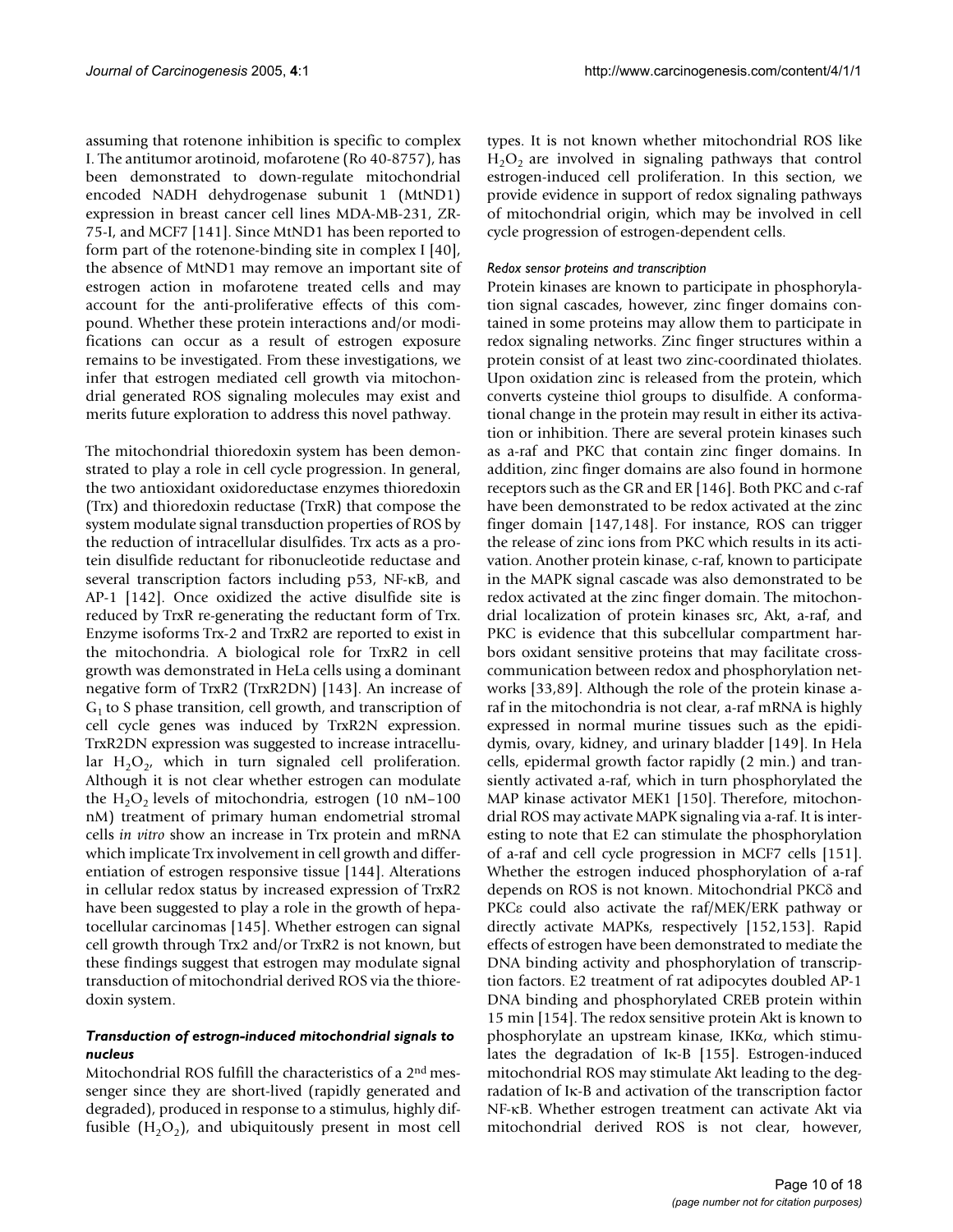

## Hypothetical scheme outlining three E2-indu **Figure 1** ced signaling pathways from mitochondria

Hypothetical scheme outlining three E2-induced signaling pathways from mitochondria. (*i*) E2 binding to a plasma membrane receptor and/or mitochondrial respiratory complexes generates ROS which leads to kinase activation. (*ii*) E2-induced rise in mitochondrial calcium leads to the activation of calcium-dependent proteases which process signal peptides, in turn responsible for kinase activation. (*iii*) E2-induced cytoskeleton modifications by mitochondria leads to kinase activation. Increased kinase activity results in the activation of transcription factors responsible for cell cycle progression.

phosphorylation and translocation of Akt to the mitochondria was demonstrated when cells are treated with estrogen [156]. Given that E2 can stimulate mitochondrial ROS generation; ER, src, a-raf, Akt, and PKC are targets of oxidative stimuli localized at the mitochondria; and the transcription factors AP-1, NF-κB, and CREB are stimulated by oxidants [127,131,157]; it is possible that estrogen specific effects at the level of mitochondria can activate these transcription factors. Based on these studies we postulate that estrogen-induced mitochondrial ROS stimulates oxidant sensors a-raf, Akt, or PKC, which in turn activate transcription factors such as NF-κB, CREB, or AP-1 via the MEK/ERK pathway resulting in the transcrip-

tion of cell cycle genes containing DNA responsive elements for NF-κB, CREB, or AP-1 and ultimately estrogeninduced cell proliferation (Fig. 1).

## *Estrogen and mitochondrial-cytoskeleton interactions*

Mechanical signals associated with cytoskeletal tension generation and cytoskeleton restructuring are a requirement for anchorage dependent cells to pass through the late  $G_1$  restriction point [158]. Since these cytoskeleton dependent effects on the  $G_1$  checkpoint are independent from the MAPK signaling pathway, a new question rises of whether mitochondria can modulate cell growth by interacting with the cytoskeleton. Mitochondria are reported to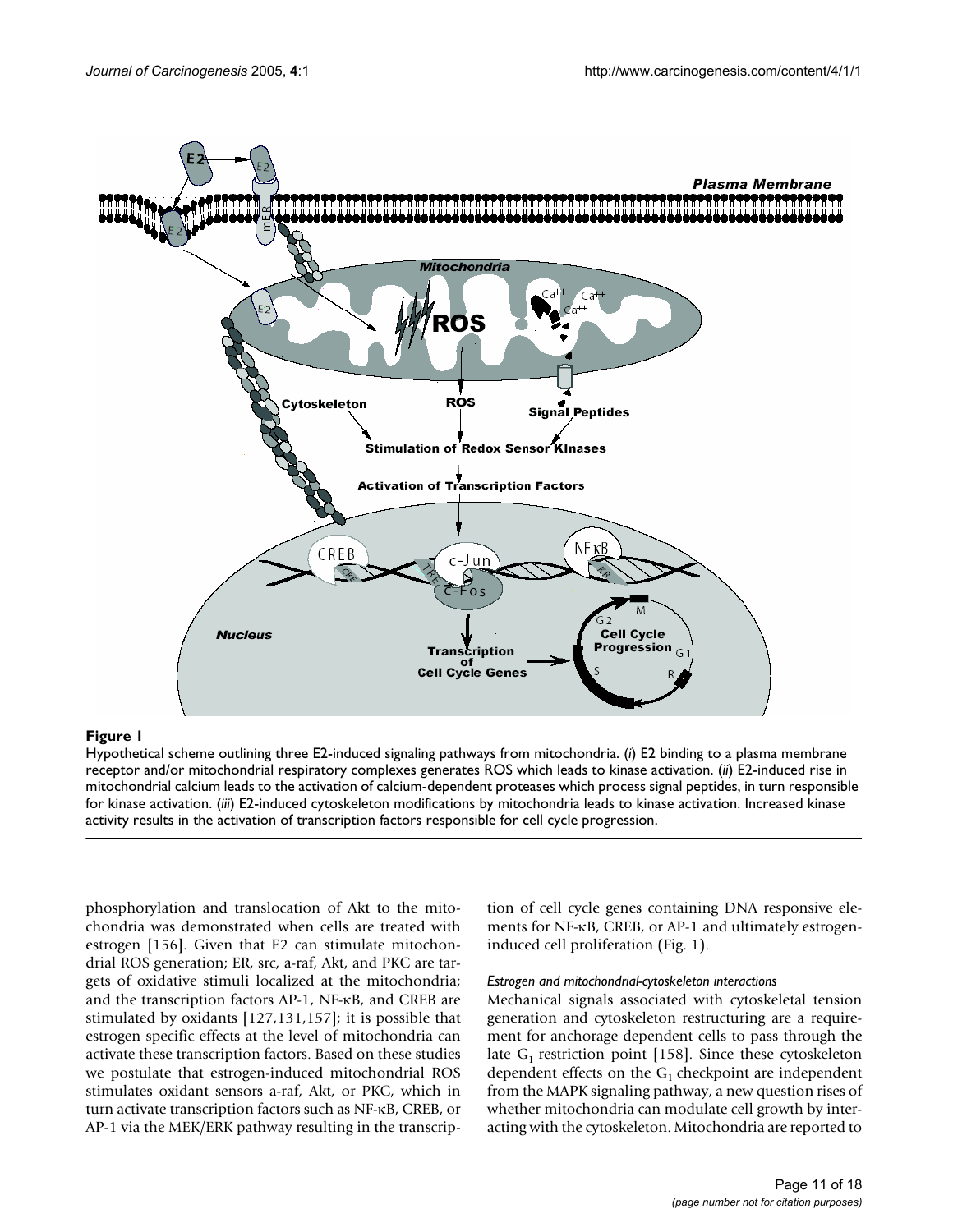be associated with three major cytoskeletal structures, which include microtubules, microfilaments of actin, and intermediate filaments [159]. Mitochondrial tubulin and microtubule associated proteins (MAPS) are reported to bind to porin or VDAC a component of the permeability transition pore [160]. The association of the cytoskeleton with VDAC could be biologically significant because the actin filament severing and capping protein gelsolin has been reported to modulate  $\Delta\Psi_m$  by its interactions with VDAC [161].

Epithelial cell spreading results from the binding of integrins to the extracellular matrix which depends on the actin cytoskeleton [162,163]. The survival of epithelial cells depends on this interaction with the extracellular matrix, which if disrupted leads to a specific form of apoptosis called anoikis [164]. Actin filaments are necessary to cluster integrin receptors and proteins linked to their cytoplasmic domain into focal adhesion complexes [165]. These focal adhesion complexes provide a direct link between the extracellular matrix and the actin cytoskeleton. Anchorage-independent growth is a property of cancer cells, which may depend on the mitochondria based on evidence from the following studies. Long-term exposure of cells to ethidium bromide, an intercalation agent which inhibits mtDNA replication, results in the depletion of mitochondria. Mitochondria-depleted (ρ°) brain and breast tumor cells have been shown to lose their ability for anchorage-independent growth [166]. In addition, human ρ° cell lines derived from ovarian carcinoma, cervical carcinoma, and osteogenic sarcoma were demonstrated to be non-tumorigenic or poorly tumorigenic when administered subcutaneously to nude mice [167]. Taken from these reports is the interesting possibility that cancer cells maintain tension on the cytoskeleton via the contraction and expansion of mitochondria instead of binding to the extracellular matrix. Actin assembly and disassembly is regulated by the protein gelsolin. Since gelsolin is reported to prevent apoptotic mitochondrial changes by binding and closing VDAC, perhaps other diverse functions are modulated by interactions between the mitochondria and cytoskeleton. More recently, it was demonstrated that mitochondrial ROS production is stimulated by integrin induced changes [73]. Although integrin receptors are linked to the actin cytoskeleton, it is not clear whether the signal that is transduced to the mitochondria occurs via the cytoskeleton. Furthermore microtubules have also been implicated in the biogenesis of mitochondria based on the inhibition of mitochondrial mass increase and mtDNA replication caused by the microtubule-destabilizing drug colchicine and the estrogen metabolite 2-methoxyestradiol in mammalian cells [168].

Mitochondria biogenesis is reported to occur in the  $G_1$ phase of the cell cycle but also starts in the late S phase [169]. Although mitochondria were not reported to be an upstream signaling event for generating cytoskeleton tension, physical effects of mitochondria such as shape changes and stretching or contraction could generate tension based on its association with the cytoskeleton. Changes in cytoskeleton tension may be mediated by mitochondria in response to estrogen. For instance, transmission electron microscopy (TEM) showed an increase in mitochondria size of MCF7 cells treated with E2 [14]. This change in mitochondrial size may generate mechanical forces that, in turn, may transduce a signal to the nucleus. Another possibility is that estrogen stimulated mitochondrial ROS may affect the elasticity of the actin network. Actin filaments are a prevalent feature of the cytoskeleton, which partially determine the overall mechanical strength of a cell. Thiol oxidation forms disulfide-bonded actin dimers resulting in interfilament cross-links [170]. Estrogen-induced oxidative stress has been recently reported to oxidatively modify cysteine residues of proteins [137]. Thus, estrogen-induced mitochondrial ROS could stimulate the formation of actin dimers that modulate cytoskeleton tension which in turn transduces a signal to the nucleus (Fig. 1).

## *Mitochondrial proteolysis and peptides as signals*

The mitochondrial protein cytochrome c is known to be released to the cytosol where it initiates a signal for apoptosis. Given the role of cytochrome c the existence of other mitochondrial protein signaling molecules is a likely possibility that could mediate a diverse number of cellular processes including cell growth. It has been shown that mitochondria have the capability to export mitochondrial-matrix proteins to other cellular compartments such as the nucleus, peroxisome, endoplasmic reticulum, and secretory vesicles [171]. For example, mitochondrially transmitted factors (MTFs) are peptides derived from mitochondrial encoded proteins that are presented on the cell surface as minor histocompatability antigens. MTFs are derived from the mitochondrial encoded NADH dehydrogenase subunit 1 gene in murine and humans while rat MTFs are derived from the mitochondrial encoded ATPase 6 gene [172,173]. Although the synthesis and cell surface expression of MTFs was inhibited by the mitochondria specific protein synthesis inhibitor chloramphenicol, it is not clear whether post-translational modifications of mitochondria proteins are also responsible for MTFs; given that chloramphenicol is also an inhibitor of proteolysis in rat liver mitochondria [174]. Thus, mitochondria may serve as a subcellular compartment of proteolysis that generates signaling peptides that are exported to the cytosol. It is possible that proteolysis plays a significant role in mitochondrial protein processing because the chemical rhodamine 6G (R6G) inhibits matrix catalyzed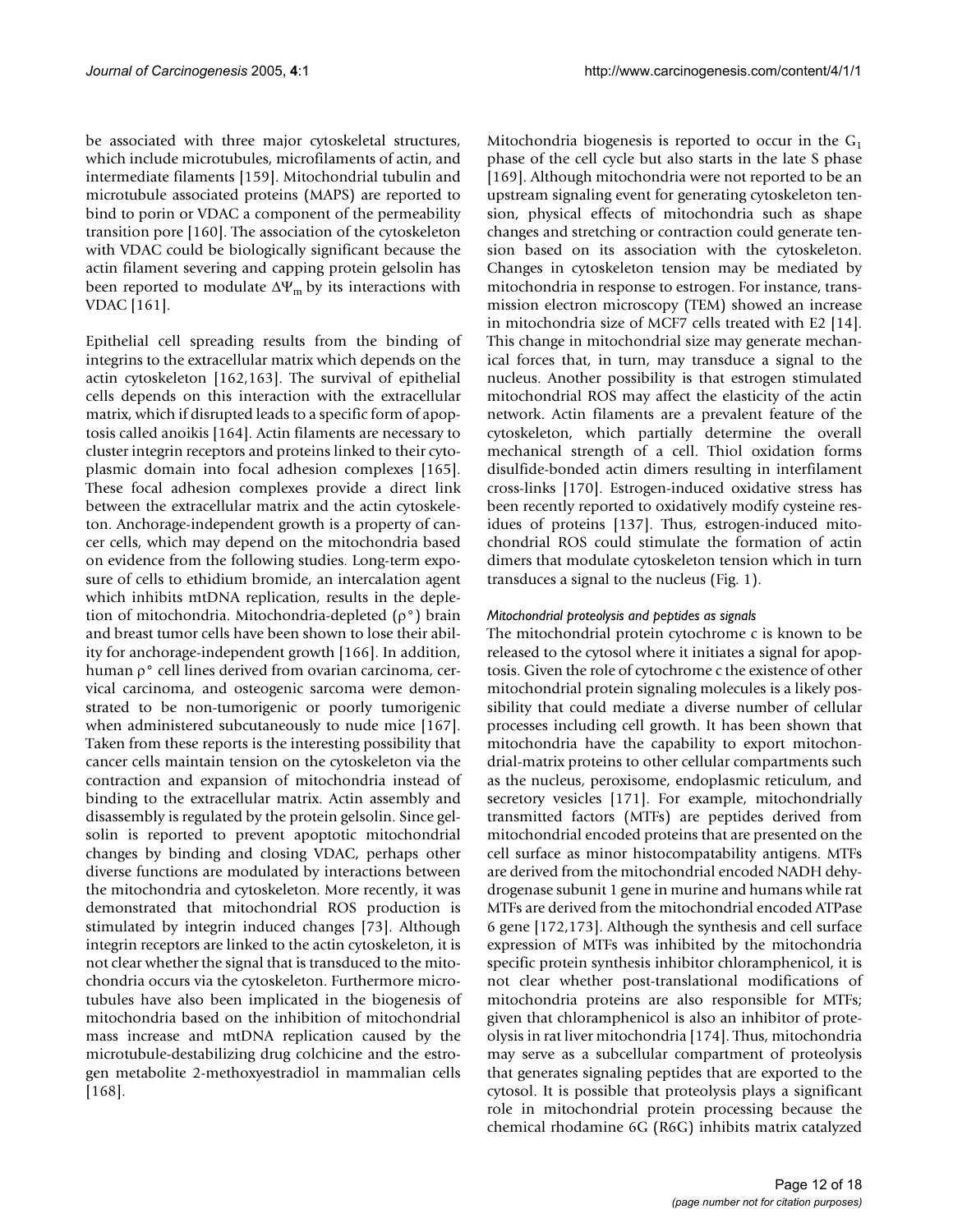processing of rat-liver mitochondrial precursors which include iron-sulfur protein, cytochrome  $c_{1}$ , and core protein I of the cytochrome bc<sub>1</sub> complex; the α and β subunits of F1 ATPase and subunit IV of cytorochrome oxidase [175]. The molecular mechanism of R6G inhibition of protein processing was not identified, but it was proposed to be due to an interaction between R6G and a matrix protease. The import of proteins into mitochondria has been investigated in great detail while the process of export is minimally explored. A novel ATP-binding cassette (ABC) transporter, Mdl1, located in the inner mitochondrial membrane of yeast is required for the export of mitochondrial peptides with a molecular mass of 2100 to 600 daltons generated by proteolysis [176]. It was suggested that the export of peptides from the mitochondria may allow the mitochondria to communicate with its environment. This novel mode of communication may exist based on studies that demonstrate mitochondrial specific cleavage and export of cytokines. The cytokine IL-1 $\beta$  is localized in the mitochondria of LPS stimulated human peripheral blood monocytes and the 31 kDa form of IL-1β is reported to be cleaved into the 17 kDa mature active form within the mitochondria upon exposure to the HIV coat glycoprotein 120 [177,178]. Since macrophages secrete IL-1β by the ABC transporter, it is possible that proteins up to 17 kDa may be exported from the mitochondria [179]. In addition to IL-1β, mitochondrial Trx protein may also participate in a similar protein export mechanism. A truncated form of Trx, Trx80, is reported to be a potent mitogenic cytokine, however, it is not known whether Trx80 is derived from mitochondrial Trx [180]. Based on these reports it appears that cleaved proteins may be released as growth factors in response to an estrogen-induced rise in mitochondrial calcium that activates proteolysis. Thus, cleaved signaling peptides from the mitochondria may stimulate cell growth in an autocrine manner (Fig. 1).

Several proteases are known to exist in the mitochondrial matrix such as ATP-dependent human Lon protease, ATPdependent human Clp proteinase chain P (hClpP), and Ca2+ dependent neutral protease [181-183]. Since endogenous proteolysis is a mechanism that regulates cell cycle progression, we postulate that E2-induced rise of mitochondrial calcium can activate calcium dependent proteases such as calpeptin and possibly hClpP. Once activated mitochondrial matrix proteins could be cleaved into bioactive forms that are exported to the cytosol. The heterogeneous association between ERα cleavage products and regulatory proteins has been suggested to play a role in physiological or pathological processes [184]. Low molecular weight ER $\alpha$  isoforms (~35–28 kDa) have been identified in mitochondria [16]. The 44-kDa protein related to the nuclear RXRα receptor is reported to be enzymatically cleaved and imported into the mitochondrial matrix [185]. It may interact with mitochondrial proteins or bind the organelle genome. Once in the cytosol mitochondrial clevage products may also regulate the function of various enzymes. For example, a truncated ERα 46-kDa protein in human endothelial cells mediated an acute activation of eNOS in response to a 15 min E2 (30 nM) treatment [186]. A significant finding from this report is that the truncated ERα 46-kDa mediates acute responses of estrogen rather than transcriptional responses in endothelial cells. Recently, it was reported that physiologic concentrations of E2 (<10 nM) induced NOS1 and activates the cGMP signal transduction pathway leading to sustained expression of Trx and MnSOD in human SH-SY5Y cells [187]. Thus, the acute activation of mtNOS by ERα cleavage products is yet another interesting possibility for redox signaling.

## **Conclusion**

In summary, mitochondria are a major target of estrogen. It appears that mitochondria through its interaction with the cytoskeleton, export of cleaved signaling peptides, and/or generation of ROS may transduce signals to the nucleus for the activation of transcription factors, such as, AP-1, NF-κB, and CREB involved in the cell cycle progression of estrogen-dependent cells. These interactions between estrogen and mitochondria merit furture investigations, which may shed new light on the role of mitochondria in cell growth.

## **Acknowledgements**

This work was partly supported by the NIEHS grant ES10851 to DR; financial support to QF through NCI Cancer Prevention and Control Training Grant (CA 4788).

#### **References**

- 1. DuMond JWJ, Singh KP, Roy D: **[Regulation of the growth of](http://www.ncbi.nlm.nih.gov/entrez/query.fcgi?cmd=Retrieve&db=PubMed&dopt=Abstract&list_uids=11410806) mouse Leydig cells by the inactive stereoisomer, 17alphaestradiol: Lack of correlation between the elevated expres[sion of ERalpha and difference in sensitivity to estradiol](http://www.ncbi.nlm.nih.gov/entrez/query.fcgi?cmd=Retrieve&db=PubMed&dopt=Abstract&list_uids=11410806) [isomers.](http://www.ncbi.nlm.nih.gov/entrez/query.fcgi?cmd=Retrieve&db=PubMed&dopt=Abstract&list_uids=11410806)** *Oncol Rep* 2001, **8:**899-902.
- 2. Welshons WV, Thayer KA, Judy BM, Taylor JA, Curran EM, Vom Saal FS: **[Large effects from small exposures. I. Mechanisms for](http://www.ncbi.nlm.nih.gov/entrez/query.fcgi?cmd=Retrieve&db=PubMed&dopt=Abstract&list_uids=12826473) [endocrine-disrupting chemicals with estrogenic activity.](http://www.ncbi.nlm.nih.gov/entrez/query.fcgi?cmd=Retrieve&db=PubMed&dopt=Abstract&list_uids=12826473)** *Environ Health Perspect* 2003, **111:**994-1006.
- 3. Roy D, Cai Q: **Estrogen, immunoactivation, gene damage, and development of breast, endometrial, ovarian, prostate, and testicular cancers.** *Recent Res Devel Steroid Biochem Mol Biol* 2002, **3:**1-32.
- 4. Levin ER: **[Cell localization, physiology, and nongenomic](http://www.ncbi.nlm.nih.gov/entrez/query.fcgi?cmd=Retrieve&db=PubMed&dopt=Abstract&list_uids=11568173)**
- **[actions of estrogen receptors.](http://www.ncbi.nlm.nih.gov/entrez/query.fcgi?cmd=Retrieve&db=PubMed&dopt=Abstract&list_uids=11568173)** *J Appl Physiol* 2001, **91:**1860-1867. 5. Rustin P: **[Mitochondria, from cell death to proliferation.](http://www.ncbi.nlm.nih.gov/entrez/query.fcgi?cmd=Retrieve&db=PubMed&dopt=Abstract&list_uids=11925557)** *Nat Genet* 2002, **30:**352-353.
- 6. Beinlich A, Strohmeier R, Kaufmann M, Kuhl H: **[Relation of cell](http://www.ncbi.nlm.nih.gov/entrez/query.fcgi?cmd=Retrieve&db=PubMed&dopt=Abstract&list_uids=10856435) [proliferation to expression of peripheral benzodiazepine](http://www.ncbi.nlm.nih.gov/entrez/query.fcgi?cmd=Retrieve&db=PubMed&dopt=Abstract&list_uids=10856435) [receptors in human breast cancer cell lines.](http://www.ncbi.nlm.nih.gov/entrez/query.fcgi?cmd=Retrieve&db=PubMed&dopt=Abstract&list_uids=10856435)** *Biochem Pharmacol* 2000, **60:**397-402.
- 7. Felty Q, Singh KP, Roy D: **Inhibition of human breast tumor cell growth by controlling mitochondrial biogenesis.** *The Toxicologist* 2003, **211:**.
- 8. Felty Q, Singh KP, Roy D: **Modulation of nuclear cell cycle gene expression by arresting mitochondrial function.** *Proceed American Assoc Cancer Res* 2003, **44:**21.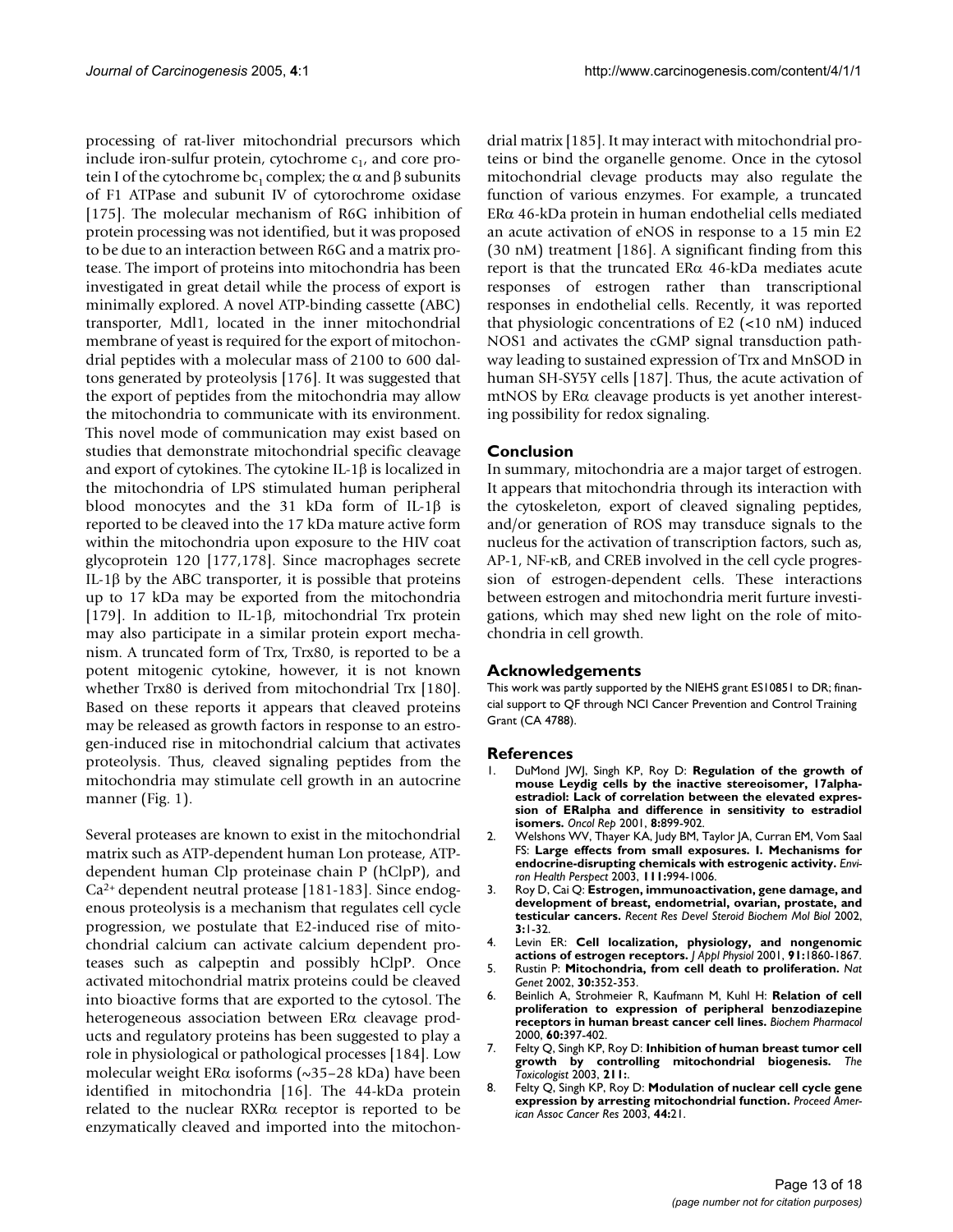- 9. Matsumoto Y: **[Study on the estrogen production in parenchy](http://www.ncbi.nlm.nih.gov/entrez/query.fcgi?cmd=Retrieve&db=PubMed&dopt=Abstract&list_uids=1528579)[matous cells of epithelial ovarian tumor.](http://www.ncbi.nlm.nih.gov/entrez/query.fcgi?cmd=Retrieve&db=PubMed&dopt=Abstract&list_uids=1528579)** *Osaka City Med J* 1992, **38:**27-43.
- 10. Moats RK, Ramirez VD: **[Rapid uptake and binding of estradiol-](http://www.ncbi.nlm.nih.gov/entrez/query.fcgi?cmd=Retrieve&db=PubMed&dopt=Abstract&list_uids=9475411)[17beta-6-\(O-carboxymethyl\)oxime:125I-labeled BSA by](http://www.ncbi.nlm.nih.gov/entrez/query.fcgi?cmd=Retrieve&db=PubMed&dopt=Abstract&list_uids=9475411) [female rat liver.](http://www.ncbi.nlm.nih.gov/entrez/query.fcgi?cmd=Retrieve&db=PubMed&dopt=Abstract&list_uids=9475411)** *Biol Reprod* 1998, **58:**531-538.
- 11. Moats RK, Ramirez VD: **[Electron microscopic visualization of](http://www.ncbi.nlm.nih.gov/entrez/query.fcgi?cmd=Retrieve&db=PubMed&dopt=Abstract&list_uids=10974657) [membrane-mediated uptake and translocation of estrogen-](http://www.ncbi.nlm.nih.gov/entrez/query.fcgi?cmd=Retrieve&db=PubMed&dopt=Abstract&list_uids=10974657)[BSA:colloidal gold by hep G2 cells.](http://www.ncbi.nlm.nih.gov/entrez/query.fcgi?cmd=Retrieve&db=PubMed&dopt=Abstract&list_uids=10974657)** *J Endocrinol* 2000, **166:**631-647.
- 12. Idelman S: **[Ultrastructure of the mammalian adrenal cortex.](http://www.ncbi.nlm.nih.gov/entrez/query.fcgi?cmd=Retrieve&db=PubMed&dopt=Abstract&list_uids=4313670)** *Int Rev Cytol* 1970, **27:**181-281.
- 13. Kerr JB: **[Ultrastructure of the seminiferous epithelium and](http://www.ncbi.nlm.nih.gov/entrez/query.fcgi?cmd=Retrieve&db=PubMed&dopt=Abstract&list_uids=1748903) [intertubular tissue of the human testis.](http://www.ncbi.nlm.nih.gov/entrez/query.fcgi?cmd=Retrieve&db=PubMed&dopt=Abstract&list_uids=1748903)** *J Electron Microsc Tech* 1991, **19:**215-240.
- 14. Vic P, Vignon F, Derocq D, Rochefort H: **[Effect of estradiol on the](http://www.ncbi.nlm.nih.gov/entrez/query.fcgi?cmd=Retrieve&db=PubMed&dopt=Abstract&list_uids=7055809) [ultrastructure of the MCF7 human breast cancer cells in](http://www.ncbi.nlm.nih.gov/entrez/query.fcgi?cmd=Retrieve&db=PubMed&dopt=Abstract&list_uids=7055809) [culture.](http://www.ncbi.nlm.nih.gov/entrez/query.fcgi?cmd=Retrieve&db=PubMed&dopt=Abstract&list_uids=7055809)** *Cancer Res* 1982, **42:**667-673.
- 15. Shepard TH, Muffley LA, Smith LT: **[Ultrastructural study of mito](http://www.ncbi.nlm.nih.gov/entrez/query.fcgi?cmd=Retrieve&db=PubMed&dopt=Abstract&list_uids=9811216)[chondria and their cristae in embryonic rats and primate \(N.](http://www.ncbi.nlm.nih.gov/entrez/query.fcgi?cmd=Retrieve&db=PubMed&dopt=Abstract&list_uids=9811216) [nemistrina\).](http://www.ncbi.nlm.nih.gov/entrez/query.fcgi?cmd=Retrieve&db=PubMed&dopt=Abstract&list_uids=9811216)** *Anat Rec* 1998, **252:**383-392.
- 16. Monje P, Boland R: **[Subcellular distribution of native estrogen](http://www.ncbi.nlm.nih.gov/entrez/query.fcgi?cmd=Retrieve&db=PubMed&dopt=Abstract&list_uids=11500923) [receptor alpha and beta isoforms in rabbit uterus and ovary.](http://www.ncbi.nlm.nih.gov/entrez/query.fcgi?cmd=Retrieve&db=PubMed&dopt=Abstract&list_uids=11500923)** *J Cell Biochem* 2001, **82:**467-479.
- 17. Cammarata PR, Chu S, Moor A, Wang Z, Yang SH, Simpkins JW: **[Sub](http://www.ncbi.nlm.nih.gov/entrez/query.fcgi?cmd=Retrieve&db=PubMed&dopt=Abstract&list_uids=15037120)[cellular distribution of native estrogen receptor alpha and](http://www.ncbi.nlm.nih.gov/entrez/query.fcgi?cmd=Retrieve&db=PubMed&dopt=Abstract&list_uids=15037120) [beta subtypes in cultured human lens epithelial cells.](http://www.ncbi.nlm.nih.gov/entrez/query.fcgi?cmd=Retrieve&db=PubMed&dopt=Abstract&list_uids=15037120)** *Exp Eye Res* 2004, **78:**861-871.
- 18. Yang SH, Liu R, Perez EJ, Wen Y, Stevens SMJ, Valencia T, Brun-Zinkernagel AM, Prokai L, Will Y, Dykens J, Koulen P, Simpkins JW: **[Mito](http://www.ncbi.nlm.nih.gov/entrez/query.fcgi?cmd=Retrieve&db=PubMed&dopt=Abstract&list_uids=15024130)[chondrial localization of estrogen receptor beta.](http://www.ncbi.nlm.nih.gov/entrez/query.fcgi?cmd=Retrieve&db=PubMed&dopt=Abstract&list_uids=15024130)** *Proc Natl Acad Sci U S A* 2004, **101:**4130-4135.
- 19. Chen JQ, Delannoy M, Cooke C, Yager JD: **[Mitochondrial locali](http://www.ncbi.nlm.nih.gov/entrez/query.fcgi?cmd=Retrieve&db=PubMed&dopt=Abstract&list_uids=14736707)[zation of ERalpha and ERbeta in human MCF7 cells.](http://www.ncbi.nlm.nih.gov/entrez/query.fcgi?cmd=Retrieve&db=PubMed&dopt=Abstract&list_uids=14736707)** *Am J Physiol Endocrinol Metab* 2004, **286:**E1011-E1022.
- 20. Van Itallie CM, Dannies PS: **[Estrogen induces accumulation of](http://www.ncbi.nlm.nih.gov/entrez/query.fcgi?cmd=Retrieve&db=PubMed&dopt=Abstract&list_uids=2837664) [the mitochondrial ribonucleic acid for subunit II of cyto](http://www.ncbi.nlm.nih.gov/entrez/query.fcgi?cmd=Retrieve&db=PubMed&dopt=Abstract&list_uids=2837664)[chrome oxidase in pituitary tumor cells.](http://www.ncbi.nlm.nih.gov/entrez/query.fcgi?cmd=Retrieve&db=PubMed&dopt=Abstract&list_uids=2837664)** *Mol Endocrinol* 1988, **2:**332-337.
- 21. Bettini E, Maggi A: **[Estrogen induction of cytochrome c oxidase](http://www.ncbi.nlm.nih.gov/entrez/query.fcgi?cmd=Retrieve&db=PubMed&dopt=Abstract&list_uids=1373180) [subunit III in rat hippocampus.](http://www.ncbi.nlm.nih.gov/entrez/query.fcgi?cmd=Retrieve&db=PubMed&dopt=Abstract&list_uids=1373180)** *J Neurochem* 1992, **58:**1923-1929.
- 22. Chen J, Gokhale M, Li Y, Trush MA, Yager JD: **[Enhanced levels of](http://www.ncbi.nlm.nih.gov/entrez/query.fcgi?cmd=Retrieve&db=PubMed&dopt=Abstract&list_uids=9886577) [several mitochondrial mRNA transcripts and mitochondrial](http://www.ncbi.nlm.nih.gov/entrez/query.fcgi?cmd=Retrieve&db=PubMed&dopt=Abstract&list_uids=9886577) superoxide production during ethinyl estradiol-induced hepatocarcinogenesis and after estrogen treatment of [HepG2 cells.](http://www.ncbi.nlm.nih.gov/entrez/query.fcgi?cmd=Retrieve&db=PubMed&dopt=Abstract&list_uids=9886577)** *Carcinogenesis* 1998, **19:**2187-2193.
- 23. Watanabe T, Inoue S, Hiroi H, Orimo A, Kawashima H, Muramatsu M: **[Isolation of estrogen-responsive genes with a CpG island](http://www.ncbi.nlm.nih.gov/entrez/query.fcgi?cmd=Retrieve&db=PubMed&dopt=Abstract&list_uids=9418891) [library.](http://www.ncbi.nlm.nih.gov/entrez/query.fcgi?cmd=Retrieve&db=PubMed&dopt=Abstract&list_uids=9418891)** *Mol Cell Biol* 1998, **18:**442-449.
- 24. Hatzoglou E, Sekeris CE: **[The detection of nucleotide sequences](http://www.ncbi.nlm.nih.gov/entrez/query.fcgi?cmd=Retrieve&db=PubMed&dopt=Abstract&list_uids=9082070) [with strong similarity to hormone responsive elements in](http://www.ncbi.nlm.nih.gov/entrez/query.fcgi?cmd=Retrieve&db=PubMed&dopt=Abstract&list_uids=9082070) the genome of eubacteria and archaebacteria and their possible relation to similar sequences present in the mitochon[drial genome.](http://www.ncbi.nlm.nih.gov/entrez/query.fcgi?cmd=Retrieve&db=PubMed&dopt=Abstract&list_uids=9082070)** *J Theor Biol* 1997, **184:**339-344.
- 25. Demonacos C, Tsawdaroglou NC, Djordjevic-Markovic R, Papalopoulou M, Galanopoulos V, Papadogeorgaki S, Sekeris CE: **[Import of](http://www.ncbi.nlm.nih.gov/entrez/query.fcgi?cmd=Retrieve&db=PubMed&dopt=Abstract&list_uids=9831490) [the glucocorticoid receptor into rat liver mitochondria in](http://www.ncbi.nlm.nih.gov/entrez/query.fcgi?cmd=Retrieve&db=PubMed&dopt=Abstract&list_uids=9831490) [vivo and in vitro.](http://www.ncbi.nlm.nih.gov/entrez/query.fcgi?cmd=Retrieve&db=PubMed&dopt=Abstract&list_uids=9831490)** *J Steroid Biochem Mol Biol* 1993, **46:**401-413.
- 26. Demonacos C, Djordjevic-Markovic R, Tsawdaroglou N, Sekeris CE: **[The mitochondrion as a primary site of action of glucocorti](http://www.ncbi.nlm.nih.gov/entrez/query.fcgi?cmd=Retrieve&db=PubMed&dopt=Abstract&list_uids=7577720)coids: the interaction of the glucocorticoid receptor with mitochondrial DNA sequences showing partial similarity to [the nuclear glucocorticoid responsive elements.](http://www.ncbi.nlm.nih.gov/entrez/query.fcgi?cmd=Retrieve&db=PubMed&dopt=Abstract&list_uids=7577720)** *J Steroid Biochem Mol Biol* 1995, **55:**43-55.
- 27. Thomas RD, Roy D: **[Base sequence-specific attack of stilbene](http://www.ncbi.nlm.nih.gov/entrez/query.fcgi?cmd=Retrieve&db=PubMed&dopt=Abstract&list_uids=11254879) [estrogen metabolite\(s\) on the mitochondrial DNA: implica](http://www.ncbi.nlm.nih.gov/entrez/query.fcgi?cmd=Retrieve&db=PubMed&dopt=Abstract&list_uids=11254879)tions in the induction of instability in the mitochondrial [genome in the kidney of Syrian hamsters.](http://www.ncbi.nlm.nih.gov/entrez/query.fcgi?cmd=Retrieve&db=PubMed&dopt=Abstract&list_uids=11254879)** *Int J Mol Med* 2001, **7:**389-395.
- 28. de Otamendi ME, Stoppani AO: **[Action of diethylstilbestrol on](http://www.ncbi.nlm.nih.gov/entrez/query.fcgi?cmd=Retrieve&db=PubMed&dopt=Abstract&list_uids=4155266) [the NADH-dehydrogenase region of the respiratory chain.](http://www.ncbi.nlm.nih.gov/entrez/query.fcgi?cmd=Retrieve&db=PubMed&dopt=Abstract&list_uids=4155266)** *Arch Biochem Biophys* 1974, **165:**21-33.
- 29. Garcia MV, Cabezas JA, Perez-Gonzalez MN: **[Effects of oestradiol,](http://www.ncbi.nlm.nih.gov/entrez/query.fcgi?cmd=Retrieve&db=PubMed&dopt=Abstract&list_uids=2983929) [testosterone and medroxyprogesterone on subcellular frac](http://www.ncbi.nlm.nih.gov/entrez/query.fcgi?cmd=Retrieve&db=PubMed&dopt=Abstract&list_uids=2983929)[tion marker enzyme activities from rat liver and brain.](http://www.ncbi.nlm.nih.gov/entrez/query.fcgi?cmd=Retrieve&db=PubMed&dopt=Abstract&list_uids=2983929)** *Comp Biochem Physiol B* 1985, **80:**347-354.
- 30. Tuquet C, Dupont J, Mesneau A, Roussaux J: [Effects of tamoxifen](http://www.ncbi.nlm.nih.gov/entrez/query.fcgi?cmd=Retrieve&db=PubMed&dopt=Abstract&list_uids=11101003) **[on the electron transport chain of isolated rat liver](http://www.ncbi.nlm.nih.gov/entrez/query.fcgi?cmd=Retrieve&db=PubMed&dopt=Abstract&list_uids=11101003) [mitochondria.](http://www.ncbi.nlm.nih.gov/entrez/query.fcgi?cmd=Retrieve&db=PubMed&dopt=Abstract&list_uids=11101003)** *Cell Biol Toxicol* 2000, **16:**207-219.
- 31. Kipp JL, Ramirez VD: **[Effect of estradiol, diethylstilbestrol, and](http://www.ncbi.nlm.nih.gov/entrez/query.fcgi?cmd=Retrieve&db=PubMed&dopt=Abstract&list_uids=11720242) [resveratrol on F0F1-ATPase activity from mitochondrial](http://www.ncbi.nlm.nih.gov/entrez/query.fcgi?cmd=Retrieve&db=PubMed&dopt=Abstract&list_uids=11720242) [preparations of rat heart, liver, and brain.](http://www.ncbi.nlm.nih.gov/entrez/query.fcgi?cmd=Retrieve&db=PubMed&dopt=Abstract&list_uids=11720242)** *Endocrine* 2001, **15:**165-175.
- 32. Steinschneider A, Rao MC, Khan I, McLean MP, Gibori G: **[Calcium](http://www.ncbi.nlm.nih.gov/entrez/query.fcgi?cmd=Retrieve&db=PubMed&dopt=Abstract&list_uids=1986921)[calmodulin and calcium-phospholipid dependent phosphor](http://www.ncbi.nlm.nih.gov/entrez/query.fcgi?cmd=Retrieve&db=PubMed&dopt=Abstract&list_uids=1986921)ylation of membranous fraction proteins related to the [tropic regulation by estradiol in the corpus luteum.](http://www.ncbi.nlm.nih.gov/entrez/query.fcgi?cmd=Retrieve&db=PubMed&dopt=Abstract&list_uids=1986921)** *Endocrinology* 1991, **128:**263-272.
- 33. Thomson M: **[Evidence of undiscovered cell regulatory mecha](http://www.ncbi.nlm.nih.gov/entrez/query.fcgi?cmd=Retrieve&db=PubMed&dopt=Abstract&list_uids=11915939)[nisms: phosphoproteins and protein kinases in](http://www.ncbi.nlm.nih.gov/entrez/query.fcgi?cmd=Retrieve&db=PubMed&dopt=Abstract&list_uids=11915939) [mitochondria.](http://www.ncbi.nlm.nih.gov/entrez/query.fcgi?cmd=Retrieve&db=PubMed&dopt=Abstract&list_uids=11915939)** *Cell Mol Life Sci* 2002, **59:**213-219.
- 34. Bangur CS, Howland JL, Katyare SS: **Thyroid hormone treatment alters phospholipid composition and membrane fluidity of rat brain mitochondria.** *Biochem J* 1995, **305 (Pt 1):**29-32.
- 35. Tsuda K, Kinoshita Y, Kimura K, Nishio I, Masuyama Y: **[Electron](http://www.ncbi.nlm.nih.gov/entrez/query.fcgi?cmd=Retrieve&db=PubMed&dopt=Abstract&list_uids=11498458) [paramagnetic resonance investigation on modulatory effect](http://www.ncbi.nlm.nih.gov/entrez/query.fcgi?cmd=Retrieve&db=PubMed&dopt=Abstract&list_uids=11498458) of 17beta-estradiol on membrane fluidity of erythrocytes in [postmenopausal women.](http://www.ncbi.nlm.nih.gov/entrez/query.fcgi?cmd=Retrieve&db=PubMed&dopt=Abstract&list_uids=11498458)** *Arterioscler Thromb Vasc Biol* 2001, **21:**1306-1312.
- 36. Simpson PB, Woollacott AJ, Moneer Z, Rand V, Seabrook GR: **[Estro](http://www.ncbi.nlm.nih.gov/entrez/query.fcgi?cmd=Retrieve&db=PubMed&dopt=Abstract&list_uids=12004198)[gen receptor ligands affect mitochondrial activity in SH-](http://www.ncbi.nlm.nih.gov/entrez/query.fcgi?cmd=Retrieve&db=PubMed&dopt=Abstract&list_uids=12004198)[SY5Y human neuroblastoma cells.](http://www.ncbi.nlm.nih.gov/entrez/query.fcgi?cmd=Retrieve&db=PubMed&dopt=Abstract&list_uids=12004198)** *Neuroreport* 2002, **13:**957-960.
- 37. Hansford RG, Hogue BA, Mildaziene V: **[Dependence of H2O2 for](http://www.ncbi.nlm.nih.gov/entrez/query.fcgi?cmd=Retrieve&db=PubMed&dopt=Abstract&list_uids=9067806)[mation by rat heart mitochondria on substrate availability](http://www.ncbi.nlm.nih.gov/entrez/query.fcgi?cmd=Retrieve&db=PubMed&dopt=Abstract&list_uids=9067806) [and donor age.](http://www.ncbi.nlm.nih.gov/entrez/query.fcgi?cmd=Retrieve&db=PubMed&dopt=Abstract&list_uids=9067806)** *J Bioenerg Biomembr* 1997, **29:**89-95.
- 38. Negre-Salvayre A, Hirtz C, Carrera G, Cazenave R, Troly M, Salvayre R, Penicaud L, Casteilla L: **[A role for uncoupling protein-2 as a](http://www.ncbi.nlm.nih.gov/entrez/query.fcgi?cmd=Retrieve&db=PubMed&dopt=Abstract&list_uids=9271366) [regulator of mitochondrial hydrogen peroxide generation.](http://www.ncbi.nlm.nih.gov/entrez/query.fcgi?cmd=Retrieve&db=PubMed&dopt=Abstract&list_uids=9271366)** *FASEB J* 1997, **11:**809-815.
- 39. Kuss E, Jutting G: **[\[Specificity and localization of the effect of](http://www.ncbi.nlm.nih.gov/entrez/query.fcgi?cmd=Retrieve&db=PubMed&dopt=Abstract&list_uids=4298583) [estrogens on electron transport\].](http://www.ncbi.nlm.nih.gov/entrez/query.fcgi?cmd=Retrieve&db=PubMed&dopt=Abstract&list_uids=4298583)** *Hoppe Seylers Z Physiol Chem* 1967, **348:**913-920.
- 40. Earley FG, Patel SD, Ragan I, Attardi G: **[Photolabelling of a mito](http://www.ncbi.nlm.nih.gov/entrez/query.fcgi?cmd=Retrieve&db=PubMed&dopt=Abstract&list_uids=3297786)[chondrially encoded subunit of NADH dehydrogenase with](http://www.ncbi.nlm.nih.gov/entrez/query.fcgi?cmd=Retrieve&db=PubMed&dopt=Abstract&list_uids=3297786) [\[3H\]dihydrorotenone.](http://www.ncbi.nlm.nih.gov/entrez/query.fcgi?cmd=Retrieve&db=PubMed&dopt=Abstract&list_uids=3297786)** *FEBS Lett* 1987, **219:**108-112.
- Fang N, Casida JE: [Anticancer action of cube insecticide: corre](http://www.ncbi.nlm.nih.gov/entrez/query.fcgi?cmd=Retrieve&db=PubMed&dopt=Abstract&list_uids=9520374)**[lation for rotenoid constituents between inhibition of](http://www.ncbi.nlm.nih.gov/entrez/query.fcgi?cmd=Retrieve&db=PubMed&dopt=Abstract&list_uids=9520374) NADH:ubiquinone oxidoreductase and induced ornithine [decarboxylase activities.](http://www.ncbi.nlm.nih.gov/entrez/query.fcgi?cmd=Retrieve&db=PubMed&dopt=Abstract&list_uids=9520374)** *Proc Natl Acad Sci U S A* 1998, **95:**3380-3384.
- 42. Rowlands JC, Casida JE: **[NADH: ubiquinone oxidoreductase](http://www.ncbi.nlm.nih.gov/entrez/query.fcgi?cmd=Retrieve&db=PubMed&dopt=Abstract&list_uids=9834970) [inhibitors block induction of ornithine decarboxylase activity](http://www.ncbi.nlm.nih.gov/entrez/query.fcgi?cmd=Retrieve&db=PubMed&dopt=Abstract&list_uids=9834970) [in MCF-7 human breast cancer cells.](http://www.ncbi.nlm.nih.gov/entrez/query.fcgi?cmd=Retrieve&db=PubMed&dopt=Abstract&list_uids=9834970)** *Pharmacol Toxicol* 1998, **83:**214-219.
- 43. Djavaheri-Mergny M, Wietzerbin J, Besancon F: **[2-Methoxyestra](http://www.ncbi.nlm.nih.gov/entrez/query.fcgi?cmd=Retrieve&db=PubMed&dopt=Abstract&list_uids=12730670)[diol induces apoptosis in Ewing sarcoma cells through mito](http://www.ncbi.nlm.nih.gov/entrez/query.fcgi?cmd=Retrieve&db=PubMed&dopt=Abstract&list_uids=12730670)[chondrial hydrogen peroxide production.](http://www.ncbi.nlm.nih.gov/entrez/query.fcgi?cmd=Retrieve&db=PubMed&dopt=Abstract&list_uids=12730670)** *Oncogene* 2003, **22:**2558-2567.
- 44. McLennan HR, Degli EM: **[The contribution of mitochondrial res](http://www.ncbi.nlm.nih.gov/entrez/query.fcgi?cmd=Retrieve&db=PubMed&dopt=Abstract&list_uids=11768748)[piratory complexes to the production of reactive oxygen](http://www.ncbi.nlm.nih.gov/entrez/query.fcgi?cmd=Retrieve&db=PubMed&dopt=Abstract&list_uids=11768748) [species.](http://www.ncbi.nlm.nih.gov/entrez/query.fcgi?cmd=Retrieve&db=PubMed&dopt=Abstract&list_uids=11768748)** *J Bioenerg Biomembr* 2000, **32:**153-162.
- 45. Liu Y, Fiskum G, Schubert D: **[Generation of reactive oxygen spe](http://www.ncbi.nlm.nih.gov/entrez/query.fcgi?cmd=Retrieve&db=PubMed&dopt=Abstract&list_uids=11948241)[cies by the mitochondrial electron transport chain.](http://www.ncbi.nlm.nih.gov/entrez/query.fcgi?cmd=Retrieve&db=PubMed&dopt=Abstract&list_uids=11948241)** *J Neurochem* 2002, **80:**780-787.
- 46. Simpkins JW, Rajakumar G, Zhang YQ, Simpkins CE, Greenwald D, Yu CJ, Bodor N, Day AL: **[Estrogens may reduce mortality and](http://www.ncbi.nlm.nih.gov/entrez/query.fcgi?cmd=Retrieve&db=PubMed&dopt=Abstract&list_uids=9347981) [ischemic damage caused by middle cerebral artery occlusion](http://www.ncbi.nlm.nih.gov/entrez/query.fcgi?cmd=Retrieve&db=PubMed&dopt=Abstract&list_uids=9347981) [in the female rat.](http://www.ncbi.nlm.nih.gov/entrez/query.fcgi?cmd=Retrieve&db=PubMed&dopt=Abstract&list_uids=9347981)** *J Neurosurg* 1997, **87:**724-730.
- 47. Yang SH, Shi J, Day AL, Simpkins JW: **[Estradiol exerts neuropro](http://www.ncbi.nlm.nih.gov/entrez/query.fcgi?cmd=Retrieve&db=PubMed&dopt=Abstract&list_uids=10700514)[tective effects when administered after ischemic insult.](http://www.ncbi.nlm.nih.gov/entrez/query.fcgi?cmd=Retrieve&db=PubMed&dopt=Abstract&list_uids=10700514)** *Stroke* 2000, **31:**745-749.
- 48. Wang J, Green PS, Simpkins JW: **[Estradiol protects against ATP](http://www.ncbi.nlm.nih.gov/entrez/query.fcgi?cmd=Retrieve&db=PubMed&dopt=Abstract&list_uids=11331409) [depletion, mitochondrial membrane potential decline and](http://www.ncbi.nlm.nih.gov/entrez/query.fcgi?cmd=Retrieve&db=PubMed&dopt=Abstract&list_uids=11331409) the generation of reactive oxygen species induced by 3-nitro[proprionic acid in SK-N-SH human neuroblastoma cells.](http://www.ncbi.nlm.nih.gov/entrez/query.fcgi?cmd=Retrieve&db=PubMed&dopt=Abstract&list_uids=11331409)** *J Neurochem* 2001, **77:**804-811.
- 49. Moosmann B, Behl C: **[The antioxidant neuroprotective effects](http://www.ncbi.nlm.nih.gov/entrez/query.fcgi?cmd=Retrieve&db=PubMed&dopt=Abstract&list_uids=10430862) [of estrogens and phenolic compounds are independent from](http://www.ncbi.nlm.nih.gov/entrez/query.fcgi?cmd=Retrieve&db=PubMed&dopt=Abstract&list_uids=10430862) [their estrogenic properties.](http://www.ncbi.nlm.nih.gov/entrez/query.fcgi?cmd=Retrieve&db=PubMed&dopt=Abstract&list_uids=10430862)** *Proc Natl Acad Sci U S A* 1999, **96:**8867-8872.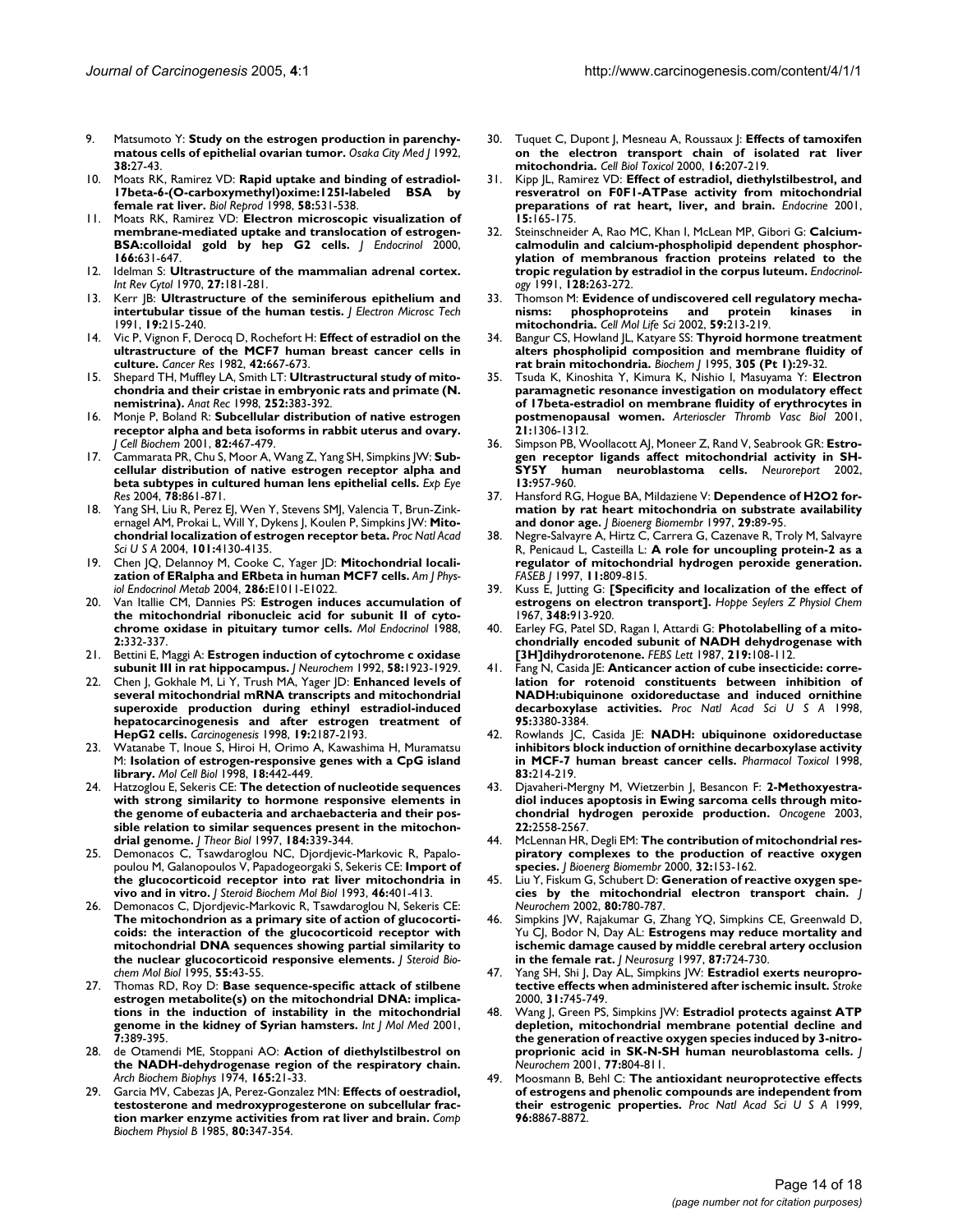- 50. Schulz P, Link TA, Chaudhuri L, Fittler F: **[Role of the mitochon](http://www.ncbi.nlm.nih.gov/entrez/query.fcgi?cmd=Retrieve&db=PubMed&dopt=Abstract&list_uids=2165852)[drial bc1-complex in the cytotoxic action of diethyl](http://www.ncbi.nlm.nih.gov/entrez/query.fcgi?cmd=Retrieve&db=PubMed&dopt=Abstract&list_uids=2165852)stilbestrol-diphosphate toward prostatic carcinoma cells.** *Cancer Res* 1990, **50:**5008-5012.
- 51. Gehm BD, McAndrews JM, Chien PY, Jameson JL: **[Resveratrol, a](http://www.ncbi.nlm.nih.gov/entrez/query.fcgi?cmd=Retrieve&db=PubMed&dopt=Abstract&list_uids=9391166) [polyphenolic compound found in grapes and wine, is an ago](http://www.ncbi.nlm.nih.gov/entrez/query.fcgi?cmd=Retrieve&db=PubMed&dopt=Abstract&list_uids=9391166)[nist for the estrogen receptor.](http://www.ncbi.nlm.nih.gov/entrez/query.fcgi?cmd=Retrieve&db=PubMed&dopt=Abstract&list_uids=9391166)** *Proc Natl Acad Sci U S A* 1997, **94:**14138-14143.
- 52. Schmitt E, Lehmann L, Metzler M, Stopper H: **[Hormonal and gen](http://www.ncbi.nlm.nih.gov/entrez/query.fcgi?cmd=Retrieve&db=PubMed&dopt=Abstract&list_uids=12425963)[otoxic activity of resveratrol.](http://www.ncbi.nlm.nih.gov/entrez/query.fcgi?cmd=Retrieve&db=PubMed&dopt=Abstract&list_uids=12425963)** *Toxicol Lett* 2002, **136:**133-142.
- 53. Zini R, Morin C, Bertelli A, Bertelli AA, Tillement JP: **[Effects of res](http://www.ncbi.nlm.nih.gov/entrez/query.fcgi?cmd=Retrieve&db=PubMed&dopt=Abstract&list_uids=10370869)[veratrol on the rat brain respiratory chain.](http://www.ncbi.nlm.nih.gov/entrez/query.fcgi?cmd=Retrieve&db=PubMed&dopt=Abstract&list_uids=10370869)** *Drugs Exp Clin Res* 1999, **25:**87-97.
- Zini R, Morin C, Bertelli A, Bertelli AA, Tillement JP: [Resveratrol](http://www.ncbi.nlm.nih.gov/entrez/query.fcgi?cmd=Retrieve&db=PubMed&dopt=Abstract&list_uids=12408876)**[induced limitation of dysfunction of mitochondria isolated](http://www.ncbi.nlm.nih.gov/entrez/query.fcgi?cmd=Retrieve&db=PubMed&dopt=Abstract&list_uids=12408876) [from rat brain in an anoxia-reoxygenation model.](http://www.ncbi.nlm.nih.gov/entrez/query.fcgi?cmd=Retrieve&db=PubMed&dopt=Abstract&list_uids=12408876)** *Life Sci* 2002, **71:**3091-3108.
- 55. Puerta M, Rocha M, Gonzalez-Covaleda S, McBennett SM, Andrews JF: **[Changes in cytochrome oxidase activity in brown adipose](http://www.ncbi.nlm.nih.gov/entrez/query.fcgi?cmd=Retrieve&db=PubMed&dopt=Abstract&list_uids=9820622) [tissue during oestrous cycle in the rat.](http://www.ncbi.nlm.nih.gov/entrez/query.fcgi?cmd=Retrieve&db=PubMed&dopt=Abstract&list_uids=9820622)** *Eur J Endocrinol* 1998, **139:**433-437.
- 56. Brignone JA, de Brignone CM, de Mignone IR, Ricci CR, Susemihl MC, Rodriguez RR: **[Improving effects obtained by the ovariectomy](http://www.ncbi.nlm.nih.gov/entrez/query.fcgi?cmd=Retrieve&db=PubMed&dopt=Abstract&list_uids=1646149) [or treatment with tamoxifen of female diabetic rats over the](http://www.ncbi.nlm.nih.gov/entrez/query.fcgi?cmd=Retrieve&db=PubMed&dopt=Abstract&list_uids=1646149) [function and enzyme activities of liver mitochondria.](http://www.ncbi.nlm.nih.gov/entrez/query.fcgi?cmd=Retrieve&db=PubMed&dopt=Abstract&list_uids=1646149)** *Horm Metab Res* 1991, **23:**56-61.
- 57. Lee I, Bender E, Kadenbach B: **[Control of mitochondrial mem](http://www.ncbi.nlm.nih.gov/entrez/query.fcgi?cmd=Retrieve&db=PubMed&dopt=Abstract&list_uids=12162461)[brane potential and ROS formation by reversible phosphor](http://www.ncbi.nlm.nih.gov/entrez/query.fcgi?cmd=Retrieve&db=PubMed&dopt=Abstract&list_uids=12162461)[ylation of cytochrome c oxidase.](http://www.ncbi.nlm.nih.gov/entrez/query.fcgi?cmd=Retrieve&db=PubMed&dopt=Abstract&list_uids=12162461)** *Mol Cell Biochem* 2002, **234- 235:**63-70.
- 58. McEnery MW, Pedersen PL: **[Diethylstilbestrol. A novel F0](http://www.ncbi.nlm.nih.gov/entrez/query.fcgi?cmd=Retrieve&db=PubMed&dopt=Abstract&list_uids=2868005) [directed probe of the mitochondrial proton ATPase.](http://www.ncbi.nlm.nih.gov/entrez/query.fcgi?cmd=Retrieve&db=PubMed&dopt=Abstract&list_uids=2868005)** *J Biol Chem* 1986, **261:**1745-1752.
- 59. McEnery MW, Hullihen J, Pedersen PL: **[F0 "proton channel" of rat](http://www.ncbi.nlm.nih.gov/entrez/query.fcgi?cmd=Retrieve&db=PubMed&dopt=Abstract&list_uids=2545697) liver mitochondria. Rapid purification of a functional com[plex and a study of its interaction with the unique probe](http://www.ncbi.nlm.nih.gov/entrez/query.fcgi?cmd=Retrieve&db=PubMed&dopt=Abstract&list_uids=2545697) [diethylstilbestrol.](http://www.ncbi.nlm.nih.gov/entrez/query.fcgi?cmd=Retrieve&db=PubMed&dopt=Abstract&list_uids=2545697)** *J Biol Chem* 1989, **264:**12029-12036.
- 60. Zheng J, Ramirez VD: **[Purification and identification of an estro](http://www.ncbi.nlm.nih.gov/entrez/query.fcgi?cmd=Retrieve&db=PubMed&dopt=Abstract&list_uids=10215039)[gen binding protein from rat brain: oligomycin sensitivity](http://www.ncbi.nlm.nih.gov/entrez/query.fcgi?cmd=Retrieve&db=PubMed&dopt=Abstract&list_uids=10215039)conferring protein (OSCP), a subunit of mitochondrial F0F1- [ATP synthase/ATPase.](http://www.ncbi.nlm.nih.gov/entrez/query.fcgi?cmd=Retrieve&db=PubMed&dopt=Abstract&list_uids=10215039)** *J Steroid Biochem Mol Biol* 1999, **68:**65-75.
- 61. Zheng J, Ramirez VD: **[Inhibition of mitochondrial proton F0F1-](http://www.ncbi.nlm.nih.gov/entrez/query.fcgi?cmd=Retrieve&db=PubMed&dopt=Abstract&list_uids=10882397) [ATPase/ATP synthase by polyphenolic phytochemicals.](http://www.ncbi.nlm.nih.gov/entrez/query.fcgi?cmd=Retrieve&db=PubMed&dopt=Abstract&list_uids=10882397)** *Br J Pharmacol* 2000, **130:**1115-1123.
- 62. Morin C, Zini R, Simon N, Tillement JP: **[Dehydroepiandrosterone](http://www.ncbi.nlm.nih.gov/entrez/query.fcgi?cmd=Retrieve&db=PubMed&dopt=Abstract&list_uids=12421607) [and alpha-estradiol limit the functional alterations of rat](http://www.ncbi.nlm.nih.gov/entrez/query.fcgi?cmd=Retrieve&db=PubMed&dopt=Abstract&list_uids=12421607) brain mitochondria submitted to different experimental [stresses.](http://www.ncbi.nlm.nih.gov/entrez/query.fcgi?cmd=Retrieve&db=PubMed&dopt=Abstract&list_uids=12421607)** *Neuroscience* 2002, **115:**415-424.
- 63. Massart F, Paolini S, Piscitelli E, Brandi ML, Solaini G: **[Dose-depend](http://www.ncbi.nlm.nih.gov/entrez/query.fcgi?cmd=Retrieve&db=PubMed&dopt=Abstract&list_uids=12587531)[ent inhibition of mitochondrial ATP synthase by 17 beta](http://www.ncbi.nlm.nih.gov/entrez/query.fcgi?cmd=Retrieve&db=PubMed&dopt=Abstract&list_uids=12587531)[estradiol.](http://www.ncbi.nlm.nih.gov/entrez/query.fcgi?cmd=Retrieve&db=PubMed&dopt=Abstract&list_uids=12587531)** *Gynecol Endocrinol* 2002, **16:**373-377.
- 64. Loschen G, Flohe L, Chance B: **[Respiratory chain linked](http://www.ncbi.nlm.nih.gov/entrez/query.fcgi?cmd=Retrieve&db=PubMed&dopt=Abstract&list_uids=11946135) [H\(2\)O\(2\) production in pigeon heart mitochondria.](http://www.ncbi.nlm.nih.gov/entrez/query.fcgi?cmd=Retrieve&db=PubMed&dopt=Abstract&list_uids=11946135)** *FEBS Lett* 1971, **18:**261-264.
- 65. Boveris A, Oshino N, Chance B: **[The cellular production of](http://www.ncbi.nlm.nih.gov/entrez/query.fcgi?cmd=Retrieve&db=PubMed&dopt=Abstract&list_uids=4404507) [hydrogen peroxide.](http://www.ncbi.nlm.nih.gov/entrez/query.fcgi?cmd=Retrieve&db=PubMed&dopt=Abstract&list_uids=4404507)** *Biochem J* 1972, **128:**617-630.
- 66. Chance B, Sies H, Boveris A: **[Hydroperoxide metabolism in](http://www.ncbi.nlm.nih.gov/entrez/query.fcgi?cmd=Retrieve&db=PubMed&dopt=Abstract&list_uids=37532) [mammalian organs.](http://www.ncbi.nlm.nih.gov/entrez/query.fcgi?cmd=Retrieve&db=PubMed&dopt=Abstract&list_uids=37532)** *Physiol Rev* 1979, **59:**527-605.
- 67. Shigenaga MK, Hagen TM, Ames BN: **[Oxidative damage and](http://www.ncbi.nlm.nih.gov/entrez/query.fcgi?cmd=Retrieve&db=PubMed&dopt=Abstract&list_uids=7971961) [mitochondrial decay in aging.](http://www.ncbi.nlm.nih.gov/entrez/query.fcgi?cmd=Retrieve&db=PubMed&dopt=Abstract&list_uids=7971961)** *Proc Natl Acad Sci U S A* 1994, **91:**10771-10778.
- 68. Boveris A, Cadenas E: **[Mitochondrial production of superoxide](http://www.ncbi.nlm.nih.gov/entrez/query.fcgi?cmd=Retrieve&db=PubMed&dopt=Abstract&list_uids=236930) [anions and its relationship to the antimycin insensitive](http://www.ncbi.nlm.nih.gov/entrez/query.fcgi?cmd=Retrieve&db=PubMed&dopt=Abstract&list_uids=236930) [respiration.](http://www.ncbi.nlm.nih.gov/entrez/query.fcgi?cmd=Retrieve&db=PubMed&dopt=Abstract&list_uids=236930)** *FEBS Lett* 1975, **54:**311-314.
- 69. St Pierre J, Buckingham JA, Roebuck SJ, Brand MD: **[Topology of](http://www.ncbi.nlm.nih.gov/entrez/query.fcgi?cmd=Retrieve&db=PubMed&dopt=Abstract&list_uids=12237311) [superoxide production from different sites in the mitochon](http://www.ncbi.nlm.nih.gov/entrez/query.fcgi?cmd=Retrieve&db=PubMed&dopt=Abstract&list_uids=12237311)[drial electron transport chain.](http://www.ncbi.nlm.nih.gov/entrez/query.fcgi?cmd=Retrieve&db=PubMed&dopt=Abstract&list_uids=12237311)** *J Biol Chem* 2002, **277:**44784-44790.
- 70. Dugan LL, Sensi SL, Canzoniero LM, Handran SD, Rothman SM, Lin TS, Goldberg MP, Choi DW: **[Mitochondrial production of reac](http://www.ncbi.nlm.nih.gov/entrez/query.fcgi?cmd=Retrieve&db=PubMed&dopt=Abstract&list_uids=7472402)[tive oxygen species in cortical neurons following exposure to](http://www.ncbi.nlm.nih.gov/entrez/query.fcgi?cmd=Retrieve&db=PubMed&dopt=Abstract&list_uids=7472402) [N-methyl-D-aspartate.](http://www.ncbi.nlm.nih.gov/entrez/query.fcgi?cmd=Retrieve&db=PubMed&dopt=Abstract&list_uids=7472402)** *J Neurosci* 1995, **15:**6377-6388.
- 71. Hennet T, Richter C, Peterhans E: **Tumour necrosis factor-alpha induces superoxide anion generation in mitochondria of L929 cells.** *Biochem J* 1993, **289 (Pt 2):**587-592.
- 72. Goossens V, Grooten J, De Vos K, Fiers W: **[Direct evidence for](http://www.ncbi.nlm.nih.gov/entrez/query.fcgi?cmd=Retrieve&db=PubMed&dopt=Abstract&list_uids=7667254) [tumor necrosis factor-induced mitochondrial reactive oxy](http://www.ncbi.nlm.nih.gov/entrez/query.fcgi?cmd=Retrieve&db=PubMed&dopt=Abstract&list_uids=7667254)[gen intermediates and their involvement in cytotoxicity.](http://www.ncbi.nlm.nih.gov/entrez/query.fcgi?cmd=Retrieve&db=PubMed&dopt=Abstract&list_uids=7667254)** *Proc Natl Acad Sci U S A* 1995, **92:**8115-8119.
- 73. Werner E, Werb Z: **[Integrins engage mitochondrial function](http://www.ncbi.nlm.nih.gov/entrez/query.fcgi?cmd=Retrieve&db=PubMed&dopt=Abstract&list_uids=12119354) [for signal transduction by a mechanism dependent on Rho](http://www.ncbi.nlm.nih.gov/entrez/query.fcgi?cmd=Retrieve&db=PubMed&dopt=Abstract&list_uids=12119354) [GTPases.](http://www.ncbi.nlm.nih.gov/entrez/query.fcgi?cmd=Retrieve&db=PubMed&dopt=Abstract&list_uids=12119354)** *J Cell Biol* 2002, **158:**357-368.
- 74. Han D, Antunes F, Canali R, Rettori D, Cadenas E: **[Voltage-depend](http://www.ncbi.nlm.nih.gov/entrez/query.fcgi?cmd=Retrieve&db=PubMed&dopt=Abstract&list_uids=12482755)[ent anion channels control the release of the superoxide](http://www.ncbi.nlm.nih.gov/entrez/query.fcgi?cmd=Retrieve&db=PubMed&dopt=Abstract&list_uids=12482755) [anion from mitochondria to cytosol.](http://www.ncbi.nlm.nih.gov/entrez/query.fcgi?cmd=Retrieve&db=PubMed&dopt=Abstract&list_uids=12482755)** *J Biol Chem* 2003, **278:**5557-5563.
- 75. Bereiter-Hahn J, Voth M: **[Dynamics of mitochondria in living](http://www.ncbi.nlm.nih.gov/entrez/query.fcgi?cmd=Retrieve&db=PubMed&dopt=Abstract&list_uids=8204911) [cells: shape changes, dislocations, fusion, and fission of](http://www.ncbi.nlm.nih.gov/entrez/query.fcgi?cmd=Retrieve&db=PubMed&dopt=Abstract&list_uids=8204911) [mitochondria.](http://www.ncbi.nlm.nih.gov/entrez/query.fcgi?cmd=Retrieve&db=PubMed&dopt=Abstract&list_uids=8204911)** *Microsc Res Tech* 1994, **27:**198-219.
- 76. Collins TJ, Berridge MJ, Lipp P, Bootman MD: **[Mitochondria are](http://www.ncbi.nlm.nih.gov/entrez/query.fcgi?cmd=Retrieve&db=PubMed&dopt=Abstract&list_uids=11927546) [morphologically and functionally heterogeneous within cells.](http://www.ncbi.nlm.nih.gov/entrez/query.fcgi?cmd=Retrieve&db=PubMed&dopt=Abstract&list_uids=11927546)** *EMBO J* 2002, **21:**1616-1627.
- 77. Park MK, Ashby MC, Erdemli G, Petersen OH, Tepikin AV: **[Perinu](http://www.ncbi.nlm.nih.gov/entrez/query.fcgi?cmd=Retrieve&db=PubMed&dopt=Abstract&list_uids=11296220)[clear, perigranular and sub-plasmalemmal mitochondria](http://www.ncbi.nlm.nih.gov/entrez/query.fcgi?cmd=Retrieve&db=PubMed&dopt=Abstract&list_uids=11296220) have distinct functions in the regulation of cellular calcium [transport.](http://www.ncbi.nlm.nih.gov/entrez/query.fcgi?cmd=Retrieve&db=PubMed&dopt=Abstract&list_uids=11296220)** *EMBO J* 2001, **20:**1863-1874.
- 78. Sauer H, Wartenberg M, Hescheler J: **[Reactive oxygen species as](http://www.ncbi.nlm.nih.gov/entrez/query.fcgi?cmd=Retrieve&db=PubMed&dopt=Abstract&list_uids=11509825) [intracellular messengers during cell growth and](http://www.ncbi.nlm.nih.gov/entrez/query.fcgi?cmd=Retrieve&db=PubMed&dopt=Abstract&list_uids=11509825) [differentiation.](http://www.ncbi.nlm.nih.gov/entrez/query.fcgi?cmd=Retrieve&db=PubMed&dopt=Abstract&list_uids=11509825)** *Cell Physiol Biochem* 2001, **11:**173-186.
- 79. Pani G, Bedogni B, Colavitti R, Anzevino R, Borrello S, Galeotti T: **[Cell compartmentalization in redox signaling.](http://www.ncbi.nlm.nih.gov/entrez/query.fcgi?cmd=Retrieve&db=PubMed&dopt=Abstract&list_uids=11795597)** *IUBMB Life* 2001, **52:**7-16.
- 80. Aw TY: **[Intracellular compartmentation of organelles and](http://www.ncbi.nlm.nih.gov/entrez/query.fcgi?cmd=Retrieve&db=PubMed&dopt=Abstract&list_uids=10553281) [gradients of low molecular weight species.](http://www.ncbi.nlm.nih.gov/entrez/query.fcgi?cmd=Retrieve&db=PubMed&dopt=Abstract&list_uids=10553281)** *Int Rev Cytol* 2000, **192:**223-253.
- 81. Szewczyk A, Wojtczak L: **[Mitochondria as a pharmacological](http://www.ncbi.nlm.nih.gov/entrez/query.fcgi?cmd=Retrieve&db=PubMed&dopt=Abstract&list_uids=11870261) [target.](http://www.ncbi.nlm.nih.gov/entrez/query.fcgi?cmd=Retrieve&db=PubMed&dopt=Abstract&list_uids=11870261)** *Pharmacol Rev* 2002, **54:**101-127.
- 82. Minamikawa T, Williams DA, Bowser DN, Nagley P: **[Mitochondrial](http://www.ncbi.nlm.nih.gov/entrez/query.fcgi?cmd=Retrieve&db=PubMed&dopt=Abstract&list_uids=9882512) [permeability transition and swelling can occur reversibly](http://www.ncbi.nlm.nih.gov/entrez/query.fcgi?cmd=Retrieve&db=PubMed&dopt=Abstract&list_uids=9882512) [without inducing cell death in intact human cells.](http://www.ncbi.nlm.nih.gov/entrez/query.fcgi?cmd=Retrieve&db=PubMed&dopt=Abstract&list_uids=9882512)** *Exp Cell Res* 1999, **246:**26-37.
- 83. Whitmarsh AJ, Cavanagh J, Tournier C, Yasuda J, Davis RJ: **[A mam](http://www.ncbi.nlm.nih.gov/entrez/query.fcgi?cmd=Retrieve&db=PubMed&dopt=Abstract&list_uids=9733513)[malian scaffold complex that selectively mediates MAP](http://www.ncbi.nlm.nih.gov/entrez/query.fcgi?cmd=Retrieve&db=PubMed&dopt=Abstract&list_uids=9733513) [kinase activation.](http://www.ncbi.nlm.nih.gov/entrez/query.fcgi?cmd=Retrieve&db=PubMed&dopt=Abstract&list_uids=9733513)** *Science* 1998, **281:**1671-1674.
- 84. Chen Q, Lin RY, Rubin CS: **[Organelle-specific targeting of pro](http://www.ncbi.nlm.nih.gov/entrez/query.fcgi?cmd=Retrieve&db=PubMed&dopt=Abstract&list_uids=9182549)[tein kinase AII \(PKAII\). Molecular and in situ characteriza](http://www.ncbi.nlm.nih.gov/entrez/query.fcgi?cmd=Retrieve&db=PubMed&dopt=Abstract&list_uids=9182549)tion of murine A kinase anchor proteins that recruit regulatory subunits of PKAII to the cytoplasmic surface of [mitochondria.](http://www.ncbi.nlm.nih.gov/entrez/query.fcgi?cmd=Retrieve&db=PubMed&dopt=Abstract&list_uids=9182549)** *J Biol Chem* 1997, **272:**15247-15257.
- 85. Feliciello A, Rubin CS, Avvedimento EV, Gottesman ME: **[Expression](http://www.ncbi.nlm.nih.gov/entrez/query.fcgi?cmd=Retrieve&db=PubMed&dopt=Abstract&list_uids=9722570) [of a kinase anchor protein 121 is regulated by hormones in](http://www.ncbi.nlm.nih.gov/entrez/query.fcgi?cmd=Retrieve&db=PubMed&dopt=Abstract&list_uids=9722570) [thyroid and testicular germ cells.](http://www.ncbi.nlm.nih.gov/entrez/query.fcgi?cmd=Retrieve&db=PubMed&dopt=Abstract&list_uids=9722570)** *J Biol Chem* 1998, **273:**23361-23366.
- 86. Edwards AS, Scott JD: **[A-kinase anchoring proteins: protein](http://www.ncbi.nlm.nih.gov/entrez/query.fcgi?cmd=Retrieve&db=PubMed&dopt=Abstract&list_uids=10712918) [kinase A and beyond.](http://www.ncbi.nlm.nih.gov/entrez/query.fcgi?cmd=Retrieve&db=PubMed&dopt=Abstract&list_uids=10712918)** *Curr Opin Cell Biol* 2000, **12:**217-221.
- 87. Feliciello A, Gottesman ME, Avvedimento EV: **[The biological func](http://www.ncbi.nlm.nih.gov/entrez/query.fcgi?cmd=Retrieve&db=PubMed&dopt=Abstract&list_uids=11327755)[tions of A-kinase anchor proteins.](http://www.ncbi.nlm.nih.gov/entrez/query.fcgi?cmd=Retrieve&db=PubMed&dopt=Abstract&list_uids=11327755)** *J Mol Biol* 2001, **308:**99-114.
- 88. Cardone L, de Cristofaro T, Affaitati A, Garbi C, Ginsberg MD, Saviano M, Varrone S, Rubin CS, Gottesman ME, Avvedimento EV, Feliciello A: **[A-kinase anchor protein 84/121 are targeted to](http://www.ncbi.nlm.nih.gov/entrez/query.fcgi?cmd=Retrieve&db=PubMed&dopt=Abstract&list_uids=12096916) [mitochondria and mitotic spindles by overlapping amino](http://www.ncbi.nlm.nih.gov/entrez/query.fcgi?cmd=Retrieve&db=PubMed&dopt=Abstract&list_uids=12096916)[terminal motifs.](http://www.ncbi.nlm.nih.gov/entrez/query.fcgi?cmd=Retrieve&db=PubMed&dopt=Abstract&list_uids=12096916)** *J Mol Biol* 2002, **320:**663-675.
- 89. Baines CP, Zhang J, Wang GW, Zheng YT, Xiu JX, Cardwell EM, Bolli R, Ping P: **[Mitochondrial PKCepsilon and MAPK form signal](http://www.ncbi.nlm.nih.gov/entrez/query.fcgi?cmd=Retrieve&db=PubMed&dopt=Abstract&list_uids=11884367)[ing modules in the murine heart: enhanced mitochondrial](http://www.ncbi.nlm.nih.gov/entrez/query.fcgi?cmd=Retrieve&db=PubMed&dopt=Abstract&list_uids=11884367) PKCepsilon-MAPK interactions and differential MAPK acti[vation in PKCepsilon-induced cardioprotection.](http://www.ncbi.nlm.nih.gov/entrez/query.fcgi?cmd=Retrieve&db=PubMed&dopt=Abstract&list_uids=11884367)** *Circ Res* 2002, **90:**390-397.
- 90. Turrens JF, Alexandre A, Lehninger AL: **[Ubisemiquinone is the](http://www.ncbi.nlm.nih.gov/entrez/query.fcgi?cmd=Retrieve&db=PubMed&dopt=Abstract&list_uids=2983613) [electron donor for superoxide formation by complex III of](http://www.ncbi.nlm.nih.gov/entrez/query.fcgi?cmd=Retrieve&db=PubMed&dopt=Abstract&list_uids=2983613) [heart mitochondria.](http://www.ncbi.nlm.nih.gov/entrez/query.fcgi?cmd=Retrieve&db=PubMed&dopt=Abstract&list_uids=2983613)** *Arch Biochem Biophys* 1985, **237:**408-414.
- 91. Liehr JG, Roy D: **[Pro-oxidant and antioxidant effects of](http://www.ncbi.nlm.nih.gov/entrez/query.fcgi?cmd=Retrieve&db=PubMed&dopt=Abstract&list_uids=9921549) [estrogens.](http://www.ncbi.nlm.nih.gov/entrez/query.fcgi?cmd=Retrieve&db=PubMed&dopt=Abstract&list_uids=9921549)** *Methods Mol Biol* 1998, **108:**425-435.
- 92. Mitchell P: **[Protonmotive redox mechanism of the cyto](http://www.ncbi.nlm.nih.gov/entrez/query.fcgi?cmd=Retrieve&db=PubMed&dopt=Abstract&list_uids=239860)[chrome b-c1 complex in the respiratory chain: protonmo](http://www.ncbi.nlm.nih.gov/entrez/query.fcgi?cmd=Retrieve&db=PubMed&dopt=Abstract&list_uids=239860)[tive ubiquinone cycle.](http://www.ncbi.nlm.nih.gov/entrez/query.fcgi?cmd=Retrieve&db=PubMed&dopt=Abstract&list_uids=239860)** *FEBS Lett* 1975, **56:**1-6.
- 93. Greenberg S, Frishman WH: **[Co-enzyme Q10: a new drug for](http://www.ncbi.nlm.nih.gov/entrez/query.fcgi?cmd=Retrieve&db=PubMed&dopt=Abstract&list_uids=2202752) [cardiovascular disease.](http://www.ncbi.nlm.nih.gov/entrez/query.fcgi?cmd=Retrieve&db=PubMed&dopt=Abstract&list_uids=2202752)** *J Clin Pharmacol* 1990, **30:**596-608.
- 94. Cadenas E, Boveris A, Ragan CI, Stoppani AO: **[Production of](http://www.ncbi.nlm.nih.gov/entrez/query.fcgi?cmd=Retrieve&db=PubMed&dopt=Abstract&list_uids=195520) [superoxide radicals and hydrogen peroxide by NADH-ubiq](http://www.ncbi.nlm.nih.gov/entrez/query.fcgi?cmd=Retrieve&db=PubMed&dopt=Abstract&list_uids=195520)[uinone reductase and ubiquinol-cytochrome c reductase](http://www.ncbi.nlm.nih.gov/entrez/query.fcgi?cmd=Retrieve&db=PubMed&dopt=Abstract&list_uids=195520)**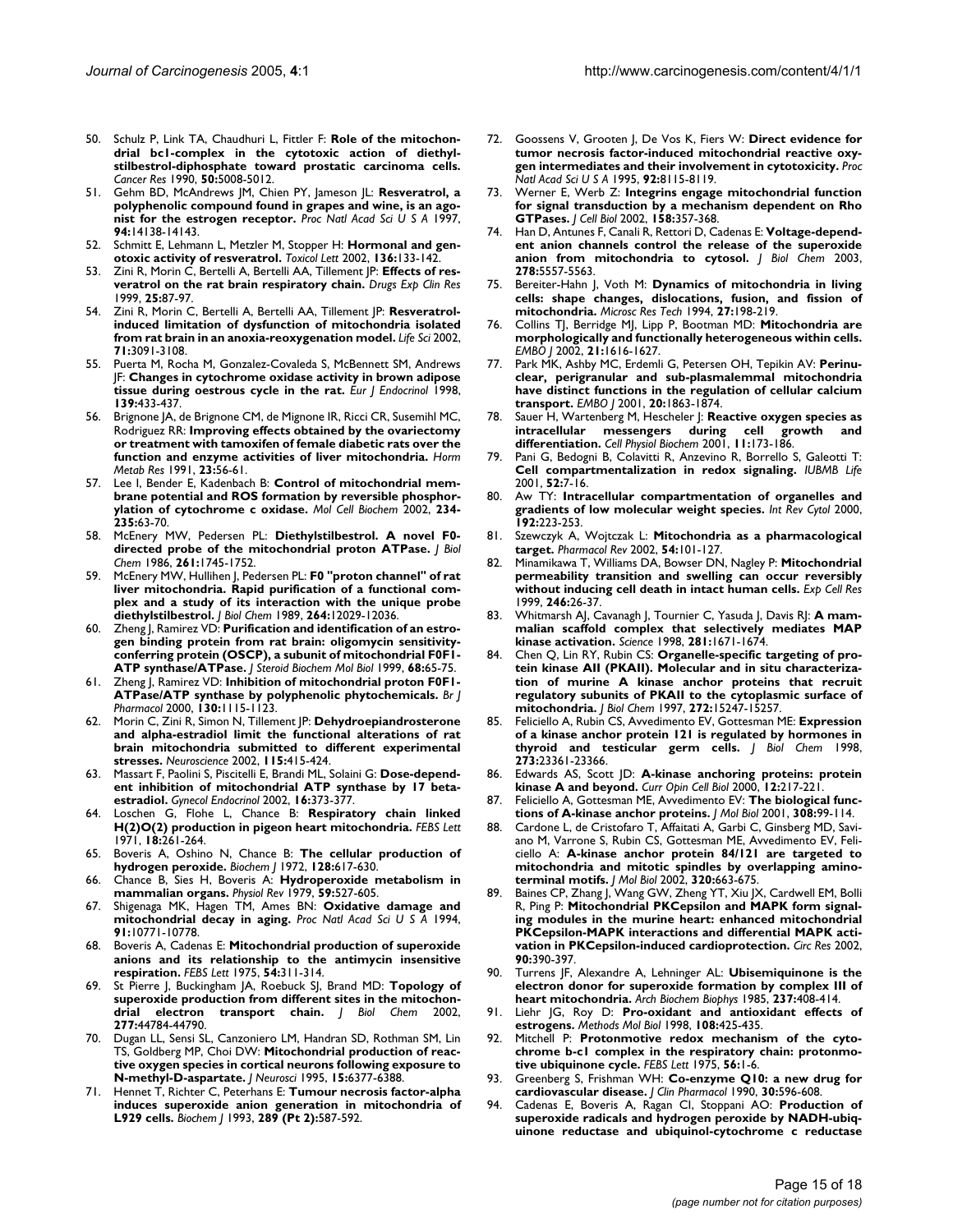**[from beef-heart mitochondria.](http://www.ncbi.nlm.nih.gov/entrez/query.fcgi?cmd=Retrieve&db=PubMed&dopt=Abstract&list_uids=195520)** *Arch Biochem Biophys* 1977, **180:**248-257.

- 95. Nohl H, Stolze K: **[Ubisemiquinones of the mitochondrial respi](http://www.ncbi.nlm.nih.gov/entrez/query.fcgi?cmd=Retrieve&db=PubMed&dopt=Abstract&list_uids=1516850)[ratory chain do not interact with molecular oxygen.](http://www.ncbi.nlm.nih.gov/entrez/query.fcgi?cmd=Retrieve&db=PubMed&dopt=Abstract&list_uids=1516850)** *Free Radic Res Commun* 1992, **16:**409-419.
- 96. Nohl H, Koltover V, Stolze K: **[Ischemia/reperfusion impairs](http://www.ncbi.nlm.nih.gov/entrez/query.fcgi?cmd=Retrieve&db=PubMed&dopt=Abstract&list_uids=8319923) [mitochondrial energy conservation and triggers O2.- release](http://www.ncbi.nlm.nih.gov/entrez/query.fcgi?cmd=Retrieve&db=PubMed&dopt=Abstract&list_uids=8319923) [as a byproduct of respiration.](http://www.ncbi.nlm.nih.gov/entrez/query.fcgi?cmd=Retrieve&db=PubMed&dopt=Abstract&list_uids=8319923)** *Free Radic Res Commun* 1993, **18:**127-137.
- 97. Yamamura T, Otani H, Nakao Y, Hattori R, Osako M, Imamura H, Das DK: **[Dual involvement of coenzyme Q10 in redox signal](http://www.ncbi.nlm.nih.gov/entrez/query.fcgi?cmd=Retrieve&db=PubMed&dopt=Abstract&list_uids=11291590)[ing and inhibition of death signaling in the rat heart](http://www.ncbi.nlm.nih.gov/entrez/query.fcgi?cmd=Retrieve&db=PubMed&dopt=Abstract&list_uids=11291590) [mitochondria.](http://www.ncbi.nlm.nih.gov/entrez/query.fcgi?cmd=Retrieve&db=PubMed&dopt=Abstract&list_uids=11291590)** *Antioxid Redox Signal* 2001, **3:**103-112.
- 98. Roy D, Kalyanaraman B, Liehr JG: **[Xanthine oxidase-catalyzed](http://www.ncbi.nlm.nih.gov/entrez/query.fcgi?cmd=Retrieve&db=PubMed&dopt=Abstract&list_uids=1656992) [reduction of estrogen quinones to semiquinones and](http://www.ncbi.nlm.nih.gov/entrez/query.fcgi?cmd=Retrieve&db=PubMed&dopt=Abstract&list_uids=1656992) [hydroquinones.](http://www.ncbi.nlm.nih.gov/entrez/query.fcgi?cmd=Retrieve&db=PubMed&dopt=Abstract&list_uids=1656992)** *Biochem Pharmacol* 1991, **42:**1627-1631.
- 99. Nutter LM, Wu YY, Ngo EO, Sierra EE, Gutierrez PL, Abul-Hajj YJ: **[An o-quinone form of estrogen produces free radicals in](http://www.ncbi.nlm.nih.gov/entrez/query.fcgi?cmd=Retrieve&db=PubMed&dopt=Abstract&list_uids=8155821) human breast cancer cells: correlation with DNA damage.** *Chem Res Toxicol* 1994, **7:**23-28.
- 100. Thomas RD, Roy D: **[Mitochondrial enzyme-catalyzed oxida](http://www.ncbi.nlm.nih.gov/entrez/query.fcgi?cmd=Retrieve&db=PubMed&dopt=Abstract&list_uids=7728971)[tion and reduction reactions of stilbene estrogen.](http://www.ncbi.nlm.nih.gov/entrez/query.fcgi?cmd=Retrieve&db=PubMed&dopt=Abstract&list_uids=7728971)** *Carcinogenesis* 1995, **16:**891-895.
- 101. Laughton MJ, Halliwell B, Evans PJ, Hoult JR: **[Antioxidant and pro](http://www.ncbi.nlm.nih.gov/entrez/query.fcgi?cmd=Retrieve&db=PubMed&dopt=Abstract&list_uids=2476132)[oxidant actions of the plant phenolics quercetin, gossypol](http://www.ncbi.nlm.nih.gov/entrez/query.fcgi?cmd=Retrieve&db=PubMed&dopt=Abstract&list_uids=2476132) and myricetin. Effects on lipid peroxidation, hydroxyl radical [generation and bleomycin-dependent damage to DNA.](http://www.ncbi.nlm.nih.gov/entrez/query.fcgi?cmd=Retrieve&db=PubMed&dopt=Abstract&list_uids=2476132)** *Biochem Pharmacol* 1989, **38:**2859-2865.
- 102. Hodnick WF, Kung FS, Roettger WJ, Bohmont CW, Pardini RS: **[Inhi](http://www.ncbi.nlm.nih.gov/entrez/query.fcgi?cmd=Retrieve&db=PubMed&dopt=Abstract&list_uids=3729991)[bition of mitochondrial respiration and production of toxic](http://www.ncbi.nlm.nih.gov/entrez/query.fcgi?cmd=Retrieve&db=PubMed&dopt=Abstract&list_uids=3729991) [oxygen radicals by flavonoids. A structure-activity study.](http://www.ncbi.nlm.nih.gov/entrez/query.fcgi?cmd=Retrieve&db=PubMed&dopt=Abstract&list_uids=3729991)** *Biochem Pharmacol* 1986, **35:**2345-2357.
- 103. Hodnick WF, Ahmad S, Pardini RS: **[Induction of oxidative stress](http://www.ncbi.nlm.nih.gov/entrez/query.fcgi?cmd=Retrieve&db=PubMed&dopt=Abstract&list_uids=9781300) [by redox active flavonoids.](http://www.ncbi.nlm.nih.gov/entrez/query.fcgi?cmd=Retrieve&db=PubMed&dopt=Abstract&list_uids=9781300)** *Adv Exp Med Biol* 1998, **439:**131-150.
- 104. Dykens JA: **[Isolated cerebral and cerebellar mitochondria](http://www.ncbi.nlm.nih.gov/entrez/query.fcgi?cmd=Retrieve&db=PubMed&dopt=Abstract&list_uids=8035183) [produce free radicals when exposed to elevated CA2+ and](http://www.ncbi.nlm.nih.gov/entrez/query.fcgi?cmd=Retrieve&db=PubMed&dopt=Abstract&list_uids=8035183) [Na+: implications for neurodegeneration.](http://www.ncbi.nlm.nih.gov/entrez/query.fcgi?cmd=Retrieve&db=PubMed&dopt=Abstract&list_uids=8035183)** *J Neurochem* 1994, **63:**584-591.
- 105. Starkov AA, Polster BM, Fiskum G: **[Regulation of hydrogen per](http://www.ncbi.nlm.nih.gov/entrez/query.fcgi?cmd=Retrieve&db=PubMed&dopt=Abstract&list_uids=12358746)[oxide production by brain mitochondria by calcium and Bax.](http://www.ncbi.nlm.nih.gov/entrez/query.fcgi?cmd=Retrieve&db=PubMed&dopt=Abstract&list_uids=12358746)** *J Neurochem* 2002, **83:**220-228.
- 106. J P, Q F, D R: **Differential regulation of high and low capacity mitochondrial calcium in breast cancer.** *Proceed American Assoc Cancer Res* 2004, **44:**715.
- 107. Nilsen J, Diaz BR: **[Mechanism of estrogen-mediated neuropro](http://www.ncbi.nlm.nih.gov/entrez/query.fcgi?cmd=Retrieve&db=PubMed&dopt=Abstract&list_uids=12604781)[tection: regulation of mitochondrial calcium and Bcl-2](http://www.ncbi.nlm.nih.gov/entrez/query.fcgi?cmd=Retrieve&db=PubMed&dopt=Abstract&list_uids=12604781) [expression.](http://www.ncbi.nlm.nih.gov/entrez/query.fcgi?cmd=Retrieve&db=PubMed&dopt=Abstract&list_uids=12604781)** *Proc Natl Acad Sci U S A* 2003, **100:**2842-2847.
- 108. Horvat A, Petrovic S, Nedeljkovic N, Martinovic JV, Nikezic G: **[Estra](http://www.ncbi.nlm.nih.gov/entrez/query.fcgi?cmd=Retrieve&db=PubMed&dopt=Abstract&list_uids=10930139)[diol affect Na-dependent Ca2+ efflux from synaptosomal](http://www.ncbi.nlm.nih.gov/entrez/query.fcgi?cmd=Retrieve&db=PubMed&dopt=Abstract&list_uids=10930139) [mitochondria.](http://www.ncbi.nlm.nih.gov/entrez/query.fcgi?cmd=Retrieve&db=PubMed&dopt=Abstract&list_uids=10930139)** *Gen Physiol Biophys* 2000, **19:**59-71.
- 109. Bender E, Kadenbach B: **[The allosteric ATP-inhibition of cyto](http://www.ncbi.nlm.nih.gov/entrez/query.fcgi?cmd=Retrieve&db=PubMed&dopt=Abstract&list_uids=10648827)[chrome c oxidase activity is reversibly switched on by cAMP](http://www.ncbi.nlm.nih.gov/entrez/query.fcgi?cmd=Retrieve&db=PubMed&dopt=Abstract&list_uids=10648827)[dependent phosphorylation.](http://www.ncbi.nlm.nih.gov/entrez/query.fcgi?cmd=Retrieve&db=PubMed&dopt=Abstract&list_uids=10648827)** *FEBS Lett* 2000, **466:**130-134.
- 110. Votyakova TV, Reynolds IJ: **[DeltaPsi\(m\)-Dependent and -inde](http://www.ncbi.nlm.nih.gov/entrez/query.fcgi?cmd=Retrieve&db=PubMed&dopt=Abstract&list_uids=11677254)[pendent production of reactive oxygen species by rat brain](http://www.ncbi.nlm.nih.gov/entrez/query.fcgi?cmd=Retrieve&db=PubMed&dopt=Abstract&list_uids=11677254) [mitochondria.](http://www.ncbi.nlm.nih.gov/entrez/query.fcgi?cmd=Retrieve&db=PubMed&dopt=Abstract&list_uids=11677254)** *J Neurochem* 2001, **79:**266-277.
- 111. Salvi M, Brunati AM, Clari G, Toninello A: **[Interaction of genistein](http://www.ncbi.nlm.nih.gov/entrez/query.fcgi?cmd=Retrieve&db=PubMed&dopt=Abstract&list_uids=12460676) [with the mitochondrial electron transport chain results in](http://www.ncbi.nlm.nih.gov/entrez/query.fcgi?cmd=Retrieve&db=PubMed&dopt=Abstract&list_uids=12460676) [opening of the membrane transition pore.](http://www.ncbi.nlm.nih.gov/entrez/query.fcgi?cmd=Retrieve&db=PubMed&dopt=Abstract&list_uids=12460676)** *Biochim Biophys Acta* 2002, **1556:**187-196.
- 112. Papa S, Sardanelli AM, Scacco S, Technikova-Dobrova Z: **[cAMP](http://www.ncbi.nlm.nih.gov/entrez/query.fcgi?cmd=Retrieve&db=PubMed&dopt=Abstract&list_uids=10050768)[dependent protein kinase and phosphoproteins in mamma](http://www.ncbi.nlm.nih.gov/entrez/query.fcgi?cmd=Retrieve&db=PubMed&dopt=Abstract&list_uids=10050768)lian mitochondria. An extension of the cAMP-mediated [intracellular signal transduction.](http://www.ncbi.nlm.nih.gov/entrez/query.fcgi?cmd=Retrieve&db=PubMed&dopt=Abstract&list_uids=10050768)** *FEBS Lett* 1999, **444:**245-249.
- 113. Sardanelli AM, Technikova-Dobrova Z, Scacco SC, Speranza F, Papa S: **[Characterization of proteins phosphorylated by the cAMP](http://www.ncbi.nlm.nih.gov/entrez/query.fcgi?cmd=Retrieve&db=PubMed&dopt=Abstract&list_uids=8549778)[dependent protein kinase of bovine heart mitochondria.](http://www.ncbi.nlm.nih.gov/entrez/query.fcgi?cmd=Retrieve&db=PubMed&dopt=Abstract&list_uids=8549778)** *FEBS Lett* 1995, **377:**470-474.
- 114. Papa S, Scacco S, Sardanelli AM, Vergari R, Papa F, Budde S, van den HL, Smeitink J: **[Mutation in the NDUFS4 gene of complex I](http://www.ncbi.nlm.nih.gov/entrez/query.fcgi?cmd=Retrieve&db=PubMed&dopt=Abstract&list_uids=11165261) [abolishes cAMP-dependent activation of the complex in a](http://www.ncbi.nlm.nih.gov/entrez/query.fcgi?cmd=Retrieve&db=PubMed&dopt=Abstract&list_uids=11165261) [child with fatal neurological syndrome.](http://www.ncbi.nlm.nih.gov/entrez/query.fcgi?cmd=Retrieve&db=PubMed&dopt=Abstract&list_uids=11165261)** *FEBS Lett* 2001, **489:**259-262.
- 115. Petruzzella V, Vergari R, Puzziferri I, Boffoli D, Lamantea E, Zeviani M, Papa S: **[A nonsense mutation in the NDUFS4 gene encoding](http://www.ncbi.nlm.nih.gov/entrez/query.fcgi?cmd=Retrieve&db=PubMed&dopt=Abstract&list_uids=11181577) [the 18 kDa \(AQDQ\) subunit of complex I abolishes assembly](http://www.ncbi.nlm.nih.gov/entrez/query.fcgi?cmd=Retrieve&db=PubMed&dopt=Abstract&list_uids=11181577)**

**[and activity of the complex in a patient with Leigh-like](http://www.ncbi.nlm.nih.gov/entrez/query.fcgi?cmd=Retrieve&db=PubMed&dopt=Abstract&list_uids=11181577) [syndrome.](http://www.ncbi.nlm.nih.gov/entrez/query.fcgi?cmd=Retrieve&db=PubMed&dopt=Abstract&list_uids=11181577)** *Hum Mol Genet* 2001, **10:**529-535.

- 116. Shingo AS, Kito S: **[Estrogen induces elevation of cAMP-depend](http://www.ncbi.nlm.nih.gov/entrez/query.fcgi?cmd=Retrieve&db=PubMed&dopt=Abstract&list_uids=12075856)[ent protein kinase activity in immortalized hippocampal](http://www.ncbi.nlm.nih.gov/entrez/query.fcgi?cmd=Retrieve&db=PubMed&dopt=Abstract&list_uids=12075856) [neurons: imaging in living cells.](http://www.ncbi.nlm.nih.gov/entrez/query.fcgi?cmd=Retrieve&db=PubMed&dopt=Abstract&list_uids=12075856)** *J Neural Transm* 2002, **109:**171-174.
- 117. Kulinskii VI, Zobova NV: **[\[Submitochondrial distribution of](http://www.ncbi.nlm.nih.gov/entrez/query.fcgi?cmd=Retrieve&db=PubMed&dopt=Abstract&list_uids=2996639) [cAMP during incubation with rat liver mitochondria\].](http://www.ncbi.nlm.nih.gov/entrez/query.fcgi?cmd=Retrieve&db=PubMed&dopt=Abstract&list_uids=2996639)** *Biokhimiia* 1985, **50:**1546-1552.
- 118. Hishikawa K, Nakaki T, Marumo T, Suzuki H, Kato R, Saruta T: **[Up](http://www.ncbi.nlm.nih.gov/entrez/query.fcgi?cmd=Retrieve&db=PubMed&dopt=Abstract&list_uids=7533729)[regulation of nitric oxide synthase by estradiol in human aor](http://www.ncbi.nlm.nih.gov/entrez/query.fcgi?cmd=Retrieve&db=PubMed&dopt=Abstract&list_uids=7533729)[tic endothelial cells.](http://www.ncbi.nlm.nih.gov/entrez/query.fcgi?cmd=Retrieve&db=PubMed&dopt=Abstract&list_uids=7533729)** *FEBS Lett* 1995, **360:**291-293.
- 119. Weiner CP, Lizasoain I, Baylis SA, Knowles RG, Charles IG, Moncada S: **[Induction of calcium-dependent nitric oxide synthases by](http://www.ncbi.nlm.nih.gov/entrez/query.fcgi?cmd=Retrieve&db=PubMed&dopt=Abstract&list_uids=7515189) [sex hormones.](http://www.ncbi.nlm.nih.gov/entrez/query.fcgi?cmd=Retrieve&db=PubMed&dopt=Abstract&list_uids=7515189)** *Proc Natl Acad Sci U S A* 1994, **91:**5212-5216.
- 120. Garcia-Duran M, de Frutos T, Diaz-Recasens J, Garcia-Galvez G, Jimenez A, Monton M, Farre J, Sanchez M, Gonzalez-Fernandez F, Arriero MD, Rico L, Garcia R, Casado S, Lopez-Farre A: **[Estrogen](http://www.ncbi.nlm.nih.gov/entrez/query.fcgi?cmd=Retrieve&db=PubMed&dopt=Abstract&list_uids=10571532) [stimulates neuronal nitric oxide synthase protein expression](http://www.ncbi.nlm.nih.gov/entrez/query.fcgi?cmd=Retrieve&db=PubMed&dopt=Abstract&list_uids=10571532) [in human neutrophils.](http://www.ncbi.nlm.nih.gov/entrez/query.fcgi?cmd=Retrieve&db=PubMed&dopt=Abstract&list_uids=10571532)** *Circ Res* 1999, **85:**1020-1026.
- 121. You HJ, Kim JY, Jeong HG: **[17 beta-estradiol increases inducible](http://www.ncbi.nlm.nih.gov/entrez/query.fcgi?cmd=Retrieve&db=PubMed&dopt=Abstract&list_uids=12684053) [nitric oxide synthase expression in macrophages.](http://www.ncbi.nlm.nih.gov/entrez/query.fcgi?cmd=Retrieve&db=PubMed&dopt=Abstract&list_uids=12684053)** *Biochem Biophys Res Commun* 2003, **303:**1129-1134.
- 122. Noguchi S, Nakatsuka M, Asagiri K, Habara T, Takata M, Konishi H, Kudo T: **[Bisphenol A stimulates NO synthesis through a non](http://www.ncbi.nlm.nih.gov/entrez/query.fcgi?cmd=Retrieve&db=PubMed&dopt=Abstract&list_uids=12243868)[genomic estrogen receptor-mediated mechanism in mouse](http://www.ncbi.nlm.nih.gov/entrez/query.fcgi?cmd=Retrieve&db=PubMed&dopt=Abstract&list_uids=12243868) [endothelial cells.](http://www.ncbi.nlm.nih.gov/entrez/query.fcgi?cmd=Retrieve&db=PubMed&dopt=Abstract&list_uids=12243868)** *Toxicol Lett* 2002, **135:**95-101.
- 123. Wallerath T, Deckert G, Ternes T, Anderson H, Li H, Witte K, Forstermann U: **[Resveratrol, a polyphenolic phytoalexin present](http://www.ncbi.nlm.nih.gov/entrez/query.fcgi?cmd=Retrieve&db=PubMed&dopt=Abstract&list_uids=12270858) [in red wine, enhances expression and activity of endothelial](http://www.ncbi.nlm.nih.gov/entrez/query.fcgi?cmd=Retrieve&db=PubMed&dopt=Abstract&list_uids=12270858) [nitric oxide synthase.](http://www.ncbi.nlm.nih.gov/entrez/query.fcgi?cmd=Retrieve&db=PubMed&dopt=Abstract&list_uids=12270858)** *Circulation* 2002, **106:**1652-1658.
- 124. Brookes P, Darley-Usmar VM: **[Hypothesis: the mitochondrial](http://www.ncbi.nlm.nih.gov/entrez/query.fcgi?cmd=Retrieve&db=PubMed&dopt=Abstract&list_uids=11841927) [NO\(\\*\) signaling pathway, and the transduction of nitrosative](http://www.ncbi.nlm.nih.gov/entrez/query.fcgi?cmd=Retrieve&db=PubMed&dopt=Abstract&list_uids=11841927) to oxidative cell signals: an alternative function for cyto[chrome C oxidase.](http://www.ncbi.nlm.nih.gov/entrez/query.fcgi?cmd=Retrieve&db=PubMed&dopt=Abstract&list_uids=11841927)** *Free Radic Biol Med* 2002, **32:**370-374.
- 125. Nisoli E, Clementi E, Paolucci C, Cozzi V, Tonello C, Sciorati C, Bracale R, Valerio A, Francolini M, Moncada S, Carruba MO: **[Mitochon](http://www.ncbi.nlm.nih.gov/entrez/query.fcgi?cmd=Retrieve&db=PubMed&dopt=Abstract&list_uids=12574632)[drial biogenesis in mammals: the role of endogenous nitric](http://www.ncbi.nlm.nih.gov/entrez/query.fcgi?cmd=Retrieve&db=PubMed&dopt=Abstract&list_uids=12574632) [oxide.](http://www.ncbi.nlm.nih.gov/entrez/query.fcgi?cmd=Retrieve&db=PubMed&dopt=Abstract&list_uids=12574632)** *Science* 2003, **299:**896-899.
- 126. Tatoyan A, Giulivi C: **[Purification and characterization of a](http://www.ncbi.nlm.nih.gov/entrez/query.fcgi?cmd=Retrieve&db=PubMed&dopt=Abstract&list_uids=9556587) [nitric-oxide synthase from rat liver mitochondria.](http://www.ncbi.nlm.nih.gov/entrez/query.fcgi?cmd=Retrieve&db=PubMed&dopt=Abstract&list_uids=9556587)** *J Biol Chem* 1998, **273:**11044-11048.
- 127. Droge W: **[Free radicals in the physiological control of cell](http://www.ncbi.nlm.nih.gov/entrez/query.fcgi?cmd=Retrieve&db=PubMed&dopt=Abstract&list_uids=11773609) [function.](http://www.ncbi.nlm.nih.gov/entrez/query.fcgi?cmd=Retrieve&db=PubMed&dopt=Abstract&list_uids=11773609)** *Physiol Rev* 2002, **82:**47-95.
- 128. Schafer M, Schafer C, Ewald N, Piper HM, Noll T: **[Role of redox sig](http://www.ncbi.nlm.nih.gov/entrez/query.fcgi?cmd=Retrieve&db=PubMed&dopt=Abstract&list_uids=12690038)[naling in the autonomous proliferative response of endothe](http://www.ncbi.nlm.nih.gov/entrez/query.fcgi?cmd=Retrieve&db=PubMed&dopt=Abstract&list_uids=12690038)[lial cells to hypoxia.](http://www.ncbi.nlm.nih.gov/entrez/query.fcgi?cmd=Retrieve&db=PubMed&dopt=Abstract&list_uids=12690038)** *Circ Res* 2003, **92:**1010-1015.
- 129. Lee HC, Yin PH, Chi CW, Wei YH: **[Increase in mitochondrial](http://www.ncbi.nlm.nih.gov/entrez/query.fcgi?cmd=Retrieve&db=PubMed&dopt=Abstract&list_uids=12372989) [mass in human fibroblasts under oxidative stress and during](http://www.ncbi.nlm.nih.gov/entrez/query.fcgi?cmd=Retrieve&db=PubMed&dopt=Abstract&list_uids=12372989) [replicative cell senescence.](http://www.ncbi.nlm.nih.gov/entrez/query.fcgi?cmd=Retrieve&db=PubMed&dopt=Abstract&list_uids=12372989)** *J Biomed Sci* 2002, **9:**517-526.
- 130. Riobo NA, Melani M, Sanjuan N, Fiszman ML, Gravielle MC, Carreras MC, Cadenas E, Poderoso JJ: **[The modulation of mitochondrial](http://www.ncbi.nlm.nih.gov/entrez/query.fcgi?cmd=Retrieve&db=PubMed&dopt=Abstract&list_uids=12202479) [nitric-oxide synthase activity in rat brain development.](http://www.ncbi.nlm.nih.gov/entrez/query.fcgi?cmd=Retrieve&db=PubMed&dopt=Abstract&list_uids=12202479)** *J Biol Chem* 2002, **277:**42447-42455.
- 131. Chen J, Li Y, Lavigne JA, Trush MA, Yager JD: **[Increased mitochon](http://www.ncbi.nlm.nih.gov/entrez/query.fcgi?cmd=Retrieve&db=PubMed&dopt=Abstract&list_uids=10543024)[drial superoxide production in rat liver mitochondria, rat](http://www.ncbi.nlm.nih.gov/entrez/query.fcgi?cmd=Retrieve&db=PubMed&dopt=Abstract&list_uids=10543024) hepatocytes, and HepG2 cells following ethinyl estradiol [treatment.](http://www.ncbi.nlm.nih.gov/entrez/query.fcgi?cmd=Retrieve&db=PubMed&dopt=Abstract&list_uids=10543024)** *Toxicol Sci* 1999, **51:**224-235.
- 132. Tamir S, Izrael S, Vaya J: **[The effect of oxidative stress on ERal](http://www.ncbi.nlm.nih.gov/entrez/query.fcgi?cmd=Retrieve&db=PubMed&dopt=Abstract&list_uids=12361722)[pha and ERbeta expression.](http://www.ncbi.nlm.nih.gov/entrez/query.fcgi?cmd=Retrieve&db=PubMed&dopt=Abstract&list_uids=12361722)** *J Steroid Biochem Mol Biol* 2002, **81:**327-332.
- 133. Oberley TD, Allen RG, Schultz JL, Lauchner LJ: **[Antioxidant](http://www.ncbi.nlm.nih.gov/entrez/query.fcgi?cmd=Retrieve&db=PubMed&dopt=Abstract&list_uids=2050299) [enzymes and steroid-induced proliferation of kidney tubular](http://www.ncbi.nlm.nih.gov/entrez/query.fcgi?cmd=Retrieve&db=PubMed&dopt=Abstract&list_uids=2050299) [cells.](http://www.ncbi.nlm.nih.gov/entrez/query.fcgi?cmd=Retrieve&db=PubMed&dopt=Abstract&list_uids=2050299)** *Free Radic Biol Med* 1991, **10:**79-83.
- 134. Sharga A, Felty Q, Roy D: **The influence of alcohol on estrogeninduced stimulation of cells in part occurs through reactive oxygen species.** *Proceed American Assoc Cancer Res* 2003, **44:**1200.
- 135. Venkat S, Felty Q, Roy D: **Estrogen-induced stimulation of macrophages leading to the generation of reactive oxygen species in the target organ of cancer.** *The Toxicologist* 2003:235.
- 136. Burdon RH: **Oxyradicals as signal transducers.** In *Oxidative stress and signal transduction* 1st edition. Edited by: HJ F and E C. New York, Chapman and Hill; 1997:289-322.
- 137. Kobiela J, Krajewski J, Kalinska-Blach B, Stefaniak T: **[Selectivity of](http://www.ncbi.nlm.nih.gov/entrez/query.fcgi?cmd=Retrieve&db=PubMed&dopt=Abstract&list_uids=12136956) [oxidative stress targeting in estrogen-induced experimental](http://www.ncbi.nlm.nih.gov/entrez/query.fcgi?cmd=Retrieve&db=PubMed&dopt=Abstract&list_uids=12136956) [nephrocarcinogenesis.](http://www.ncbi.nlm.nih.gov/entrez/query.fcgi?cmd=Retrieve&db=PubMed&dopt=Abstract&list_uids=12136956)** *Acta Biochim Pol* 2002, **49:**51-58.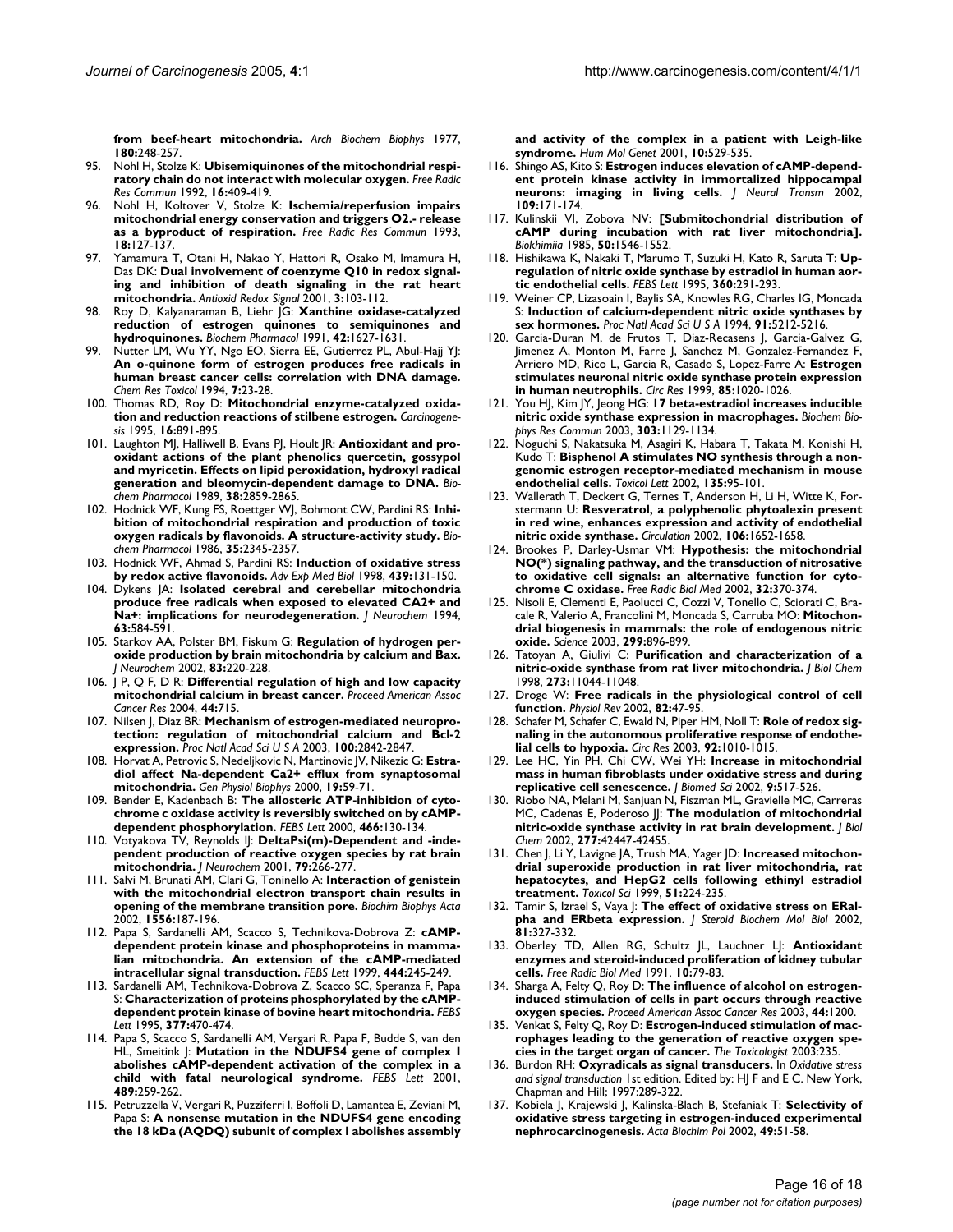- 138. Pomposiello PJ, Demple B: **[Redox-operated genetic switches:](http://www.ncbi.nlm.nih.gov/entrez/query.fcgi?cmd=Retrieve&db=PubMed&dopt=Abstract&list_uids=11179804) [the SoxR and OxyR transcription factors.](http://www.ncbi.nlm.nih.gov/entrez/query.fcgi?cmd=Retrieve&db=PubMed&dopt=Abstract&list_uids=11179804)** *Trends Biotechnol* 2001, **19:**109-114.
- 139. Lin TK, Hughes G, Muratovska A, Blaikie FH, Brookes PS, Darley-Usmar V, Smith RA, Murphy MP: **[Specific modification of mito](http://www.ncbi.nlm.nih.gov/entrez/query.fcgi?cmd=Retrieve&db=PubMed&dopt=Abstract&list_uids=11861642)[chondrial protein thiols in response to oxidative stress: a](http://www.ncbi.nlm.nih.gov/entrez/query.fcgi?cmd=Retrieve&db=PubMed&dopt=Abstract&list_uids=11861642) [proteomics approach.](http://www.ncbi.nlm.nih.gov/entrez/query.fcgi?cmd=Retrieve&db=PubMed&dopt=Abstract&list_uids=11861642)** *J Biol Chem* 2002, **277:**17048-17056.
- 140. Taylor ER, Hurrell F, Shannon RJ, Lin TK, Hirst J, Murphy MP: **[Reversible glutathionylation of complex I increases mito](http://www.ncbi.nlm.nih.gov/entrez/query.fcgi?cmd=Retrieve&db=PubMed&dopt=Abstract&list_uids=12649289)[chondrial superoxide formation.](http://www.ncbi.nlm.nih.gov/entrez/query.fcgi?cmd=Retrieve&db=PubMed&dopt=Abstract&list_uids=12649289)** *J Biol Chem* 2003, **278:**19603-19610.
- 141. Uchida T, Inagaki N, Furuichi Y, Eliason JF: **[Down-regulation of](http://www.ncbi.nlm.nih.gov/entrez/query.fcgi?cmd=Retrieve&db=PubMed&dopt=Abstract&list_uids=7927884) [mitochondrial gene expression by the anti-tumor arotinoid](http://www.ncbi.nlm.nih.gov/entrez/query.fcgi?cmd=Retrieve&db=PubMed&dopt=Abstract&list_uids=7927884) [mofarotene \(Ro 40-8757\).](http://www.ncbi.nlm.nih.gov/entrez/query.fcgi?cmd=Retrieve&db=PubMed&dopt=Abstract&list_uids=7927884)** *Int J Cancer* 1994, **58:**891-897.
- 142. Nordberg J, Arner ES: **[Reactive oxygen species, antioxidants,](http://www.ncbi.nlm.nih.gov/entrez/query.fcgi?cmd=Retrieve&db=PubMed&dopt=Abstract&list_uids=11728801) [and the mammalian thioredoxin system.](http://www.ncbi.nlm.nih.gov/entrez/query.fcgi?cmd=Retrieve&db=PubMed&dopt=Abstract&list_uids=11728801)** *Free Radic Biol Med* 2001, **31:**1287-1312.
- 143. Kim MR, Chang HS, Kim BH, Kim S, Baek SH, Kim JH, Lee SR, Kim JR: **[Involvements of mitochondrial thioredoxin reductase](http://www.ncbi.nlm.nih.gov/entrez/query.fcgi?cmd=Retrieve&db=PubMed&dopt=Abstract&list_uids=12705894) [\(TrxR2\) in cell proliferation.](http://www.ncbi.nlm.nih.gov/entrez/query.fcgi?cmd=Retrieve&db=PubMed&dopt=Abstract&list_uids=12705894)** *Biochem Biophys Res Commun* 2003, **304:**119-124.
- 144. Maruyama T, Sachi Y, Furuke K, Kitaoka Y, Kanzaki H, Yoshimura Y, Yodoi J: **[Induction of thioredoxin, a redox-active protein, by](http://www.ncbi.nlm.nih.gov/entrez/query.fcgi?cmd=Retrieve&db=PubMed&dopt=Abstract&list_uids=9886847) [ovarian steroid hormones during growth and differentiation](http://www.ncbi.nlm.nih.gov/entrez/query.fcgi?cmd=Retrieve&db=PubMed&dopt=Abstract&list_uids=9886847) [of endometrial stromal cells in vitro.](http://www.ncbi.nlm.nih.gov/entrez/query.fcgi?cmd=Retrieve&db=PubMed&dopt=Abstract&list_uids=9886847)** *Endocrinology* 1999, **140:**365-372.
- 145. Choi JH, Kim TN, Kim S, Baek SH, Kim JH, Lee SR, Kim JR: **[Overex](http://www.ncbi.nlm.nih.gov/entrez/query.fcgi?cmd=Retrieve&db=PubMed&dopt=Abstract&list_uids=12530083)[pression of mitochondrial thioredoxin reductase and perox](http://www.ncbi.nlm.nih.gov/entrez/query.fcgi?cmd=Retrieve&db=PubMed&dopt=Abstract&list_uids=12530083)[iredoxin III in hepatocellular carcinomas.](http://www.ncbi.nlm.nih.gov/entrez/query.fcgi?cmd=Retrieve&db=PubMed&dopt=Abstract&list_uids=12530083)** *Anticancer Res* 2002, **22:**3331-3335.
- 146. Webster KA, Prentice H, Bishopric NH: **[Oxidation of zinc finger](http://www.ncbi.nlm.nih.gov/entrez/query.fcgi?cmd=Retrieve&db=PubMed&dopt=Abstract&list_uids=11554443) [transcription factors: physiological consequences.](http://www.ncbi.nlm.nih.gov/entrez/query.fcgi?cmd=Retrieve&db=PubMed&dopt=Abstract&list_uids=11554443)** *Antioxid Redox Signal* 2001, **3:**535-548.
- 147. Korichneva I, Hoyos B, Chua R, Levi E, Hammerling U: **[Zinc release](http://www.ncbi.nlm.nih.gov/entrez/query.fcgi?cmd=Retrieve&db=PubMed&dopt=Abstract&list_uids=12213816) [from protein kinase C as the common event during activa](http://www.ncbi.nlm.nih.gov/entrez/query.fcgi?cmd=Retrieve&db=PubMed&dopt=Abstract&list_uids=12213816)[tion by lipid second messenger or reactive oxygen.](http://www.ncbi.nlm.nih.gov/entrez/query.fcgi?cmd=Retrieve&db=PubMed&dopt=Abstract&list_uids=12213816)** *J Biol Chem* 2002, **277:**44327-44331.
- 148. Hammerling U, Hoyos B, Korichneva I, Chua R, Levi E: **The zinc-finger domains of kinases function as redox sensors.** *The Oxy Club of Calif* 2003:13.
- 149. Storm SM, Cleveland JL, Rapp UR: **[Expression of raf family proto](http://www.ncbi.nlm.nih.gov/entrez/query.fcgi?cmd=Retrieve&db=PubMed&dopt=Abstract&list_uids=1690378)[oncogenes in normal mouse tissues.](http://www.ncbi.nlm.nih.gov/entrez/query.fcgi?cmd=Retrieve&db=PubMed&dopt=Abstract&list_uids=1690378)** *Oncogene* 1990, **5:**345-351.
- 150. Wu X, Noh SJ, Zhou G, Dixon JE, Guan KL: **[Selective activation of](http://www.ncbi.nlm.nih.gov/entrez/query.fcgi?cmd=Retrieve&db=PubMed&dopt=Abstract&list_uids=8621729) [MEK1 but not MEK2 by A-Raf from epidermal growth factor](http://www.ncbi.nlm.nih.gov/entrez/query.fcgi?cmd=Retrieve&db=PubMed&dopt=Abstract&list_uids=8621729)[stimulated Hela cells.](http://www.ncbi.nlm.nih.gov/entrez/query.fcgi?cmd=Retrieve&db=PubMed&dopt=Abstract&list_uids=8621729)** *J Biol Chem* 1996, **271:**3265-3271.
- 151. Weinstein-Oppenheimer CR, Burrows C, Steelman LS, McCubrey JA: **[The effects of beta-estradiol on Raf activity, cell cycle pro](http://www.ncbi.nlm.nih.gov/entrez/query.fcgi?cmd=Retrieve&db=PubMed&dopt=Abstract&list_uids=12432273)gression and growth factor synthesis in the MCF-7 breast [cancer cell line.](http://www.ncbi.nlm.nih.gov/entrez/query.fcgi?cmd=Retrieve&db=PubMed&dopt=Abstract&list_uids=12432273)** *Cancer Biol Ther* 2002, **1:**256-262.
- 152. Baines CP, Song CX, Zheng YT, Wang GW, Zhang J, Wang OL, Guo Y, Bolli R, Cardwell EM, Ping P: **[Protein kinase Cepsilon interacts](http://www.ncbi.nlm.nih.gov/entrez/query.fcgi?cmd=Retrieve&db=PubMed&dopt=Abstract&list_uids=12663490) [with and inhibits the permeability transition pore in cardiac](http://www.ncbi.nlm.nih.gov/entrez/query.fcgi?cmd=Retrieve&db=PubMed&dopt=Abstract&list_uids=12663490) [mitochondria.](http://www.ncbi.nlm.nih.gov/entrez/query.fcgi?cmd=Retrieve&db=PubMed&dopt=Abstract&list_uids=12663490)** *Circ Res* 2003, **92:**873-880.
- 153. Li L, Lorenzo PS, Bogi K, Blumberg PM, Yuspa SH: **[Protein kinase](http://www.ncbi.nlm.nih.gov/entrez/query.fcgi?cmd=Retrieve&db=PubMed&dopt=Abstract&list_uids=10567579) Cdelta targets mitochondria, alters mitochondrial membrane potential, and induces apoptosis in normal and neo[plastic keratinocytes when overexpressed by an adenoviral](http://www.ncbi.nlm.nih.gov/entrez/query.fcgi?cmd=Retrieve&db=PubMed&dopt=Abstract&list_uids=10567579) [vector.](http://www.ncbi.nlm.nih.gov/entrez/query.fcgi?cmd=Retrieve&db=PubMed&dopt=Abstract&list_uids=10567579)** *Mol Cell Biol* 1999, **19:**8547-8558.
- 154. Dos Santos EG, Dieudonne MN, Pecquery R, Le MV, Giudicelli Y, Lacasa D: **[Rapid nongenomic E2 effects on p42/p44 MAPK,](http://www.ncbi.nlm.nih.gov/entrez/query.fcgi?cmd=Retrieve&db=PubMed&dopt=Abstract&list_uids=11861515) [activator protein-1, and cAMP response element binding](http://www.ncbi.nlm.nih.gov/entrez/query.fcgi?cmd=Retrieve&db=PubMed&dopt=Abstract&list_uids=11861515) [protein in rat white adipocytes.](http://www.ncbi.nlm.nih.gov/entrez/query.fcgi?cmd=Retrieve&db=PubMed&dopt=Abstract&list_uids=11861515)** *Endocrinology* 2002, **143:**930-940.
- 155. Bozinovski S, Jones JE, Vlahos R, Hamilton JA, Anderson GP: **[Granu](http://www.ncbi.nlm.nih.gov/entrez/query.fcgi?cmd=Retrieve&db=PubMed&dopt=Abstract&list_uids=12208854)[locyte/macrophage-colony-stimulating factor \(GM-CSF\)](http://www.ncbi.nlm.nih.gov/entrez/query.fcgi?cmd=Retrieve&db=PubMed&dopt=Abstract&list_uids=12208854) regulates lung innate immunity to lipopolysaccharide [through Akt/Erk activation of NFkappa B and AP-1 in vivo.](http://www.ncbi.nlm.nih.gov/entrez/query.fcgi?cmd=Retrieve&db=PubMed&dopt=Abstract&list_uids=12208854)** *J Biol Chem* 2002, **277:**42808-42814.
- 156. Sasaki K, Sato M, Umezawa Y: **[Fluorescent indicators for Akt/](http://www.ncbi.nlm.nih.gov/entrez/query.fcgi?cmd=Retrieve&db=PubMed&dopt=Abstract&list_uids=12773546) [protein kinase B and dynamics of Akt activity visualized in](http://www.ncbi.nlm.nih.gov/entrez/query.fcgi?cmd=Retrieve&db=PubMed&dopt=Abstract&list_uids=12773546) [living cells.](http://www.ncbi.nlm.nih.gov/entrez/query.fcgi?cmd=Retrieve&db=PubMed&dopt=Abstract&list_uids=12773546)** *J Biol Chem* 2003, **278:**30945-30951.
- 157. Bedogni B, Pani G, Colavitti R, Riccio A, Borrello S, Murphy M, Smith R, Eboli ML, Galeotti T: **[Redox regulation of cAMP-responsive](http://www.ncbi.nlm.nih.gov/entrez/query.fcgi?cmd=Retrieve&db=PubMed&dopt=Abstract&list_uids=12609977) [element-binding protein and induction of manganous super](http://www.ncbi.nlm.nih.gov/entrez/query.fcgi?cmd=Retrieve&db=PubMed&dopt=Abstract&list_uids=12609977)oxide dismutase in nerve growth factor-dependent cell [survival.](http://www.ncbi.nlm.nih.gov/entrez/query.fcgi?cmd=Retrieve&db=PubMed&dopt=Abstract&list_uids=12609977)** *J Biol Chem* 2003, **278:**16510-16519.
- 158. Huang S, Ingber DE: **[A discrete cell cycle checkpoint in late](http://www.ncbi.nlm.nih.gov/entrez/query.fcgi?cmd=Retrieve&db=PubMed&dopt=Abstract&list_uids=11969294) [G\(1\) that is cytoskeleton-dependent and MAP kinase \(Erk\)](http://www.ncbi.nlm.nih.gov/entrez/query.fcgi?cmd=Retrieve&db=PubMed&dopt=Abstract&list_uids=11969294) [independent.](http://www.ncbi.nlm.nih.gov/entrez/query.fcgi?cmd=Retrieve&db=PubMed&dopt=Abstract&list_uids=11969294)** *Exp Cell Res* 2002, **275:**255-264.
- 159. Rappaport L, Oliviero P, Samuel JL: **[Cytoskeleton and mitochon](http://www.ncbi.nlm.nih.gov/entrez/query.fcgi?cmd=Retrieve&db=PubMed&dopt=Abstract&list_uids=9746315)[drial morphology and function.](http://www.ncbi.nlm.nih.gov/entrez/query.fcgi?cmd=Retrieve&db=PubMed&dopt=Abstract&list_uids=9746315)** *Mol Cell Biochem* 1998, **184:**101-105.
- 160. Carre M, Andre N, Carles G, Borghi H, Brichese L, Briand C, Braguer D: **[Tubulin is an inherent component of mitochondrial mem](http://www.ncbi.nlm.nih.gov/entrez/query.fcgi?cmd=Retrieve&db=PubMed&dopt=Abstract&list_uids=12087096)[branes that interacts with the voltage-dependent anion](http://www.ncbi.nlm.nih.gov/entrez/query.fcgi?cmd=Retrieve&db=PubMed&dopt=Abstract&list_uids=12087096) [channel.](http://www.ncbi.nlm.nih.gov/entrez/query.fcgi?cmd=Retrieve&db=PubMed&dopt=Abstract&list_uids=12087096)** *J Biol Chem* 2002, **277:**33664-33669.
- 161. Kusano H, Shimizu S, Koya RC, Fujita H, Kamada S, Kuzumaki N, Tsujimoto Y: **[Human gelsolin prevents apoptosis by inhibiting](http://www.ncbi.nlm.nih.gov/entrez/query.fcgi?cmd=Retrieve&db=PubMed&dopt=Abstract&list_uids=11039896) [apoptotic mitochondrial changes via closing VDAC.](http://www.ncbi.nlm.nih.gov/entrez/query.fcgi?cmd=Retrieve&db=PubMed&dopt=Abstract&list_uids=11039896)** *Oncogene* 2000, **19:**4807-4814.
- 162. Lotz MM, Burdsal CA, Erickson HP, McClay DR: **[Cell adhesion to](http://www.ncbi.nlm.nih.gov/entrez/query.fcgi?cmd=Retrieve&db=PubMed&dopt=Abstract&list_uids=2477381) [fibronectin and tenascin: quantitative measurements of ini](http://www.ncbi.nlm.nih.gov/entrez/query.fcgi?cmd=Retrieve&db=PubMed&dopt=Abstract&list_uids=2477381)[tial binding and subsequent strengthening response.](http://www.ncbi.nlm.nih.gov/entrez/query.fcgi?cmd=Retrieve&db=PubMed&dopt=Abstract&list_uids=2477381)** *J Cell Biol* 1989, **109:**1795-1805.
- 163. Maniotis AJ, Chen CS, Ingber DE: **[Demonstration of mechanical](http://www.ncbi.nlm.nih.gov/entrez/query.fcgi?cmd=Retrieve&db=PubMed&dopt=Abstract&list_uids=9023345) [connections between integrins, cytoskeletal filaments, and](http://www.ncbi.nlm.nih.gov/entrez/query.fcgi?cmd=Retrieve&db=PubMed&dopt=Abstract&list_uids=9023345) [nucleoplasm that stabilize nuclear structure.](http://www.ncbi.nlm.nih.gov/entrez/query.fcgi?cmd=Retrieve&db=PubMed&dopt=Abstract&list_uids=9023345)** *Proc Natl Acad Sci U S A* 1997, **94:**849-854.
- 164. Frisch SM, Francis H: **[Disruption of epithelial cell-matrix inter](http://www.ncbi.nlm.nih.gov/entrez/query.fcgi?cmd=Retrieve&db=PubMed&dopt=Abstract&list_uids=8106557)[actions induces apoptosis.](http://www.ncbi.nlm.nih.gov/entrez/query.fcgi?cmd=Retrieve&db=PubMed&dopt=Abstract&list_uids=8106557)** *J Cell Biol* 1994, **124:**619-626.
- 165. Burridge K, Chrzanowska-Wodnicka M: **[Focal adhesions, contrac](http://www.ncbi.nlm.nih.gov/entrez/query.fcgi?cmd=Retrieve&db=PubMed&dopt=Abstract&list_uids=8970735)[tility, and signaling.](http://www.ncbi.nlm.nih.gov/entrez/query.fcgi?cmd=Retrieve&db=PubMed&dopt=Abstract&list_uids=8970735)** *Annu Rev Cell Dev Biol* 1996, **12:**463-518.
- 166. Cavalli LR, Varella-Garcia M, Liang BC: **[Diminished tumorigenic](http://www.ncbi.nlm.nih.gov/entrez/query.fcgi?cmd=Retrieve&db=PubMed&dopt=Abstract&list_uids=9372242) [phenotype after depletion of mitochondrial DNA.](http://www.ncbi.nlm.nih.gov/entrez/query.fcgi?cmd=Retrieve&db=PubMed&dopt=Abstract&list_uids=9372242)** *Cell Growth Differ* 1997, **8:**1189-1198.
- 167. Morais R, Zinkewich-Peotti K, Parent M, Wang H, Babai F, Zollinger M: **[Tumor-forming ability in athymic nude mice of human](http://www.ncbi.nlm.nih.gov/entrez/query.fcgi?cmd=Retrieve&db=PubMed&dopt=Abstract&list_uids=8033112) [cell lines devoid of mitochondrial DNA.](http://www.ncbi.nlm.nih.gov/entrez/query.fcgi?cmd=Retrieve&db=PubMed&dopt=Abstract&list_uids=8033112)** *Cancer Res* 1994, **54:**3889-3896.
- 168. Karbowski M, Spodnik JH, Teranishi M, Wozniak M, Nishizawa Y, Usukura J, Wakabayashi T: **[Opposite effects of microtubule-sta](http://www.ncbi.nlm.nih.gov/entrez/query.fcgi?cmd=Retrieve&db=PubMed&dopt=Abstract&list_uids=11148130)[bilizing and microtubule-destabilizing drugs on biogenesis of](http://www.ncbi.nlm.nih.gov/entrez/query.fcgi?cmd=Retrieve&db=PubMed&dopt=Abstract&list_uids=11148130) [mitochondria in mammalian cells.](http://www.ncbi.nlm.nih.gov/entrez/query.fcgi?cmd=Retrieve&db=PubMed&dopt=Abstract&list_uids=11148130)** *J Cell Sci* 2001, **114:**281-291.
- 169. Leprat P, Ratinaud MH, Maftah A, Petit JM, Julien R: **[Use of nonyl](http://www.ncbi.nlm.nih.gov/entrez/query.fcgi?cmd=Retrieve&db=PubMed&dopt=Abstract&list_uids=1688800) [acridine orange and rhodamine 123 to follow biosynthesis](http://www.ncbi.nlm.nih.gov/entrez/query.fcgi?cmd=Retrieve&db=PubMed&dopt=Abstract&list_uids=1688800) and functional assembly of mitochondrial membrane during [L1210 cell cycle.](http://www.ncbi.nlm.nih.gov/entrez/query.fcgi?cmd=Retrieve&db=PubMed&dopt=Abstract&list_uids=1688800)** *Exp Cell Res* 1990, **186:**130-137.
- 170. Tang JX, Janmey PA, Stossel TP, Ito T: **[Thiol oxidation of actin](http://www.ncbi.nlm.nih.gov/entrez/query.fcgi?cmd=Retrieve&db=PubMed&dopt=Abstract&list_uids=10096915) [produces dimers that enhance the elasticity of the F-actin](http://www.ncbi.nlm.nih.gov/entrez/query.fcgi?cmd=Retrieve&db=PubMed&dopt=Abstract&list_uids=10096915) [network.](http://www.ncbi.nlm.nih.gov/entrez/query.fcgi?cmd=Retrieve&db=PubMed&dopt=Abstract&list_uids=10096915)** *Biophys J* 1999, **76:**2208-2215.
- 171. Soltys BJ, Gupta RS: **[Mitochondrial-matrix proteins at unex](http://www.ncbi.nlm.nih.gov/entrez/query.fcgi?cmd=Retrieve&db=PubMed&dopt=Abstract&list_uids=10322429)[pected locations: are they exported?](http://www.ncbi.nlm.nih.gov/entrez/query.fcgi?cmd=Retrieve&db=PubMed&dopt=Abstract&list_uids=10322429)** *Trends Biochem Sci* 1999, **24:**174-177.
- 172. Fischer LK, Hermel E, Loveland BE, Wang CR: **[Maternally trans](http://www.ncbi.nlm.nih.gov/entrez/query.fcgi?cmd=Retrieve&db=PubMed&dopt=Abstract&list_uids=1910682)[mitted antigen of mice: a model transplantation antigen.](http://www.ncbi.nlm.nih.gov/entrez/query.fcgi?cmd=Retrieve&db=PubMed&dopt=Abstract&list_uids=1910682)** *Annu Rev Immunol* 1991, **9:**351-372.
- 173. Bhuyan PK, Young LL, Lindahl KF, Butcher GW: **[Identification of](http://www.ncbi.nlm.nih.gov/entrez/query.fcgi?cmd=Retrieve&db=PubMed&dopt=Abstract&list_uids=9103440) [the rat maternally transmitted minor histocompatibility](http://www.ncbi.nlm.nih.gov/entrez/query.fcgi?cmd=Retrieve&db=PubMed&dopt=Abstract&list_uids=9103440) [antigen.](http://www.ncbi.nlm.nih.gov/entrez/query.fcgi?cmd=Retrieve&db=PubMed&dopt=Abstract&list_uids=9103440)** *J Immunol* 1997, **158:**3753-3760.
- 174. Grisolia S, Rivas J, Wallace R, Mendelson J: **[Inhibition of proteolysis](http://www.ncbi.nlm.nih.gov/entrez/query.fcgi?cmd=Retrieve&db=PubMed&dopt=Abstract&list_uids=19020) [of cytosol proteins by lysosomal proteases and of mitochon](http://www.ncbi.nlm.nih.gov/entrez/query.fcgi?cmd=Retrieve&db=PubMed&dopt=Abstract&list_uids=19020)[dria of rat liver by antibiotics.](http://www.ncbi.nlm.nih.gov/entrez/query.fcgi?cmd=Retrieve&db=PubMed&dopt=Abstract&list_uids=19020)** *Biochem Biophys Res Commun* 1977, **77:**367-373.
- 175. Kuzela S, Joste V, Nelson BD: **[Rhodamine 6G inhibits the matrix](http://www.ncbi.nlm.nih.gov/entrez/query.fcgi?cmd=Retrieve&db=PubMed&dopt=Abstract&list_uids=2868895)[catalyzed processing of precursors of rat-liver mitochondrial](http://www.ncbi.nlm.nih.gov/entrez/query.fcgi?cmd=Retrieve&db=PubMed&dopt=Abstract&list_uids=2868895) [proteins.](http://www.ncbi.nlm.nih.gov/entrez/query.fcgi?cmd=Retrieve&db=PubMed&dopt=Abstract&list_uids=2868895)** *Eur J Biochem* 1986, **154:**553-557.
- 176. Young L, Leonhard K, Tatsuta T, Trowsdale J, Langer T: **[Role of the](http://www.ncbi.nlm.nih.gov/entrez/query.fcgi?cmd=Retrieve&db=PubMed&dopt=Abstract&list_uids=11251115) [ABC transporter Mdl1 in peptide export from mitochondria.](http://www.ncbi.nlm.nih.gov/entrez/query.fcgi?cmd=Retrieve&db=PubMed&dopt=Abstract&list_uids=11251115)** *Science* 2001, **291:**2135-2138.
- 177. Beesley JE, Bomford R, Schmidt JA: **[Ultrastructural localization of](http://www.ncbi.nlm.nih.gov/entrez/query.fcgi?cmd=Retrieve&db=PubMed&dopt=Abstract&list_uids=2387758) [interleukin 1 in human peripheral blood monocytes; evi](http://www.ncbi.nlm.nih.gov/entrez/query.fcgi?cmd=Retrieve&db=PubMed&dopt=Abstract&list_uids=2387758)[dence for IL-1 beta in mitochondria.](http://www.ncbi.nlm.nih.gov/entrez/query.fcgi?cmd=Retrieve&db=PubMed&dopt=Abstract&list_uids=2387758)** *Histochem J* 1990, **22:**234-244.
- 178. Corasaniti MT, Turano P, Bilotta A, Malorni W, Stringaro AR, Nistico R, Finazzi-Agro A, Bagetta G: **[Evidence that increases of mito](http://www.ncbi.nlm.nih.gov/entrez/query.fcgi?cmd=Retrieve&db=PubMed&dopt=Abstract&list_uids=11483664)[chondrial immunoreactive IL-1beta by HIV-1 gp120 impli](http://www.ncbi.nlm.nih.gov/entrez/query.fcgi?cmd=Retrieve&db=PubMed&dopt=Abstract&list_uids=11483664)cate in situ cleavage of pro-IL-1beta in the neocortex of rat.** *J Neurochem* 2001, **78:**611-618.
- 179. Zhou X, Engel T, Goepfert C, Erren M, Assmann G, von Eckardstein A: **[The ATP binding cassette transporter A1 contributes to](http://www.ncbi.nlm.nih.gov/entrez/query.fcgi?cmd=Retrieve&db=PubMed&dopt=Abstract&list_uids=11855831) [the secretion of interleukin 1beta from macrophages but not](http://www.ncbi.nlm.nih.gov/entrez/query.fcgi?cmd=Retrieve&db=PubMed&dopt=Abstract&list_uids=11855831) [from monocytes.](http://www.ncbi.nlm.nih.gov/entrez/query.fcgi?cmd=Retrieve&db=PubMed&dopt=Abstract&list_uids=11855831)** *Biochem Biophys Res Commun* 2002, **291:**598-604.